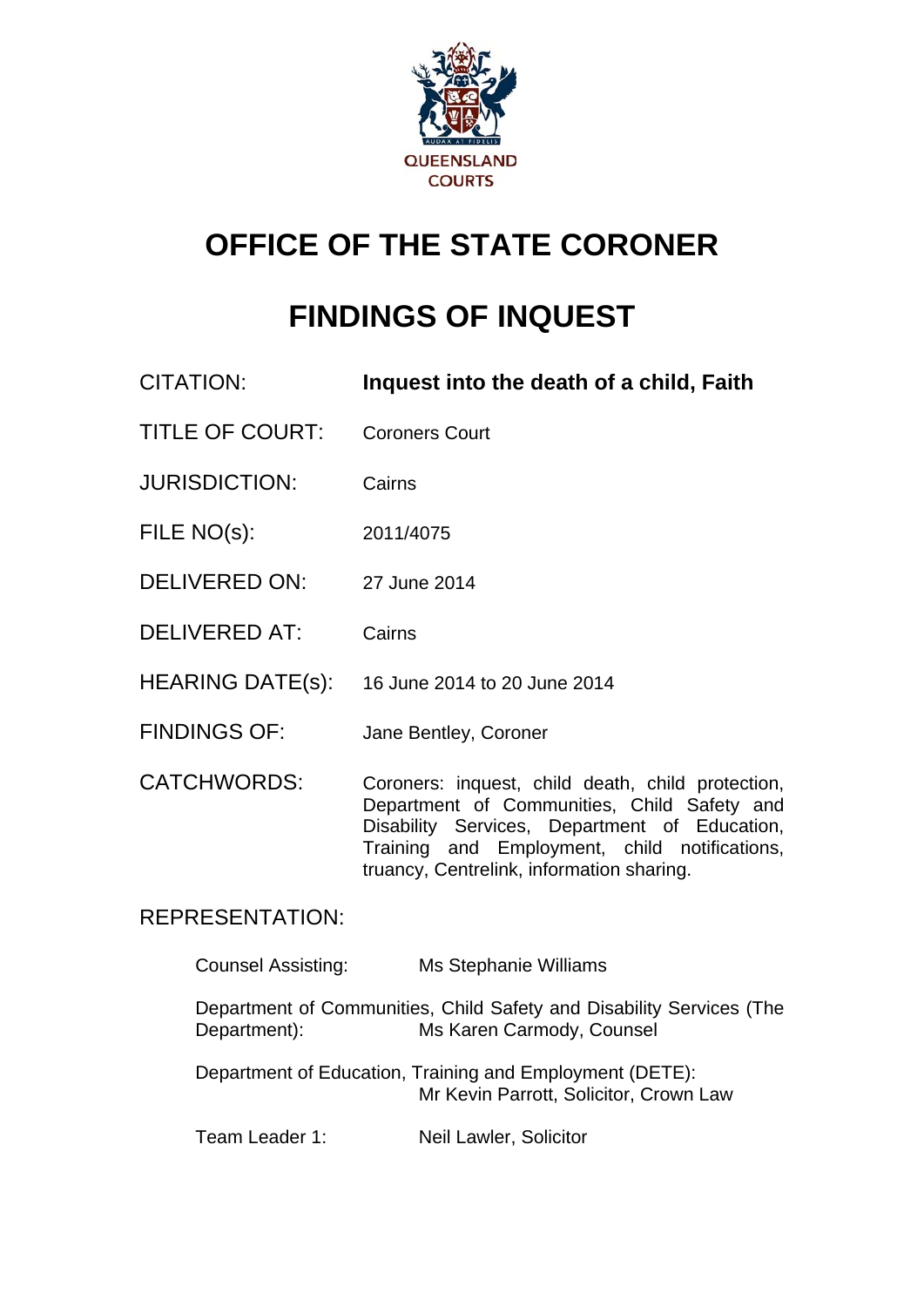#### **Table of Contents**

| Implementation of the Recommendations arising out of the Reviews 21 |  |
|---------------------------------------------------------------------|--|
|                                                                     |  |
|                                                                     |  |
|                                                                     |  |
|                                                                     |  |
|                                                                     |  |
|                                                                     |  |
|                                                                     |  |
|                                                                     |  |
|                                                                     |  |
|                                                                     |  |
|                                                                     |  |
|                                                                     |  |
|                                                                     |  |
|                                                                     |  |
|                                                                     |  |
|                                                                     |  |
|                                                                     |  |
|                                                                     |  |
|                                                                     |  |
|                                                                     |  |
|                                                                     |  |
|                                                                     |  |
|                                                                     |  |
|                                                                     |  |
|                                                                     |  |
|                                                                     |  |
|                                                                     |  |
|                                                                     |  |
|                                                                     |  |
|                                                                     |  |
|                                                                     |  |
|                                                                     |  |
|                                                                     |  |
|                                                                     |  |
|                                                                     |  |
|                                                                     |  |
|                                                                     |  |
|                                                                     |  |
|                                                                     |  |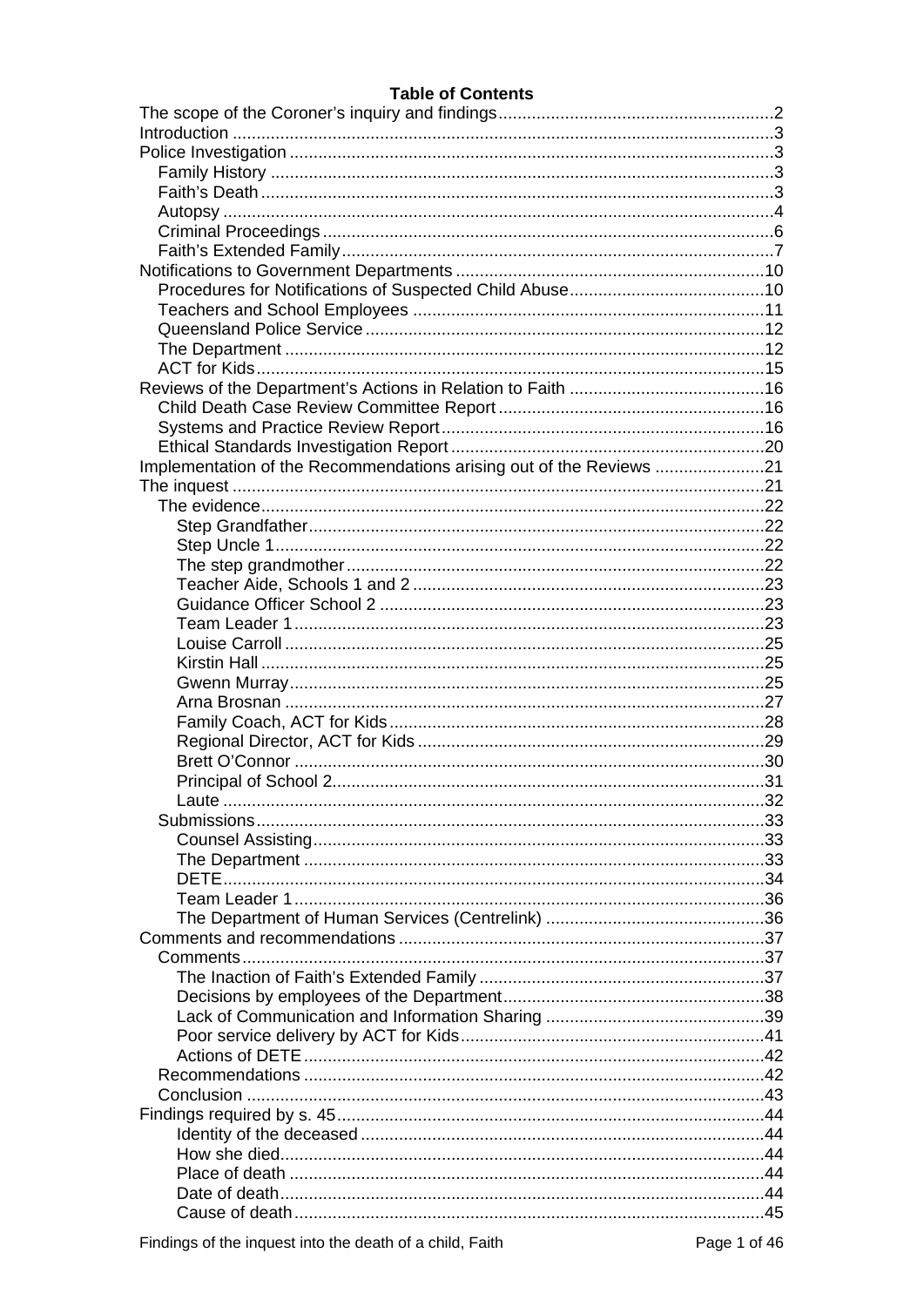Section 45 of the Coroners Act 2003 provides that when an inquest is held the written findings of the Coroner must be given to the family of the person who died, each of the persons or organisations granted leave to appear at the inquest and to officials with responsibility over any areas the subject of recommendations. These are my findings in relation to the death of Faith. They will be distributed in accordance with the requirements of the Act and posted on the web site of the Office of the State Coroner.

# <span id="page-2-0"></span>**The scope of the Coroner's inquiry and findings**

An inquest is not a trial between opposing parties but an inquiry into a death. The scope of an inquest goes beyond merely establishing the medical cause of death.

The focus is on discovering what happened - not on ascribing guilt, attributing blame or apportioning liability. The purpose is to inform the family and the public of how the death occurred and, in appropriate cases, with a view to reducing the likelihood of similar deaths.

As a result, a coroner can make preventive recommendations concerning public health or safety, the administration of justice or ways to prevent deaths from happening in similar circumstances in future.

A coroner must not include in the findings or any comments or recommendations, statements that a person is or may be guilty of an offence or is or may be civilly liable.

Proceedings in a coroner's court are not bound by the rules of evidence. That does not mean that any and every piece of information however unreliable will be admitted into evidence and acted upon. However, it does give a coroner greater scope to receive information that may not be admissible in other proceedings and to have regard to its origin or source when determining what weight should be given to the information.

A coroner should apply the civil standard of proof, namely the balance of probabilities. However the more significant the issue to be determined, the more serious an allegation or the more inherently unlikely an occurrence, then the clearer and more persuasive the evidence needs to be for a coroner to be sufficiently satisfied it has been proven.

If, from information obtained at an inquest or during the investigation, a coroner reasonably suspects a person has committed an offence, the coroner must give the information to the Director of Public Prosecutions in the case of an indictable offence and, in the case of any other offence, the relevant department. A coroner may also refer a matter to the Criminal Misconduct Commission or a relevant disciplinary body.

These findings and comments:

- confirm the identity of the deceased person, the time, place and medical cause of her death;
- consider the circumstances surrounding her death including how she died; and,
- consider whether any changes to procedures or policies could reduce the likelihood of deaths occurring in similar circumstances or otherwise contribute to public health and safety or the administration of justice.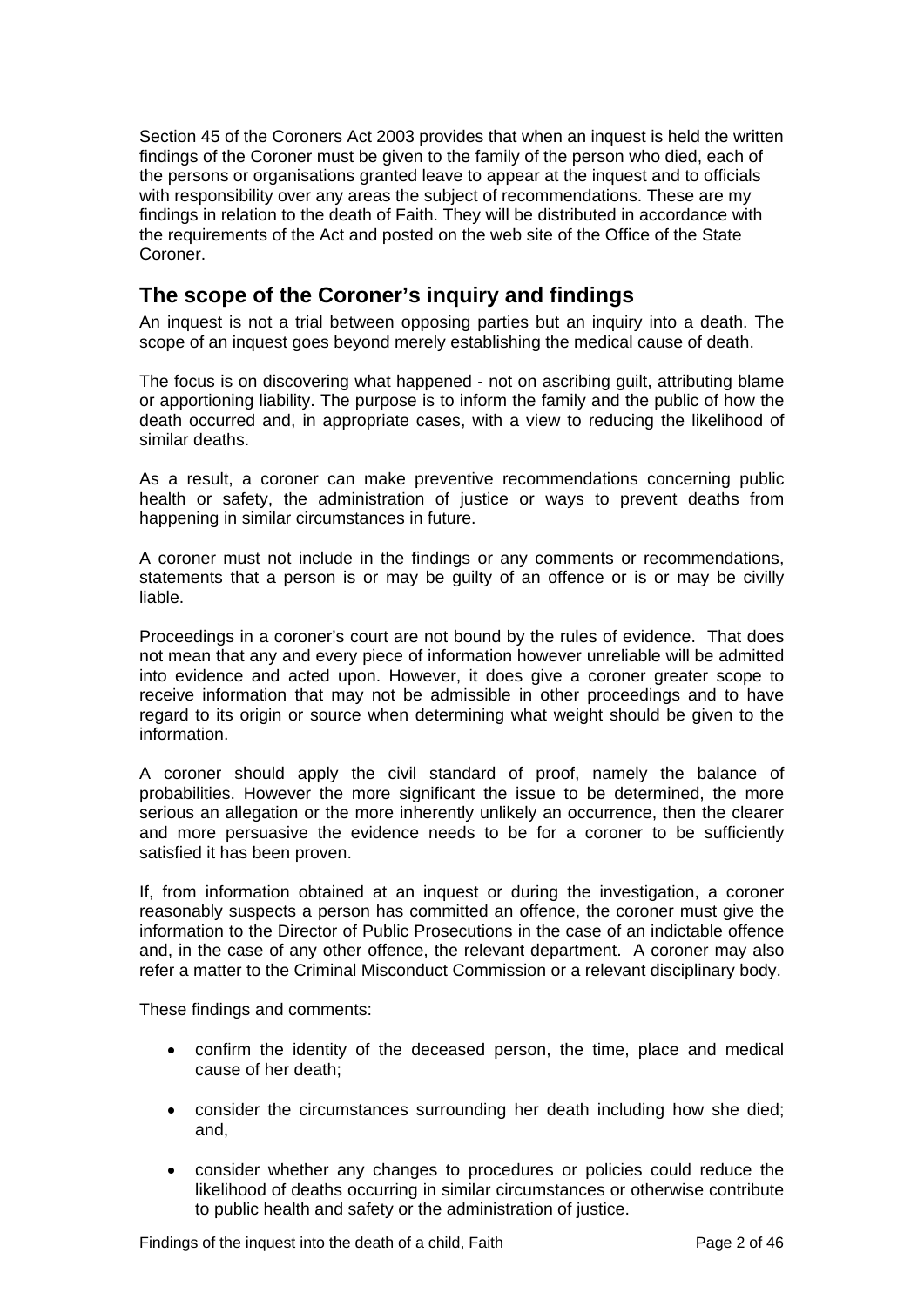# <span id="page-3-0"></span>**Introduction**

Faith died on 28 November 2011, shortly after her eighth birthday. She was beaten to death by her mother.

# <span id="page-3-1"></span>**Police Investigation**

# <span id="page-3-2"></span>*Family History*

Faith was born on 15 November 2003 in Tauranga, New Zealand. No father was listed on her birth certificate. She was born at 36 weeks gestation, following antepartum haemorrhage and meconium aspiration with a low birth weight. She was diagnosed with transposition of the great vessels of the heart and underwent corrective surgery on 16 November 2003.

When Faith was about ten months old, her mother gave her into the care of her maternal grandparents (the grandparents). They migrated from New Zealand to Australia on 9 March 2005 and brought Faith to Australia with them.

From September 2007 until August 2010 Faith and her grandparents resided in a house with her maternal aunt and uncle.

Faith's grandparents remained her primary carers until they left Australia to return to New Zealand on 28 July 2010. At that time Faith was returned to the care of her mother and her stepfather. From then until her death she resided with her mother, stepfather and her two step sisters who were aged two years and 11 months respectively at the time of Faith's death.

Faith was enrolled at a primary school in the Cairns area (school 1) on 27 January 2009. She transferred to another school in the Cairns Area (school 2) on 17 August 2010. She didn't attend there or at any other school from 10 December 2010. In the four month period that she attended at school 2 there were 34 unexplained absences recorded in relation to her attendance.

Faith's mother was born in New Zealand. She migrated to Australia on 28 January 2006. She gave birth to a daughter on 1 February 2008 and gave her into the care of a pastor of a church. She married Faith's stepfather on 25 September 2009 and they had two children.

The mother lived with the grandparents from her arrival in Australia until they returned to New Zealand. At that time she took over as the primary carer of Faith and she, the stepfather and Faith moved into a caravan park. In about September 2010 they left the caravan park and moved into a unit at Manoora. In June 2011 they moved into the unit at Westcourt where Faith was killed.

# <span id="page-3-3"></span>*Faith's Death*

At 9.21pm on 28 November 2011 Faith's mother called 000 and was put through to the Queensland Ambulance Service. She reported an unconscious child at her address. Ambulance officers arrived at 9.28pm and found Faith unconscious and not breathing. She was unresponsive and cool to touch. She was lying on her back on a mattress on the floor of the second bedroom. She was wearing a pink long-sleeved shirt and long black flannelette pyjama pants.

Paramedics commenced CPR and removed her shirt to allow for the placement of defibrillation pads. They observed extensive bruising to her arms, torso and legs. Faith's mother told them that some of the bruises were from her but said that Faith had been unwell and she kept falling over.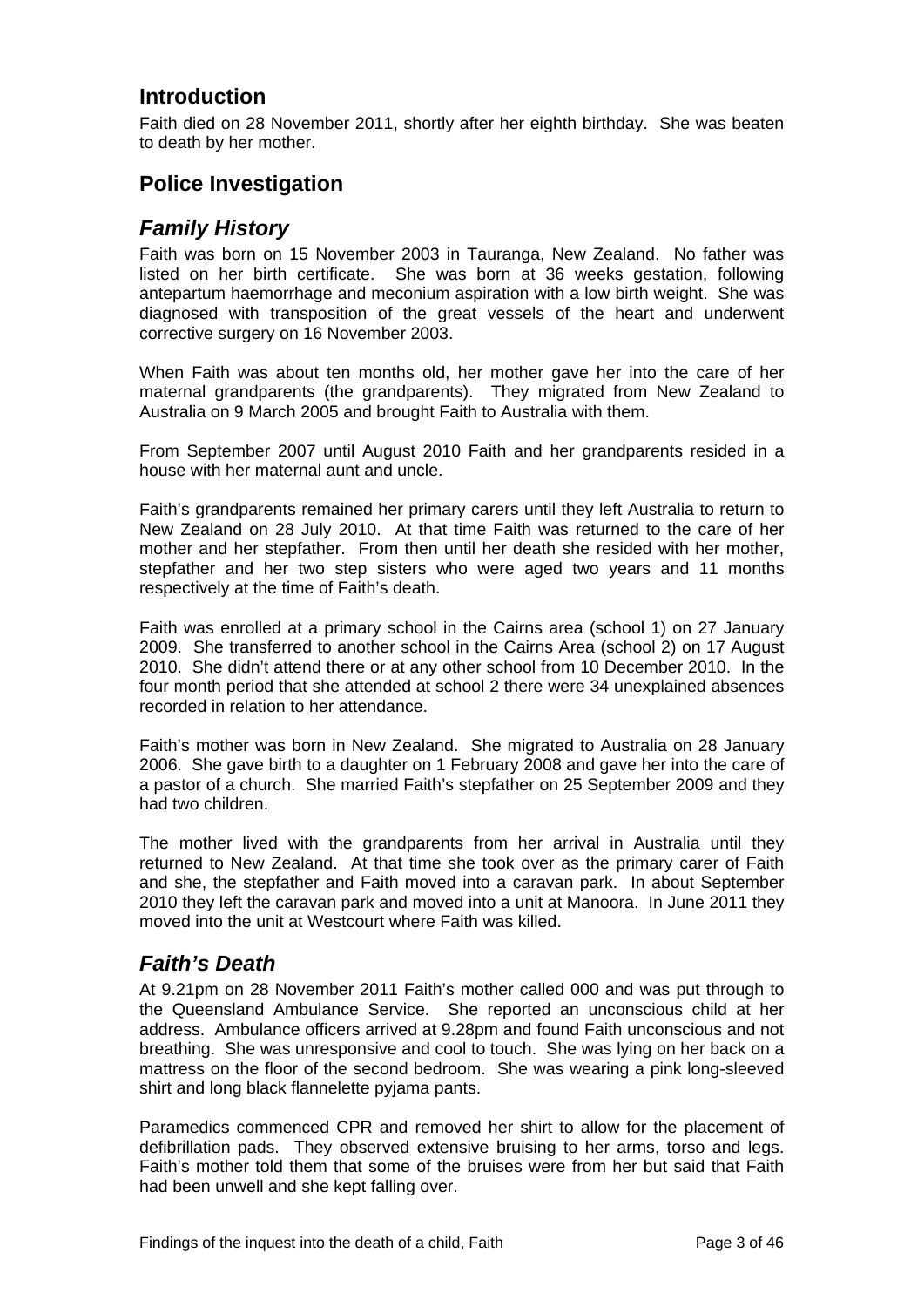Police arrived at the unit soon after the paramedics and declared the premises a crime scene.

Faith was pronounced deceased by the paramedics at 9.46pm.

## <span id="page-4-0"></span>*Autopsy*

A Senior Staff Specialist Forensic Pathologist conducted an autopsy and found that Faith died from the combined effects of blunt force injury of the head, trunk and limbs and congenital heart disease.

At the time of her death Faith weighed 24 kg and was 127 cm tall. She had the following signs of recent injury:

Head and Neck

- bruise 40 x 25mm over left temple/cheek
- bruise 45 x 15mm over right side of face in front of ear
- hair loss over the right parieto-temporal scalp
- 15mm diameter bruise on left side of chin

**Trunk** 

- Bruise 150 x 150mm over left upper abdominal wall including mid abdomen, umbilicus, central and left lower anterior and lateral abdominal wall
- Bruise 160 x 80mm over upper left back
- Abrasion 10 x 5mm in left hypochondrium surrounded by reddish area 60 x 50mm
- Multiple red and blue bruises 100 x 50mm over right upper back
- Area of abrasion and bruising 170 x 40mm over central back
- Series of multiple roughly vertically orientated linear abrasions in an area 60 x 15mm over central and lower back
- Extensive area of excoriation, scarring and discolouration involving skin of small of the back and most of the buttocks
- 45mm long abrasion over left buttock

Upper Limbs

- Extensive area of confluent bruising, in excess of 200mm across, extending from central and left upper anterior chest wall, over the left shoulder and involving the mid left arm and within this area multiple healing abrasions up to 20 mm in length which appeared to be associated with days old healing changes
- Pair of healing abrasions, 5mm long and 6mm apart, over the right shoulder tip region surrounded by reddish bruising
- 10mm long linear healing abrasions over the right arm
- Extensive confluent purplish bruising on right arm
- Purple and brown bruise 70 x 40mm over right forearm
- Extensive confluent bruising in area 260 x 80mm over dorsal aspect of right forearm, right wrist and right hand
- Multiple healing areas of abrasion individually up to 10mm in dimension over right hand and fingers
- Abrasion on tip or right middle finger
- Lacerated wound over base of left index finger
- 5mm healing linear abrasion on left finger
- Prominent swelling and bruising of tissues of left hand
- Extensive bruising 210 x 90mm over left axilla, left shoulder, left arm, elbow and proximal left forearm
- Bruising over left elbow region
- Old bruising on right elbow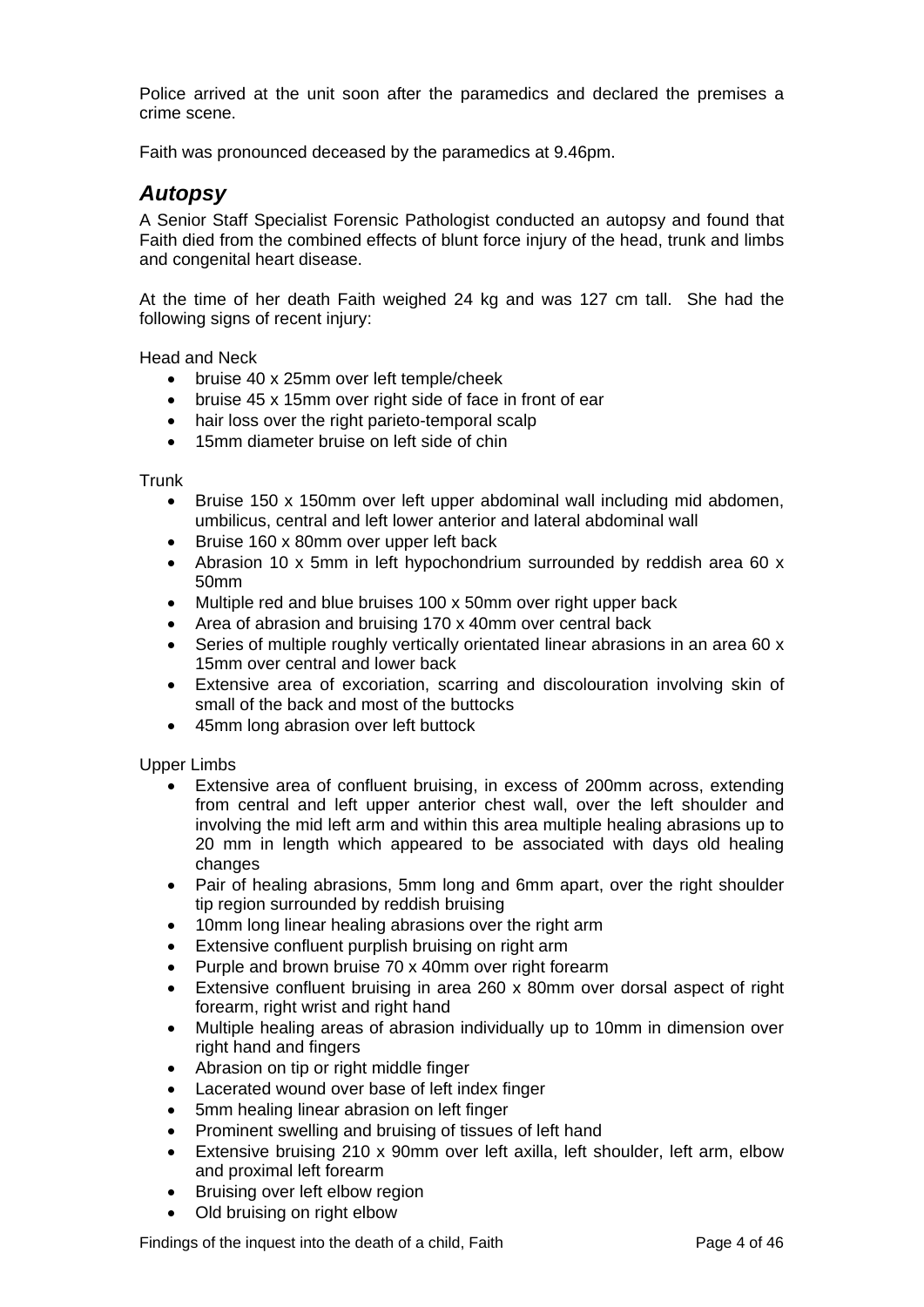Area of bruising 80 x 60mm over posterior aspect of mid right arm within which was a pair of roughly parallel red lines

Lower Limbs

- Extensive area of near circumferential confluent red and purple bruising up to 260mm along the left thigh and situated within this numerous curved and linear abrasions, some showing signs of healing
- 120 x 80mm area of bruising over lateral aspect of left calf
- 15 x 5mm healing abrasion over lateral aspect of left foot
- 40 x 15mm abrasion on mid right thigh
- Pair of parallel abrasions, 35 to 40mm long, over right thigh
- 15mm long abrasion on right foot
- 10mm healing ulcer on right knee beneath a bandaid
- 10mm healing ulcer on left knee beneath a bandaid
- Extensive confluent area of bruising up to 160mm across over mid right thigh within which were parallel abrasions
- Reddish bruising on left leg

Subcuticular bruising was found over the right frontal, left frontotemporal and left occipital areas.

Overall, the pathologist noted over 50 separate areas of bruising, some of which was described as extensive, and abrasion on Faith's body. Some of those had begun to heal.

The skin of the arms, forearms, wrists and hands, thighs and legs was reflected and showed extensive confluent additional areas of subcuticular bruising and liquefaction of subcutaneous fatty tissues, most prominently over the shoulders, upper limbs and left thigh.

Faith's body was re-examined on 2 December 2011 and further bruising and abrasions were observed on her right foot, left middle finger, left palm and left elbow.

She had an acute fracture of her left second finger and healed fractures of her right second and fourth fingers.

The pathologist noted:

*Post mortem examination showed extensive bruising over the upper and lower limbs, trunk, buttocks and face, associated with large amounts of blood and damaged fat under the skin surface, paleness of the body organs, and an enlarged heart with changes in keeping with corrective surgery for great vessel transposition. Some of the injuries appeared recent whilst others showed features in keeping with healing of at least some days. Some of the injuries showed features in keeping with blunt contact with a rod-like structure. X-rays showed a recently broken left index finger and healing breaks of two of the right fingers.* 

The pathologist could not be certain whether Faith's death was contributed to by her congenital heart disease.

A specialist in Paediatric Medicine reviewed the autopsy report and the evidence obtained by police in relation to the circumstances of Faith's death.

The specialist concluded: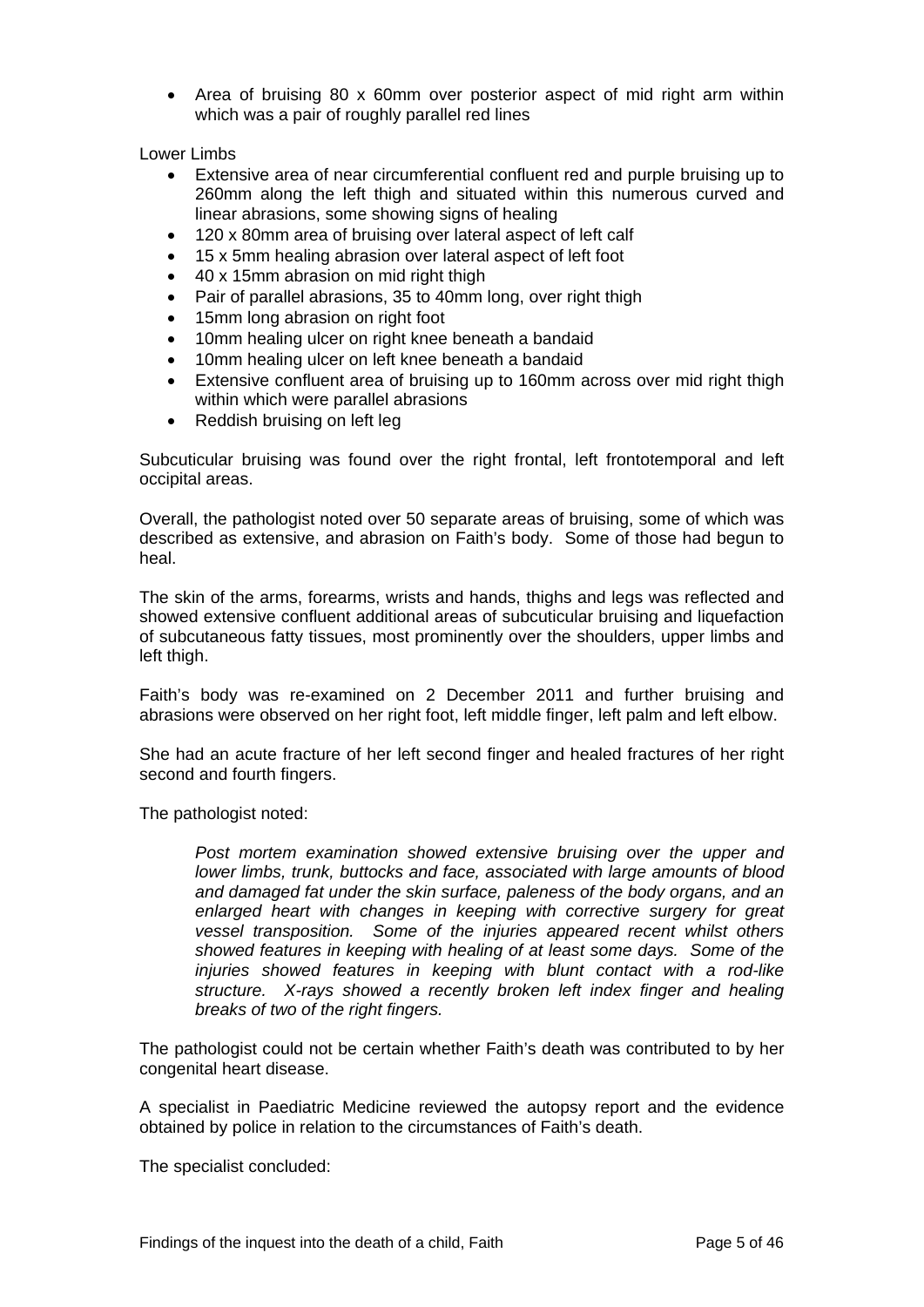- Faith had a common congenital heart defect and had a very successful repair and outcome. She was last seen by a cardiologist when she was aged 2  $\frac{1}{2}$ years and was expected to have a normal lifestyle.
- It is unlikely that the heart defect contributed to her death given her good prognosis and that no abnormalities or damage were identified at autopsy.
- Faith would have been in significant pain prior to her death.
- The injuries which caused her death were caused over a period of at least several days.
- Faith would have been unable to walk without considerable pain.
- The fractures of her fingers would have caused Faith considerable pain and she would have had significantly reduced movement of her hand.
- The acute fracture to her left second finger showed healing. Healing is not seen before 7 to 10 days after the bone is fractured. Faith would have had pain and reduced movement in her left hand for a week or more prior to her death.
- It would have been obvious to an adult, at least several days before Faith's death, that she was in pain and reluctant to walk and play as expected for a normal eight year old.
- The excoriation observed on Faith's buttocks is suggestive of the development of pressure sores the formation of which would require a period of immobility of several days i.e. lying on her back and buttocks.
- Faith died from combined effects of the haemodynamic consequences of extensive cutaneous and subcuticular blood loss, and systemic fat embolism, from multiple blunt force trauma contacts.

# <span id="page-6-0"></span>*Criminal Proceedings*

Faith's mother was interviewed by police on 29 November 2011. She stated that she became angry with Faith on 22 November 2011 when Faith told her that she wanted to return to New Zealand to live with her father. She slapped her on the face as hard as she could and then hit her with the metal pole of a vacuum cleaner. That metal pole was recovered from the unit. It was bent and broken. The mother stated that on that day, "I flogged her with the vacuum pole in her room and I kept hitting her and hitting her."

The mother stated that she repeatedly hit Faith on the arms and legs, especially the thighs, whilst she was lying on the mattress. Faith was moving around trying to protect herself with her arms. She hit her for several minutes. When she stopped she could see bruises all over Faith's arms and blood on her pants.

Faith's mother told police that she went to Faith's bedroom on 23 November 2011 to apologise for hitting her but again became angry with her and slapped her across the face again. She then hit her again with the vacuum pole. She said that the cuts on Faith's legs were caused by the pole which had become crushed due to the force with which she hit Faith. The pole bent resulting in sharp points along its length. The sharp points cut Faith when she hit her. She hit Faith harder on 23 November than she had on the day before.

Faith's mother said that Faith stayed in her room until 28 November 2011 and that morning the washed the dishes and was playing and dancing with her sisters.

About midday on 28 November 2011 Faith told her mother that she had a bad headache and felt dizzy. Her mother then went to her room and hit her with the vacuum pole again. She said she was hitting her anywhere and Faith was trying to block the strikes with her hands. She hit her repeatedly. She stopped for a couple of minutes and then hit her repeatedly again.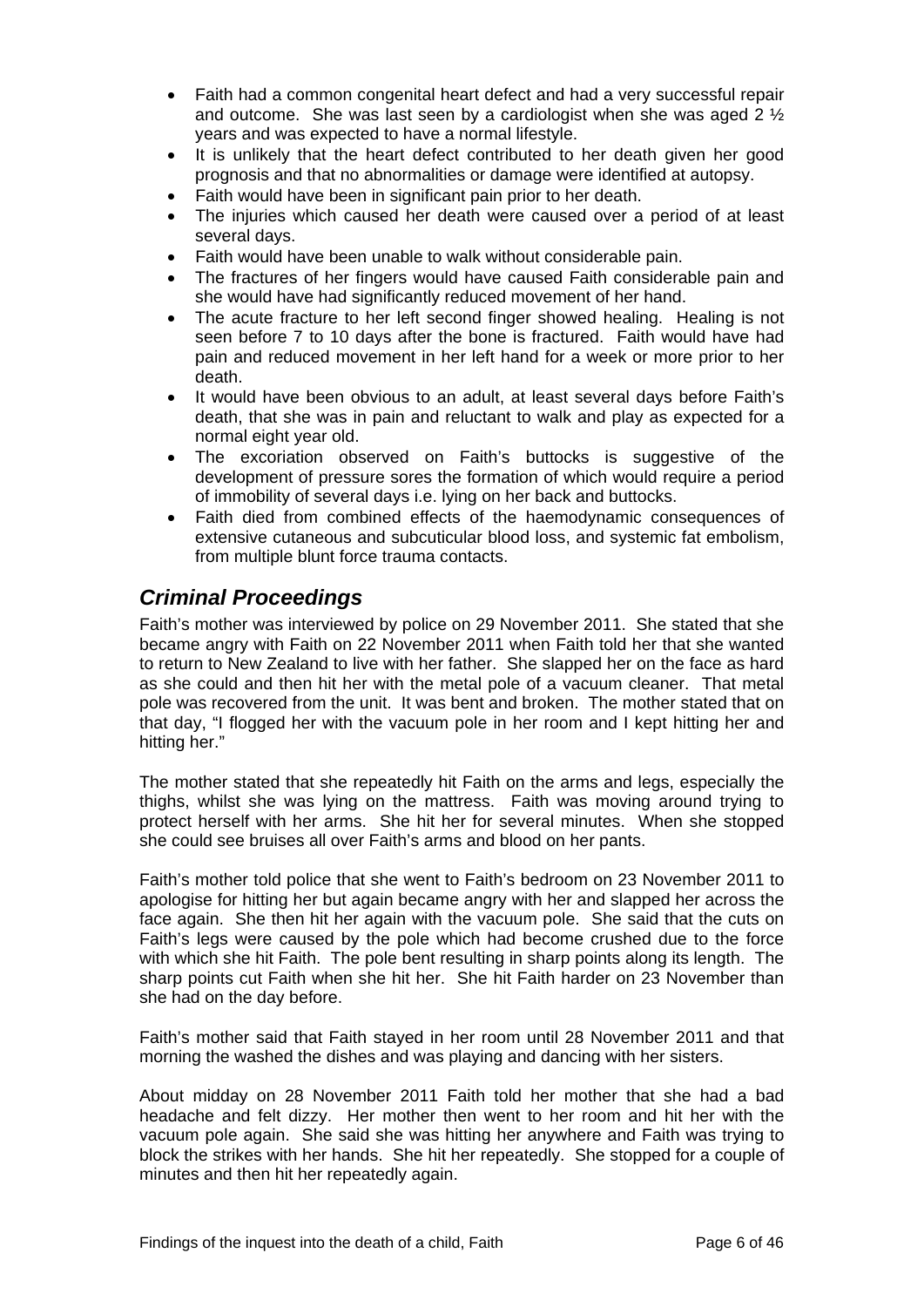The mother told police that after the last episode of violence, Faith lay on her bed. She said she felt dizzy. Her mother helped her walk to the toilet and gave her a drink of water. Faith's mother went into her room to ask her if she was hungry but she was unresponsive. She turned Faith on her side and water ran out of her mouth and nose.

Faith's mother called the stepfather and then called 000.

The stepfather told police that Faith had obvious bruising from being hit on 22 and 23 November 2011. The mother said that she tried to keep Faith away from the stepfather to conceal her injuries.

On 27 August 2013 in the Supreme Court at Cairns, Faith's mother and stepfather both pleaded guilty to unlawfully killing Faith. Faith's mother was sentenced to imprisonment for seven years. She had been in custody for 639 days at the date of sentence.

Faith's stepfather was sentenced on the basis that he failed in his duty to protect Faith, to whom he was in loco parentis. He was sentenced to imprisonment for three years with a parole release date of 27 May 2014.

# <span id="page-7-0"></span>*Faith's Extended Family*

Police investigations revealed that there were a number of family members who had regular contact with Faith and her immediate family in the period prior to her death.

Faith's maternal aunt (the aunt), her maternal uncle (the uncle), her stepfather's father (step grandfather) and his mother (step grandmother), his brothers (step uncle 1 and step uncle 2) and sister-in-law (step aunt) saw Faith and her family in the period before her death.

The step grandfather visited Faith's family at their unit every day, usually in the evening. When he was there Faith was usually (about 95% of the time) in her bedroom and she was not allowed to come out. She was usually laying on the bed dressed in long sleeve shirts and long pants. He would play with her sisters in the lounge room.

After Faith stopped going to school the step grandfather started to notice injuries on Faith. The step grandfather saw bruises on Faith's chin and face. He saw her with cuts on her lips and it appeared to him that she had been punched. He saw bruises on her upper arms and it appeared to him that she had been "beaten" rather than smacked.

He saw these bruises for about 12 months before her death. He knew that the mother was supposed to get some kind of counselling after Faith was returned to her care and he also knew that she did not receive any counselling.

In about June 2011 the step grandfather saw that Faith had "a busted lip" and it looked like she had been punched in the mouth. He asked the mother about it and she said that she punished Faith for hurting her little sister. He told the mother that she needed to get counselling.

A couple of days later he saw the aunt at a local shopping centre. He told her that she should go and see her sister as she was hitting Faith again.

About two weeks before her death the step grandfather saw bruising on Faith's left cheek and chin, her hands were swollen and she had bruises on her arm.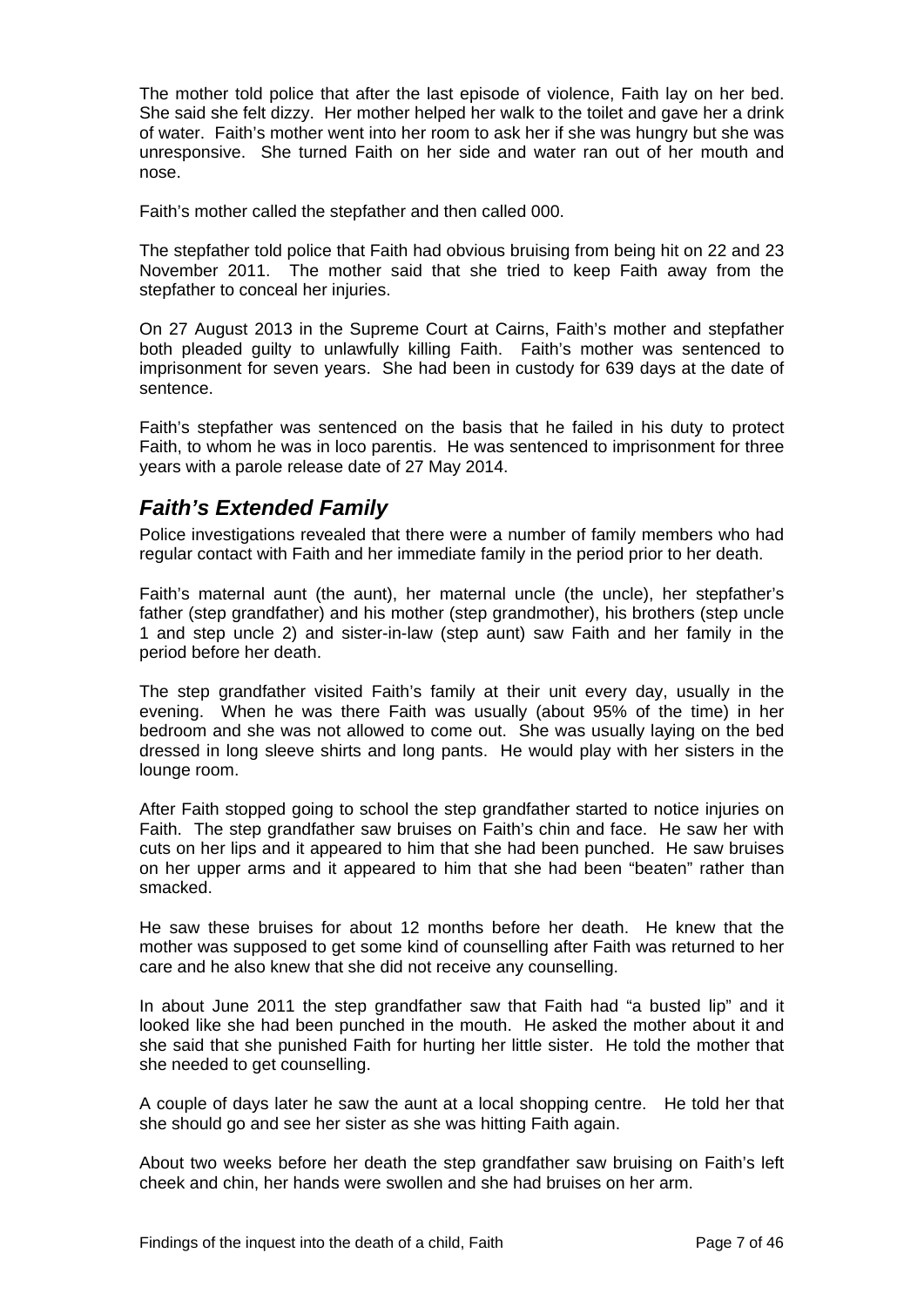He spoke to the mother about Faith's injuries. She told him that she did it. She said that Faith would say things to her, such as that she wanted to return to New Zealand and it would "set her off".

The step grandfather had numerous conversations with the mother about hitting Faith. He gave her the numbers for Lifeline and offered to give her money to make the calls.

The step grandfather also spoke to the stepfather about the mother hitting Faith. The stepfather said that he had tried to talk to the mother but she wouldn't listen.

The step grandfather last saw Faith on 25 November 2011. She was watching the television. She had bruises all down her arms and her hands were swollen. He visited again on 26, 27 and 28 November 2011 and Faith did not come out of her room. It looked like she was asleep.

The step grandfather saw Faith, her mother and siblings on numerous occasions at the local shopping centre. When he saw Faith there she was always wearing a wig and makeup including black eyeliner, pink lipstick and powder on her face.

After the step grandfather spoke to the aunt at the shopping centre in June 2011 and requested that she speak to Faith's mother about the way in which she was treating Faith the aunt went to Faith's home. She saw that Faith was lying in bed with bruising to her face. Faith's mother told the aunt that she had hit Faith with the vacuum pole. She said, "I just grabbed whatever I could see."

The aunt asked the mother what would happen if their parents found out what she was doing to Faith. She did nothing else.

About two months before her death, Faith and her family attended at the aunt's residence. Faith had a shower there and when she was finished showering she came out of the bathroom and asked her mother for a towel. The aunt heard a loud slap and saw that Faith had a bruise on her face. She asked the mother what happened and she replied that she hit Faith as she didn't like her coming out of the bathroom naked.

The aunt said to the mother, "Sis, this is not on, you need to stop."

The mother replied, "I know, I know."

The aunt then observed Faith's mother apply make up to Faith's face to cover the bruising.

About three weeks before Faith died the aunt saw that she had a bruise on her face. She asked the mother about the bruise who said, "It's just a smack."

Faith's uncle first noticed bruises on her when she moved into the Manoora unit with her mother and stepfather. He saw that she had black eyes and bruises on her arms.

He heard the mother slapping Faith in the bedroom on occasions and heard Faith screaming and saying, "Sorry Mummy, no Mummy."

The uncle was aware that Faith's mother would make her stand in the corner and make her hop, sometimes for about an hour.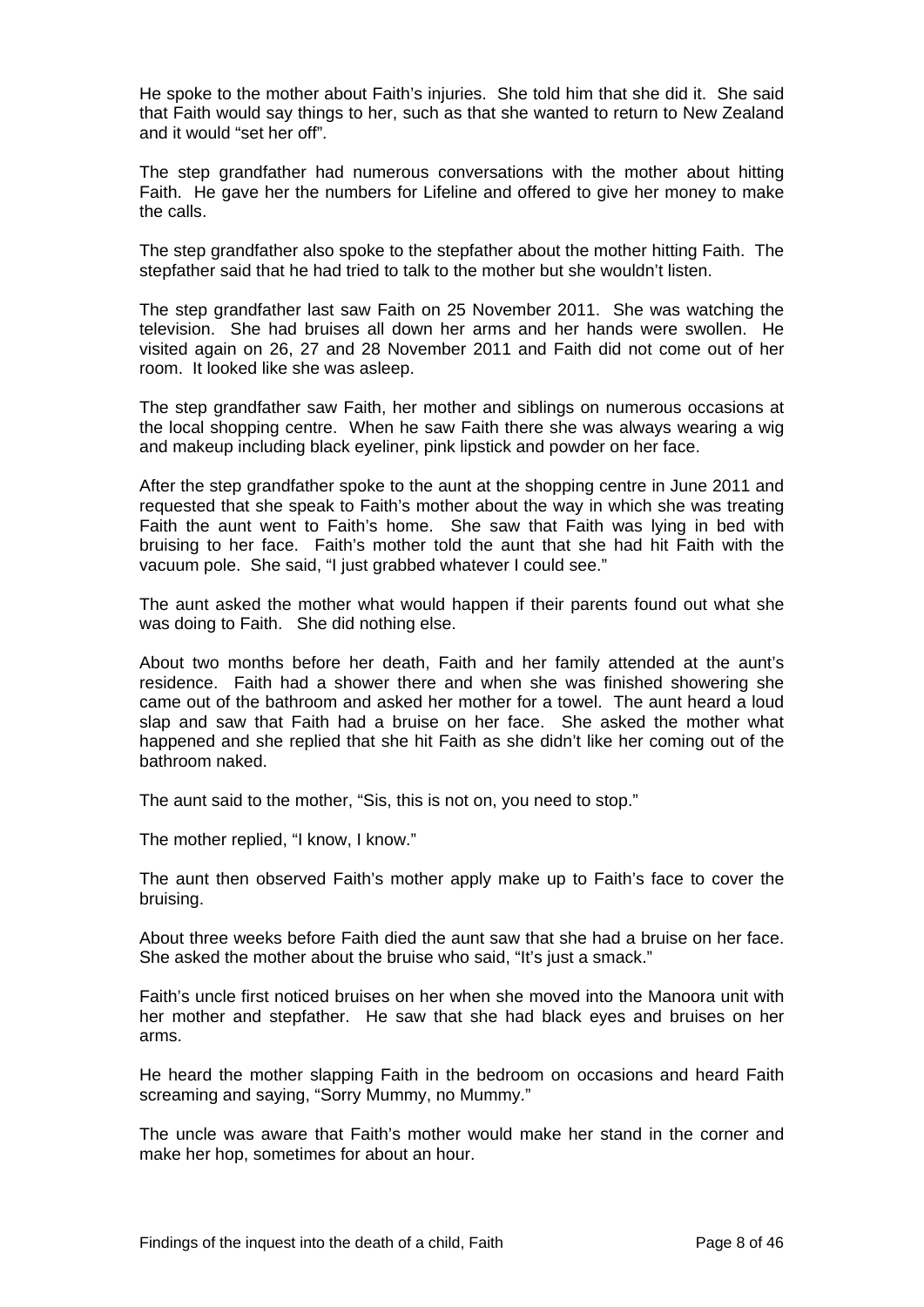The uncle was also present when Faith was slapped by her mother after coming out of the shower at his house and he saw that afterwards she was wearing make-up to cover her bruises.

In November 2010 the mother visited the uncle and she was crying. She said she thought her kids were going to be taken from her because Faith had told a teacher at school that the mother hit her. The uncle was aware that Faith did not attend school after this.

After Faith was returned to the care of her mother they stayed with the aunt and uncle for a few weeks and then went back to the unit at Manoora. In about June 2011 they moved into the unit at Westcourt. After this the uncle saw that Faith had a bruise on her cheekbone. The uncle stated that Faith would look after her sisters. If the mother asked Faith to do something she would run to do it.

The uncle said that when the mother was angry, Faith would twirl her hair. This annoyed the mother so she cut Faith's hair short. From then on she made her wear wigs when she went out.

The uncle said that in November 2011 Faith's mother was talking about sending her back to the grandparents in New Zealand. The aunt phoned the Department and asked if Faith was allowed to return to New Zealand. She told them that Faith was not attending school.

The uncle thought that the mother would not hit the sisters as the stepfather and step grandfather would not let her.

Step uncle 1 often visited Faith's residence. He noticed that Faith was always in her room when he visited the house and she always wore long sleeved tops and long pants. She frequently wore a wig and had makeup on her face. He was aware that Faith was not attending school. He said that Faith did everything for her sisters and she was, "Just a good little girl."

Step uncle 1 asked the stepfather why Faith didn't go to school and he said that the mother wouldn't let her go. Step uncle 1 offered to take Faith to live with him and said that he would arrange for her to go to school. The mother would not discuss the idea.

In about August 2011 he became concerned that mother was being cruel to Faith because she was always in her room when he went to the house but he did not say anything to his brother as he didn't think it was his business.

Step uncle 2 told police that he rarely saw Faith and her family as they lived some distance away from each other. His wife (step aunt) told police that she saw Faith wearing makeup but never saw any bruises on her.

The step grandmother was told by the step uncle 2 and step aunt that they had seen bruises on Faith.

About a month before Faith's death, the step grandmother attended the house and saw that Faith had thick makeup on one side of her face. She could see that Faith had a black eye and the makeup was an attempt to cover it. She asked Faith what happened but before she could answer the mother pushed her into a bedroom. After about ten minutes Faith and the mother came out of the bedroom and Faith had more makeup on her face. The step grandmother asked the mother what had happened and she replied that Faith had hurt herself.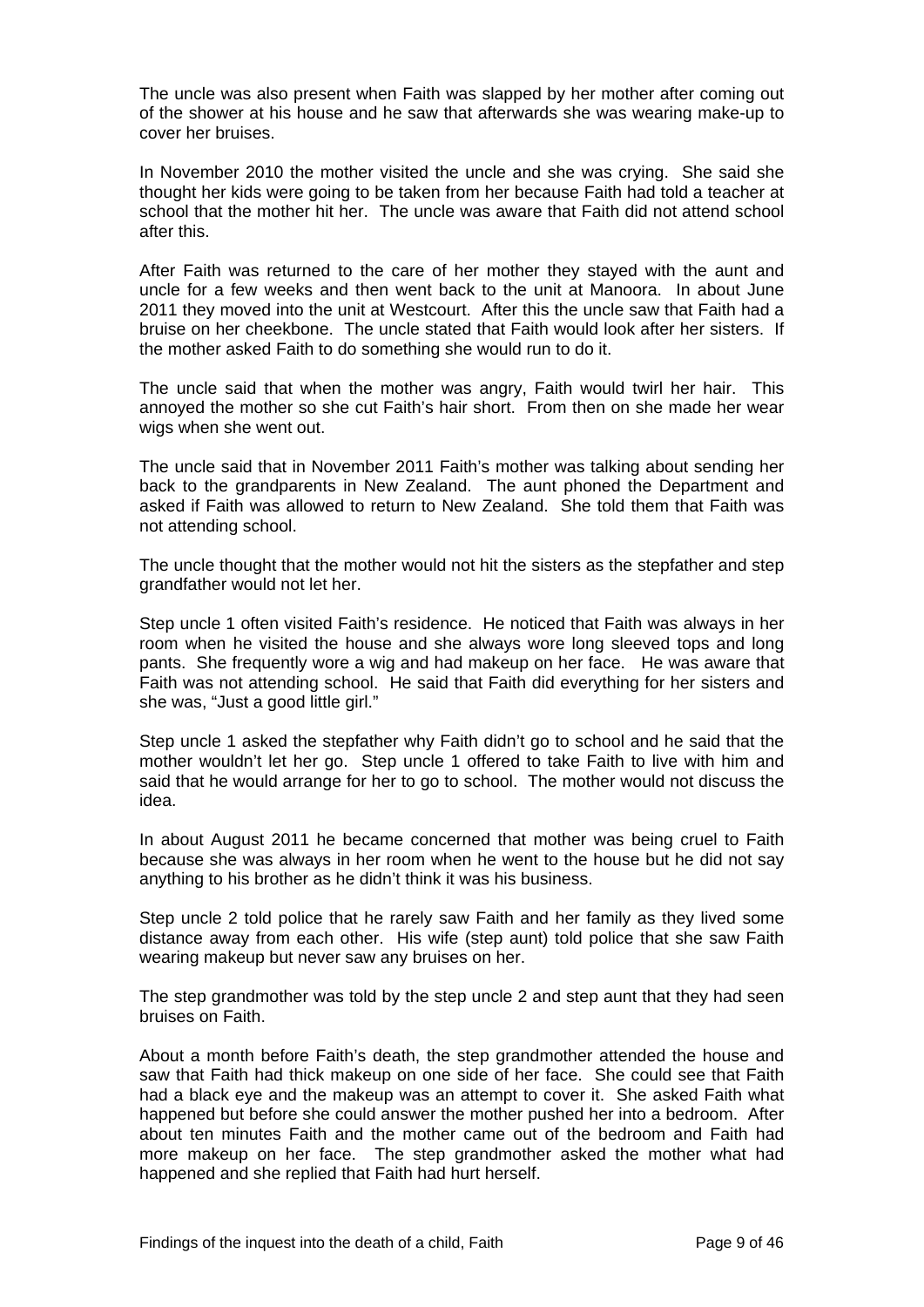The step grandmother phoned the step father and said, "What's wrong with this little one, she's always having black eyes?"

He said, "Mum, that's [the mother]."

The step grandmother said she thought that the step father never stepped in to protect Faith because she was not his biological child.

About a month before Faith died, the stepfather phoned the step grandmother and said that he had to hit the mother as she had nearly killed Faith. He said he came home from work to find the mother bashing Faith and she wouldn't stop. He asked her to come over and talk to the mother about how she treats Faith.

The step uncle rang the stepfather who told him they were all going out to a BBQ so he told the step grandmother she would be wasting her time if she went over to the stepfather's place.

From 31 October 2011 to 13 November 2011 the step grandmother stayed at Faith's residence after undergoing surgery. She knew that Faith was not attending school. She believed that the mother kept Faith at home so she did not get into trouble for hurting Faith. When Faith tried to speak to the step grandmother the mother would send her off to bed. The step grandmother stated, "It was like Faith could never have any interaction with anyone."

Whilst she was staying there she heard the mother hitting Faith in the bedroom. They came out of the room and the mother said to Faith, "Don't cry or you know what will happen." She then made Faith stand in the corner for an hour. The step grandmother left the unit "in disgust".

On 26 November 2011 the step grandmother went to Faith's residence to collect some belongings. The mother said she couldn't let her in as the stepfather had taken the key to the door and she didn't have a spare key.

The step grandmother said that she did not like the way the mother treated Faith. She treated her like a slave. Faith looked after her two sisters. She thought that the mother was cruel to Faith. She knew that the mother made Faith wear wigs and makeup. She assumed that the Department would be looking into the matter.

### <span id="page-10-0"></span>**Notifications to Government Departments**

### <span id="page-10-1"></span>*Procedures for Notifications of Suspected Child Abuse*

The Child Protection Investigation Unit (CPIU) of the Queensland Police Service (QPS) receives advice of suspected child abuse from agencies which are mandated to report and non government agencies involved with children and families.

The Department receives information at Regional Intake Services where officers take calls from the public, government and non government agencies. The information is recorded as a Child Concern Report (and no further action is taken) or a Child Protection Notification (which is referred to the Investigation and Assessment Team where child safety officers (CSO) assess that information). If the assessing CSO believes a criminal offence has been committed the CSO forwards the information to the CPIU.

DETE forwards information to CPIU and the Department where grounds exist to reasonably suspect that a child has been harmed or is at risk or harm. This advice is forwarded by way of a document known as an "SP4" – report of suspected harm.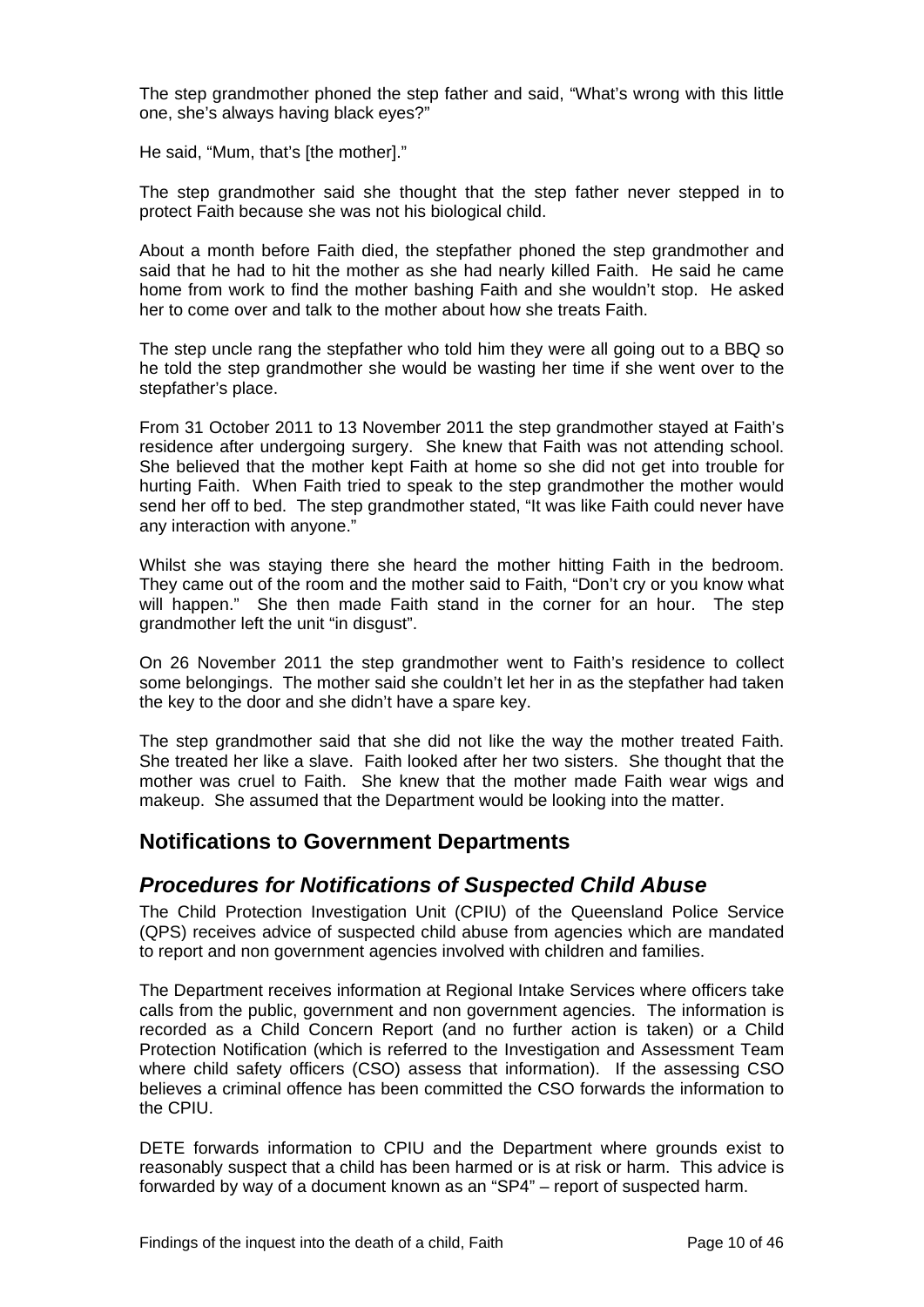All reports received by CPIU are assessed by a senior officer who decides on the level of intervention required. The assessment includes consideration of the report, QPS databases and, possibly, contact with notifiers.

The Department and CPIU are involved in a partnership known as the Suspected Child Abuse and Neglect (SCAN) team. SCAN also includes DETE and Queensland Health employees.

# <span id="page-11-0"></span>*Teachers and School Employees*

In May 2009 a teacher aide at school 1 was approached by Faith and her cousin in the playground. At this time Faith was a prep student. Faith and her cousin told the teacher aide that they were hit at home. The cousin told her that they all got smacked but that Faith's mother hit her with metal things on the arms and face. Faith showed her a mark on her abdomen that looked like a large bruise, another that looked like a cigarette burn and bruises on her back.

The teacher aide advised the guidance officer who took responsibility for reporting the matter and submitted the SP4 notification.

The teacher aide noticed that after that day Faith's behaviour changed. She became withdrawn and she missed school, sometimes for three or four days at a time. The teacher aide asked Faith sometimes whether anybody was hurting her at home but she always became very withdrawn and said, "No".

Faith left school 1 and enrolled at school 2 on 17 August 2010. As part of the enrolment process the mobility support teacher employed at school 2 contacted school 1 to obtain information about Faith. Faith's previous teacher emailed a report in which she raised concerns about low level neglect such as attendance issues, lateness, limited resources and inadequate lunch.

The teacher aide to whom Faith had confided at school 1 started working at school 2 in July 2010. Soon afterwards she saw that Faith was attending there. Sometimes she saw her in the playground. On 1 November 2010 she sat down next to Faith and talked to her. She noticed that Faith was wearing a long sleeved top. She asked Faith how she was and Faith pulled up her sleeves and showed her that she had welts all over her arms. They were red and raised and looked like cuts that had begun to heal. Faith told her that her mother had hit her.

The teacher aide called a teacher over and showed her the marks and told the teacher Faith's history as she knew it from school 1. The teacher phoned the guidance officer. In the office of the guidance officer Faith showed them a large bruise on her upper back. It was about 10cm wide. Faith said that her mother had hit her with a wire coat hanger.

The teacher aide later signed an SP4 notification to police in regard to Faith's iniuries.

The guidance officer from school 2 reported Faith's disclosures to the principal of the school and completed an SP4 notification. On 2 November 2010 she was advised by Faith's teacher that Faith had been taken into care and later she was told that Faith had been returned to the care of her mother.

On 16 November 2010 the guidance officer was told that Faith was absent from school. She and the deputy principal went to Faith's residence but nobody was home. She then called the Department and reported that Faith had been absent since 8 November 2010 and that she had unsuccessfully attempted a home visit.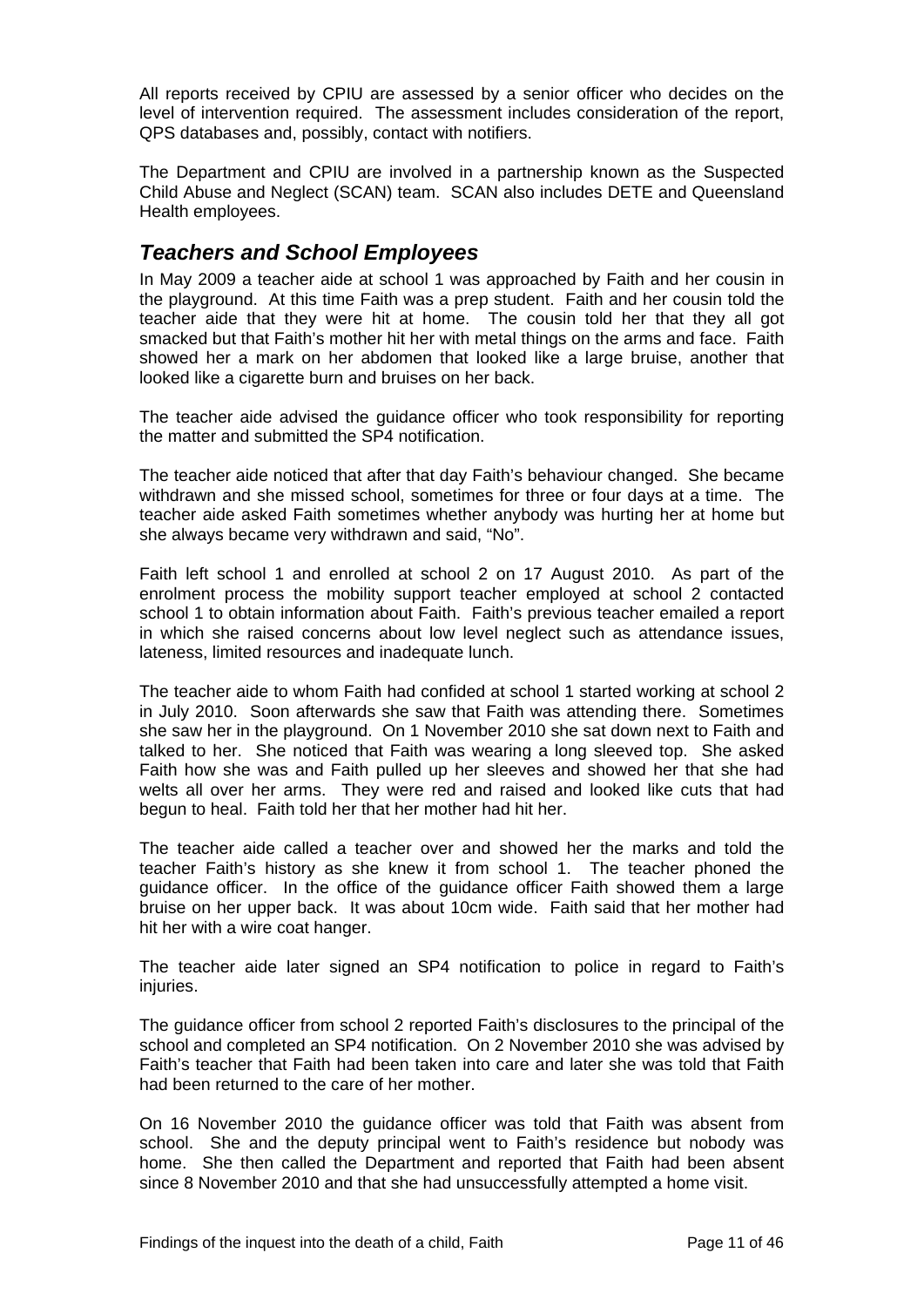When Faith did not return to recommence school at the beginning of the 2011 school year the mobility support officer and the deputy principal of school 2 conducted a home visit to ascertain the reason for her absence. They spoke to a man who identified himself as Faith's uncle and he told them that Faith would not be returning to the school as she and her family were relocating to New Zealand. They did not enter the dwelling. After the visit Faith was recorded as "left" on the school records.

In early 2011 the teacher aide saw Faith at a local shopping centre and asked her where she was going to school. Faith said that she was staying at home. She said that she was moving to New Zealand.

# <span id="page-12-0"></span>*Queensland Police Service*

On 11 May 2009 QPS received the SP4 submitted by the guidance officer from school 1 and commenced an investigation into the allegations.

Police from CPIU interviewed Faith at the Cairns police station. Faith said that her mother had hit her on the chest with a stick and hit her on the stomach with a spoon.

Police attended Faith's home and spoke to her aunt and uncle. They said that Faith had a skin condition which caused her to scratch her abdomen and denied that it was bruising.

Police also spoke to the mother who denied hitting Faith and said that she suffered from a rash and was obtaining treatment for the rash from a local medical centre.

Police concluded that the marks on Faith were not bruising but the result of a skin condition. They noted that Faith's family were cooperative and helpful.

Police finalised the report and recorded the allegation as being unfounded.

On 1 November 2010 police received a further SP4 in relation to Faith.

Officers of the CPIU and the Department jointly investigated the notification.

Police obtained a statement from Faith in which she said that her mother had struck her on the back and arms with a wire coat-hanger. Police saw three welts on her arms and five welts on her back.

The mother attended the school and was interviewed by police. She denied hitting Faith and said that Faith was hit by her cousin. Police spoke to the mother about the boundaries of physical discipline and warned her that if there were any other similar incidents she could be charged with a criminal offence.

No criminal prosecution was commenced in relation to the alleged assault and the CPIU investigation was finalised.

QPS received no further notifications in relation to Faith prior to being called to her home on the night of her death.

#### <span id="page-12-1"></span>*The Department*

On 14 May 2009, in response to the SP4 notification from school 1, a child safety officer (CSO1) commenced an investigation and assessment in relation to Faith.

The SP4 summarised the concerns as:

- Faith's behaviour was out of character and she was hitting other children;
- Faith said that her mother had come home to live with her grandmother;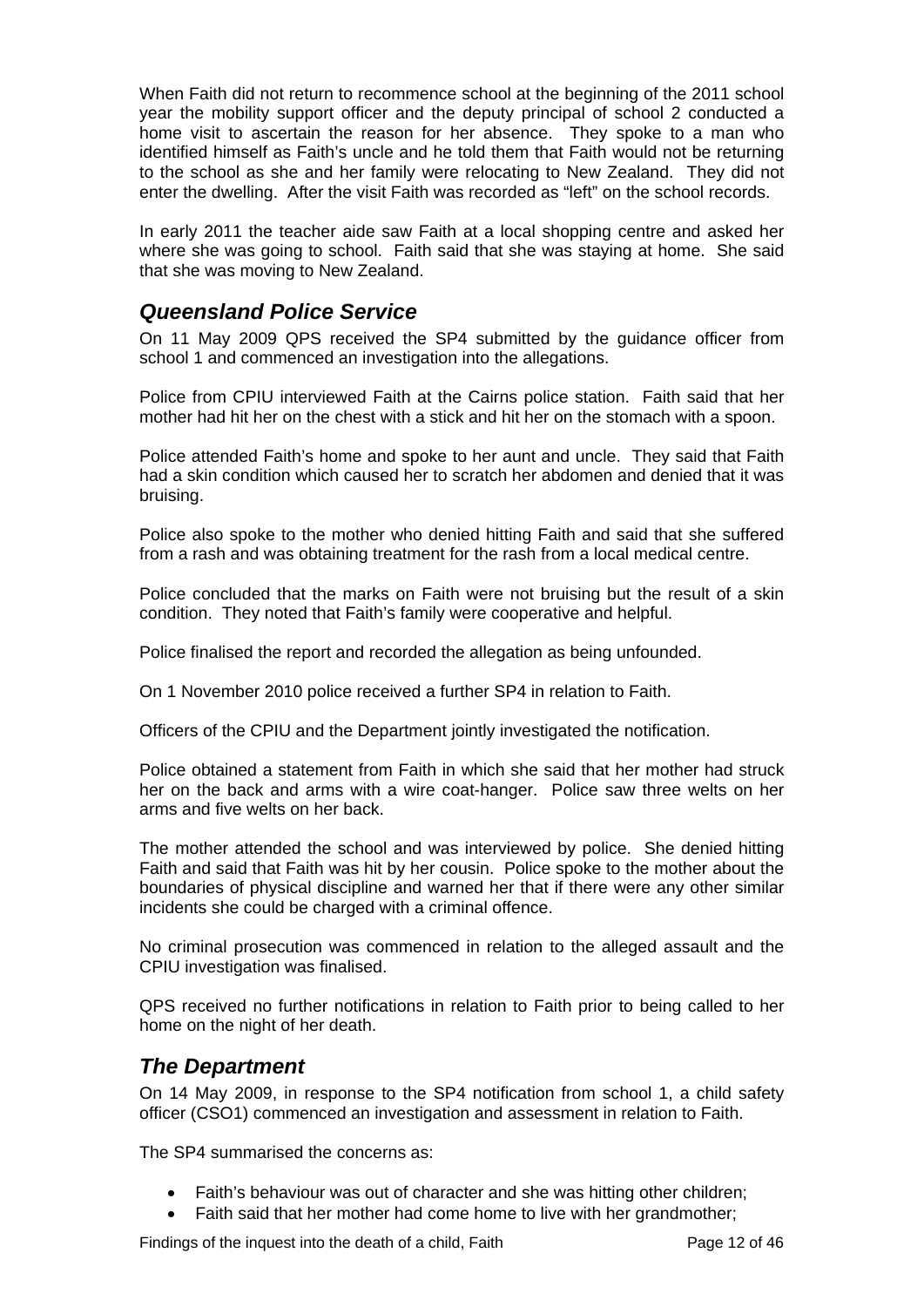- The cousin stated that Faith gets hit all the time, sometimes with sticks and spoons, sometimes metal ones and get scratches;
- Faith showed the teacher an "enormous bruise" that covered the width of her pelvis;
- In addition to this a possible "cigarette burn" was observed just above the bruise;
- The cousin stated, "Mum and Dad hit us all the time because they love us"
- The cousin stated, "We all get a good hard smack on our bottoms if we don't go to bed, but Faith gets hit with sticks and spoons."

CSO1 attended school 1 with the CPIU officers. She was present when Faith was interviewed by police officers. Faith disclosed the following:

- Faith said that her mother was called "Ipu" (in fact, her aunt) and her "dad" was called "uncle";
- Faith showed the officers a mark on her stomach and said, "Mum smacked me with a stick";
- Faith then said her mother was [name of mother];
- Faith said her mum hurt her when she was outside and her nose was bleeding.

CSO1 interviewed Faith's grandmother who said that the mark on Faith's stomach was a skin condition for which she had been treated at a local medical centre. CSO1 contacted the medical centre and staff there advised they had no record of Faith receiving treatment for a skin condition.

CSO1 concluded that the allegations were false and unfounded and assessed that Faith was safe and a "child not in need of protection."

In November 2010 Team Leader 1 was the acting Team Leader of the Investigation and Assessment team at Cairns North Child Safety Service Centre.

Team Leader 1 was advised by the Far North Queensland Regional Intake Service that they had received a child protection notification in relation to Faith. The notification outlined that Faith had been beaten by her mother. Team Leader 1 organised two Child Safety Officers (CSO2 and CSO3) to attend Faith's school that day.

CSO2 and CSO3 were present when police interviewed Faith and she told them that her mother had hit her with a coat hanger. She said she was usually smacked with spoons and belts on her arms, legs and shoulders. They saw welts on her arms and back and bruising on her back.

Faith's mother attended at the school. CSO2 and CSO3 were not present for the interview she had with the police in which she denied hitting Faith.

CSO2 and CSO3 then interviewed the mother. She admitted in this interview that she had hit Faith. She said that she was emotionally detached from Faith and she said that her husband was in control of all their money and spent it on gambling. She said that she usually hit Faith across the mouth. She said she loved her other daughter and would never hit her.

CSO2 then contacted Team Leader 1, who advised her to complete a safety plan with the mother.

The mother then told CSO2 and CSO3 that Faith would not be safe at home that night and she would put Faith in her room with no dinner.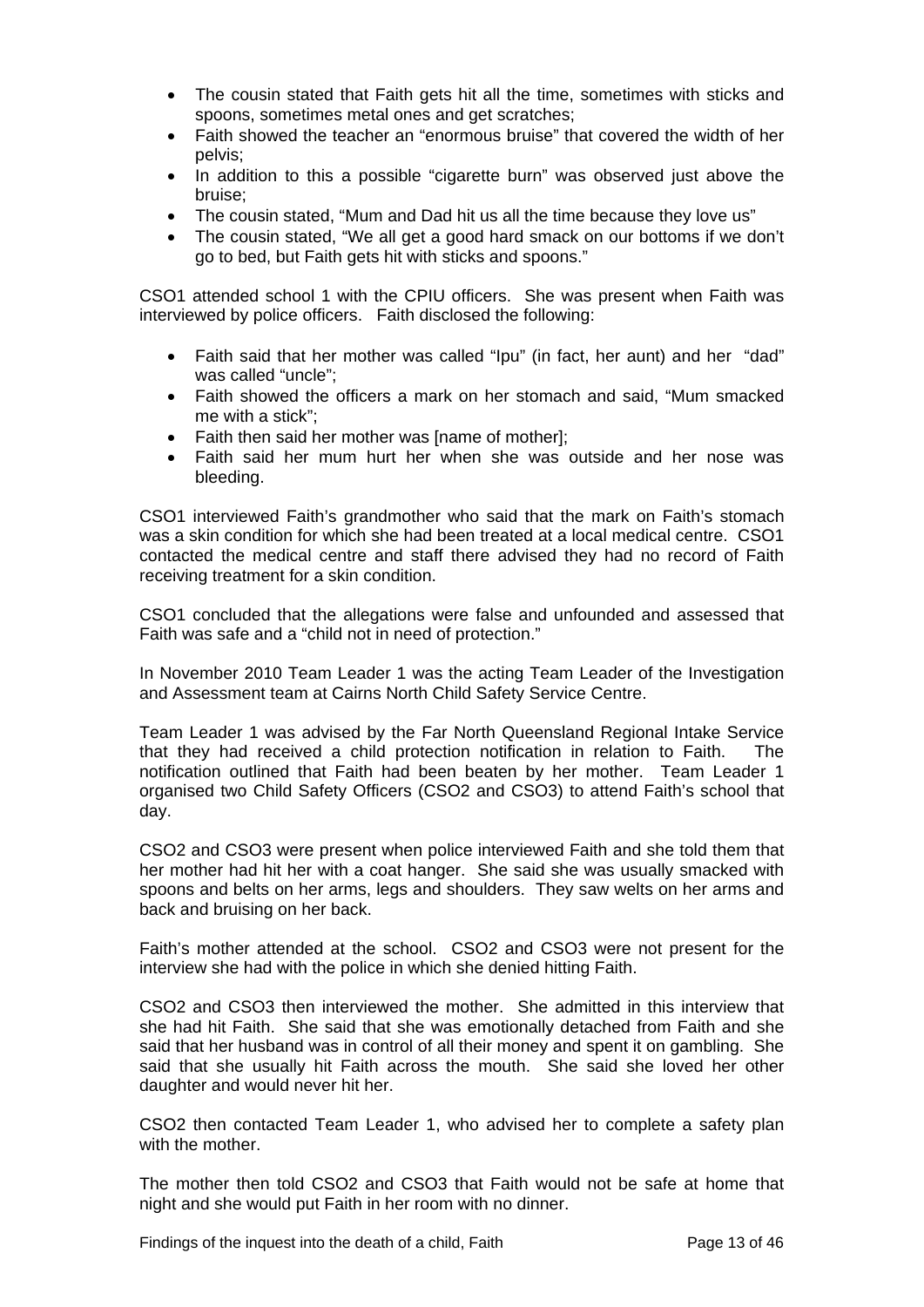CSO2 again contacted Team Leader 1 and conveyed the new information and Team Leader 1 advised CSO2 to obtain a care agreement and complete a safety plan which involved the mother voluntarily agreeing that Faith be placed in the care of the Department for up to 30 days. Team Leader 1 decided that a medical examination of Faith was not required.

The mother agreed to a voluntary care arrangement and Faith was placed in the care of the Department on 1 November 2010. Faith was placed with foster carers.

CSO2 completed the safety assessment forms the following day and submitted them to Team Leader 1 for approval.

On 4 and 8 November 2010 the mother phoned Team Leader 1 and said that she was sorry for hitting Faith and wanted her returned. She said she would not hit her again and she agreed to a referral to the organisation ACT for Kids. Team Leader 1 also spoke to Faith who said she wanted to go home.

Faith was returned to the care of her mother on 9 November 2010.

Team Leader 1 made the decision to return Faith to the care of her mother on the ground that the risk of further harm to Faith was minimal. Her decision was based on the following factors:

- The family was supported by their church;
- There was a large extended family network including a grandfather who visited daily;
- The school would monitor Faith;
- There was no child protection history of the mother being a perpetrator of abuse;
- The mother's remorse and acknowledgement of concerns;
- The mother was willing to work with ACT for Kids who would visit the residence at least once per week
- The mother wanted Faith home.

Team Leader 1 decided to return Faith to her mother's care and refer the family to ACT for Kids. She believed that ACT for Kids would report back to the Department if there were any child protection concerns. She did not receive any further advice from ACT for Kids.

On 16 November 2010 the Department was advised by the guidance officer from school 2 that Faith had been absent from school since 8 November 2010 and they had unsuccessfully attempted a home visit.

The guidance officer phoned the Department and advised that she was concerned because Faith was absent since her return to the care of her mother. The phone call was taken by an officer of the Regional Intake Service which is a separate team to that which investigates and assesses notifications.

The notes of that conversation indicate that the officer was told that the guidance officer was concerned because the child had not been at school for the past week, that attempts to contact the mother had been unsuccessful, the previous abuse issues and that the mother had said that she was feeling that it (the abuse) could happen again.

Findings of the inquest into the death of a child, Faith Page 14 of 46 He noted that ACT for Kids was engaging with the family and that the service would be going out to check on the family. He recorded the notification as a Child Concern Report rather than the more serious Child Protection Notification which would have resulted in a further investigation and assessment by the investigation and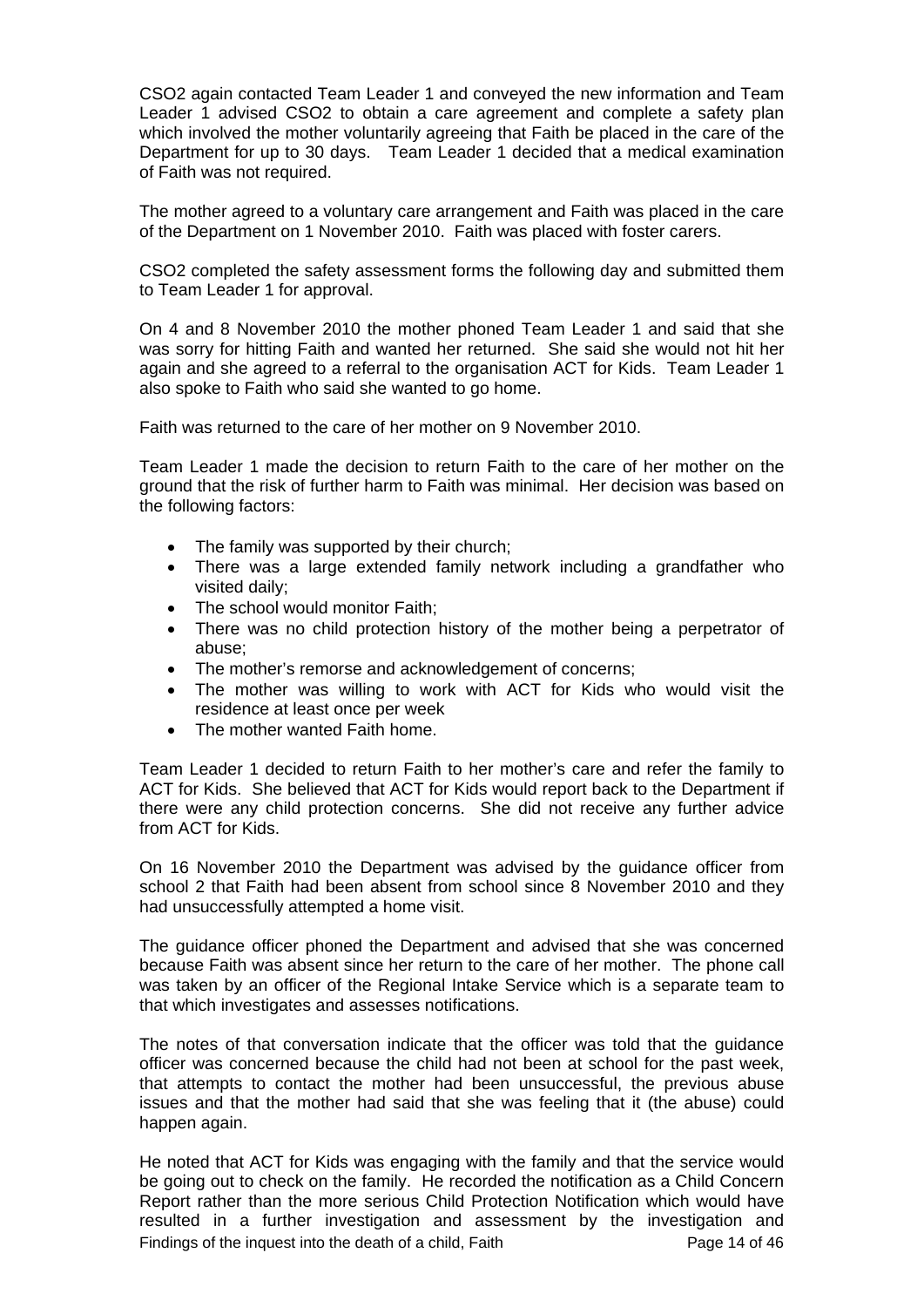assessment team. He did not advise Team Leader 1 of the further information although he reviewed the records and noted that there was a recent investigation carried out in relation to Faith.

That officer's team leader (Team Leader 2) said that Regional Intake Service officers do not have time to read through the historical information on the system. He would have only looked at the outcomes of the previous notifications. Team Leader 2 said such officers would only consult with a case worker if there was ongoing intervention for the family. In relation to the events surrounding the failure to notify Team Leader 1 of the new information Team Leader 2 said in her interview with the Ethical Standards Unit investigator:

*There's a high risk that any of these things will be repeated for exactly the same reason because nothing's changed. In fact it's probably deteriorated in the fact that we have less staff and the incoming is high and I have a real genuine fear that this will happen again.*

Team Leader 2 said that if a family do not engage with [ACT for Kids] the Department, "don't ever know and … [there is] no way of checking".

# <span id="page-15-0"></span>*ACT for Kids*

ACT for Kids is one of a number of external agencies to which the Department can refer families for support and intervention with the goal that the family do not become involved with the child protection system. The Department refers to such external agencies as Referral for Active Intervention Services.

The case referral for Faith's family was sent to ACT for Kids, via the Department's database, Community Sector Information System (CSIS), by Team Leader 1 on 11 November 2010. It was accepted by the program manager at ACT for Kids on 16 November 2010 and she assigned the matter to a family coach.

The referral outlined that there were issues concerning child wellbeing, domestic and family violence, family relationship issues and parenting skills.

The referral noted that Faith had welts and bruises from a beating from her mother. It stated that both Faith and her sibling had limited protective capacity due to their young ages – 1 and 7 years. It stated that the mother had said that there were issues with her attachment to Faith and this may pose a risk for Faith. It also said that the mother had said that the step father spends his money at the TAB and the children had previously gone without food and the children maybe at risk of neglect.

The program manager noted on CSIS that she would follow up with the Department in regard to the child protection concerns. There was no follow-up conducted.

On 17 November 2010 the family coach sent a letter to the mother requesting she make an appointment with the service.

On 29 November 2010 the family coach had not received a reply to that letter so she phoned the mother who said that she did not receive the letter as she had been living with her sister for a couple of weeks. She said she may not need any support as she was sending Faith to live with her grandparents in New Zealand. The mother told the family coach that she was upset with Faith for wanting to go to New Zealand. She said they were waiting for her passport to come, that it should be there in four days, and they were intending to leave before the Christmas Holidays. The family coach said that she would phone back on 3 December 2010.

Findings of the inquest into the death of a child, Faith Page 15 of 46 The family coach did not phone the mother on 3 December 2010 but on 6 December 2010 attempted unsuccessfully to make phone contact with the mother.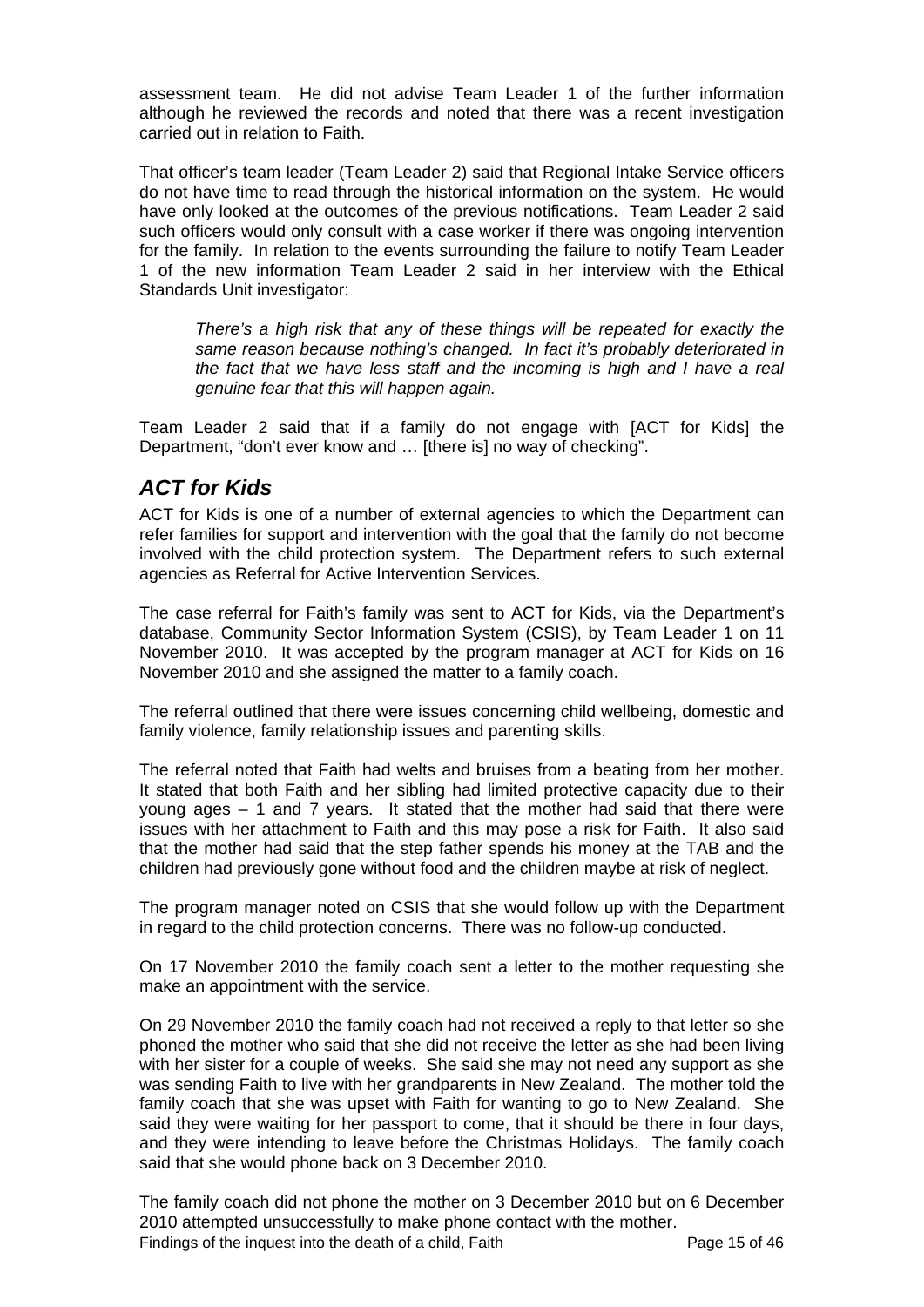On 13 December 2010 the family coach and another employee visited Faith's residence for an unannounced visit. There was a baby in a pram and the mother was pregnant. They entered the residence and saw Faith washing dishes at the sink. The mother said she had just sent away for Faith's passport so that she could send her to New Zealand. The mother said that she had been staying with her sister for almost a month. She said that her partner was hardly ever around and that she was receiving counselling from Lifeline. As the mother was busy with the housework it was agreed that she would phone the family coach during the week to schedule another time to meet or the family coach would phone her on 19 December 2010.

The family coach didn't phone the mother on 19 December but attempted unsuccessfully to phone her on 4 January 2011 and sent her a text message. She received no answer to that text message. On 7 January 2011 she sent a letter to the mother. The letter stated that she had attempted unsuccessfully to call the mother on several occasions and therefore assumed that the mother did not wish to engage with the service. It stated that engagement is completely voluntary but ACT for Kids was obliged to inform the Department of non-engagement. It said that if the family coach did not hear from the mother by 14 January 2011 she would assume the mother did not wish to engage.

On 21 January 2011 the program manager approved the closing of the file on the basis that the mother did not wish to engage.

No further action was taken by ACT for Kids. The Department was not advised of the mother's failure to engage with the service.

# <span id="page-16-0"></span>**Reviews of the Department's Actions in Relation to Faith**

### <span id="page-16-1"></span>*Systems and Practice Review Report*

This review was an external departmental process led by Ms Gwenn Murray. Its purpose was to review the practice decisions and practice issues in the Department's service delivery to Faith.

The Committee determined that the death of Faith was not the result of actions or inactions of the Department.

The report identified the following issues:

- The first investigation commenced on 14 May 2009 was limited and resulted in an outcome of "Unsubstantiated – Child not in need of Protection". The outcome should have been "Substantiated."
	- o There was little focus on probability and risk and little engagement with Faith;
	- o The QPS position was relied upon for child protection assessment rather than just criminal proceedings;
	- o It was considered that Faith's allegations were "random" although she had only been in prep school for three months and this was the first external source in her life.
- The process and analysis that commenced on 1 November 2010 was limited and not holistic and resulted in an outcome of "Substantiated – Child not in need of Protection". The outcome should have been "Substantiated – Child in need of Protection."
	- o Depleted staffing levels meant that the assessment was undertaken by seconded Regional Intake Service officers and there was no CSO to assign to the case in the investigation and assessment team;
	- o Faith should have been medically examined;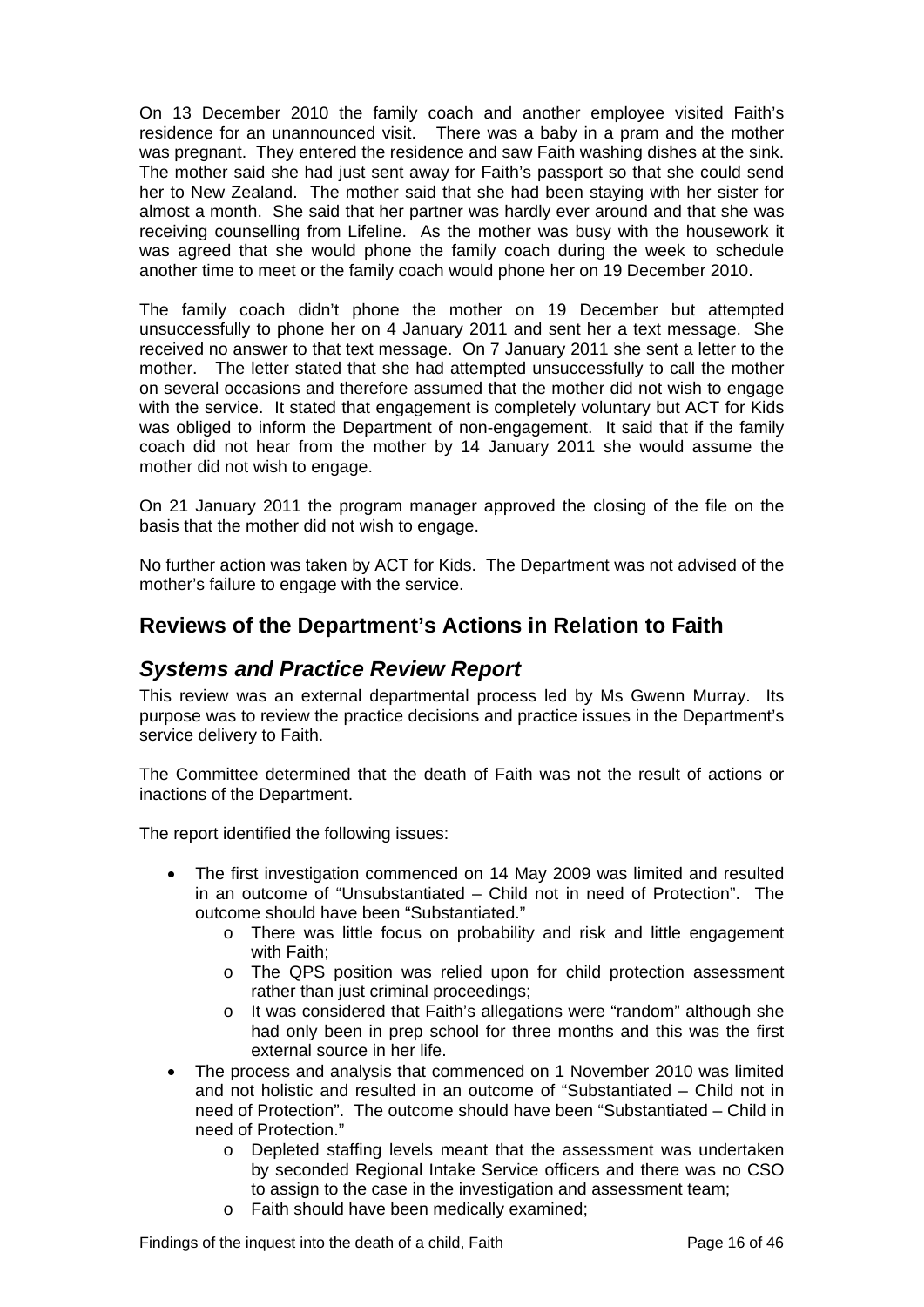- o The stepfather and other members of the extended family should have been interviewed;
- o There was no assessment of the mother's mental health, her attachment issues and her anger management issues;
- o There were no checks conducted of child care history in New Zealand.
- The decision to return Faith to her mother's care on 9 November 2010 was premature – the investigation should have continued before any such decision was made:
	- o The arrangement for the referral to and reporting by ACT for Kids was unclear;
	- o It was assumed the family would engage with ACT for Kids and that Faith would attend school;
	- o The focus was on the mother and her stated intentions.
- The decision making that resulted in the recording of a Child Concern Report on 16 November 2010 was inappropriate and based on an unrealistic reliance on mitigation of risk by external agencies. It should have been recorded as a Child Protection Notification and a more holistic consideration of past history was warranted.
- There were missed opportunities to refer the case to SCAN.
	- There was very poor engagement with Faith by all agencies concerned:
		- o ACT for Kids employee saw the child once but did not speak with her;
		- o Faith was kept home for a year without anyone knowing where she was.

The Committee commented that the large volume of work had been an ongoing problem since at least 2009 and it resulted in the notification of 1 November 2010 in relation to Faith not being responded to properly.

The Committee stated:

*Elements of this case are deeply disturbing, such as the fact that [Faith] did not attend school for one year, she was kept at home by her mother in order to conceal her injuries and so she could care for her young half-sisters. Her family visited the home, witnessed her abuse and injuries and, at times, concealed them by applying makeup. However none of her family contacted [the Department] or the Queensland Police Service.* 

Upon completion of the review Ms Murray arranged an urgent meeting with the Acting Minister and Acting Director General of the Department and raised the following issues:

- backlog and workloads within the Department;
- the whereabouts and safety of Faith's siblings;
- poor communication between schools and the Department:
- concerns for Team Leader 1.

The Committee identified two further concerns that it considered to be risk factors for all children:

- The lack of a register or system to track whether and where children are attending school. No one investigated Faith's absence from school for one year.
- Poor community attention to Faith although her family knew Faith was being abused by her mother none of the family members reported the abuse to the Department or to police.

The Committee recommended the following: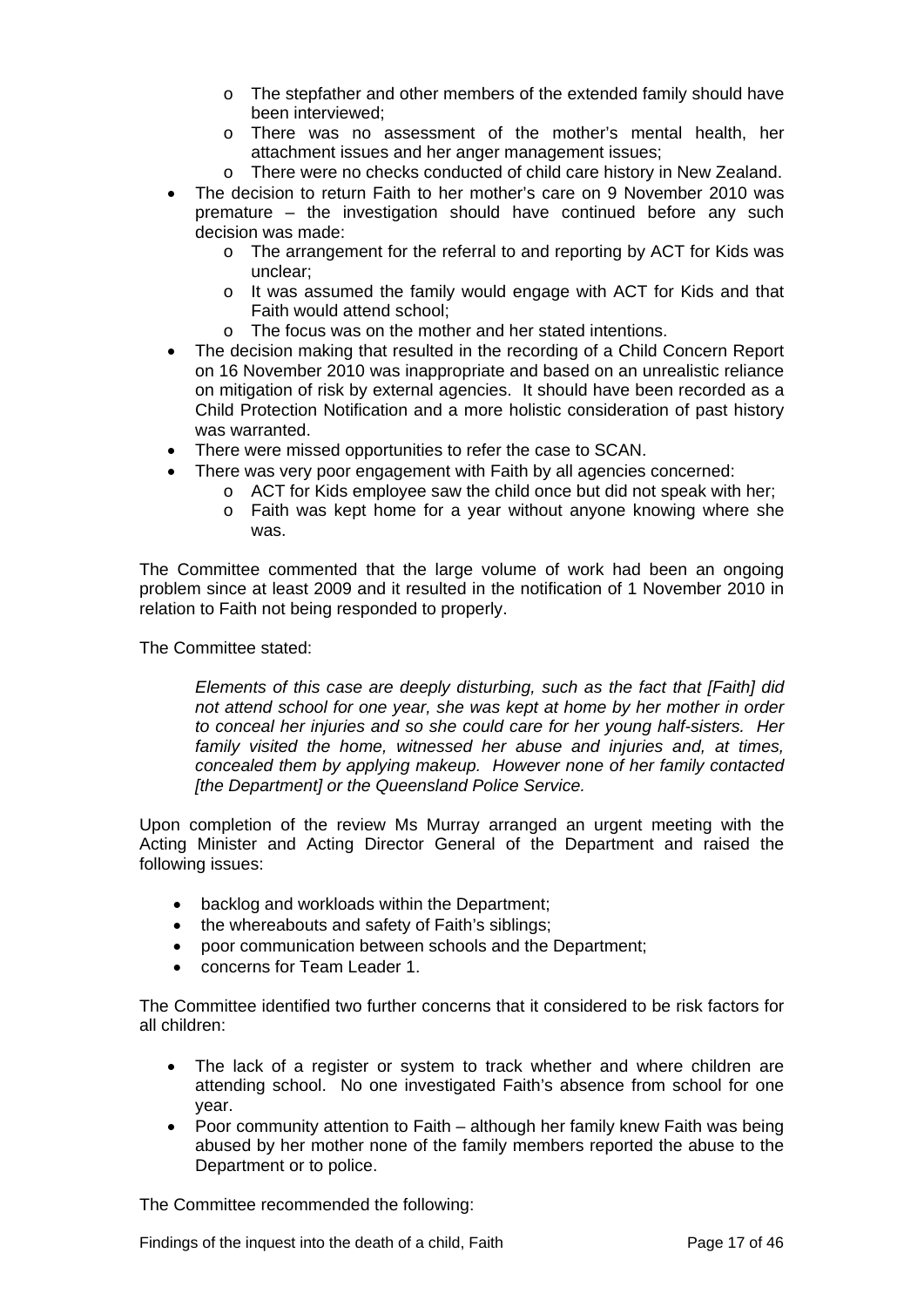- The Department locate Faith's sister (the first child born to the mother) to ensure her safety;
- The Department consider the decision to place Faith's sisters with family carers when extended family failed to protect Faith;
- Support be provided to Team Leader 1;
- A second Investigation and Assessment team be deployed to the region to address backlog and intake volume;
- A meeting be convened with DETE to consider
	- o better communication between schools and the Department including placement of children and systems for liaison when the Department expect that schools will monitor a child's safety or attendance at school;
	- o the establishment of a register and system to track children when they leave one school and are not enrolled in another.

In January 2012 the Acting Director-General and Deputy Director-General advised the Committee that the following had been undertaken as an immediate response to the concerns raised by the Committee:

- the placement of the sisters had been investigated and was considered appropriate;
- a second Investigation and Assessment team had been deployed to Cairns;
- discussions were underway to
	- $\circ$  investigate a longer term solution to workloads in the region:
	- o consider the establishment of a register to track enrolment and transfer of children between schools; and,
	- o consider better communication between the Department and schools.

### <span id="page-18-0"></span>*Child Death Case Review Committee Report*

The Department conducted a Child Death Case Review (the original review) in relation to the death of Faith. That review was provided to the Child Death Case Review Committee (the Committee). The original review concluded that the death of Faith was not the result of any action or inaction by the Department. The Committee disagreed with that conclusion and concluded that the actions and inactions of the Department were linked to Faith's death.

The Committee noted that in November 2010 Faith presented with bruises and welts and disclosed that her mother had beaten her with a metal coat-hanger. The mother admitted to assaulting Faith and stated that she may do it again. Faith was removed from her mother's care but only nine days later the Department returned her to her mother. The investigation and assessment was finalised as "Child not in need of Protection" and the Department referred the case to ACT for Kids.

Seven days after she was returned to her mother's care the Department was notified by an employee of Faith's school that Faith had not been back at school and the notifier was concerned because the mother had stated that she may hit Faith again. The Department recorded the matter as a Child Concern Report rather than a Notification which meant that no further action was taken and the Department had no further contact with Faith.

The original review found that the following decisions adversely affected Faith:

- the assessment that she was not in need of protection;
- the decision to return Faith to her mother
- the decision to record a Child Concern Report (rather than a Child Protection Notification) upon receiving advice that Faith had been absent from school.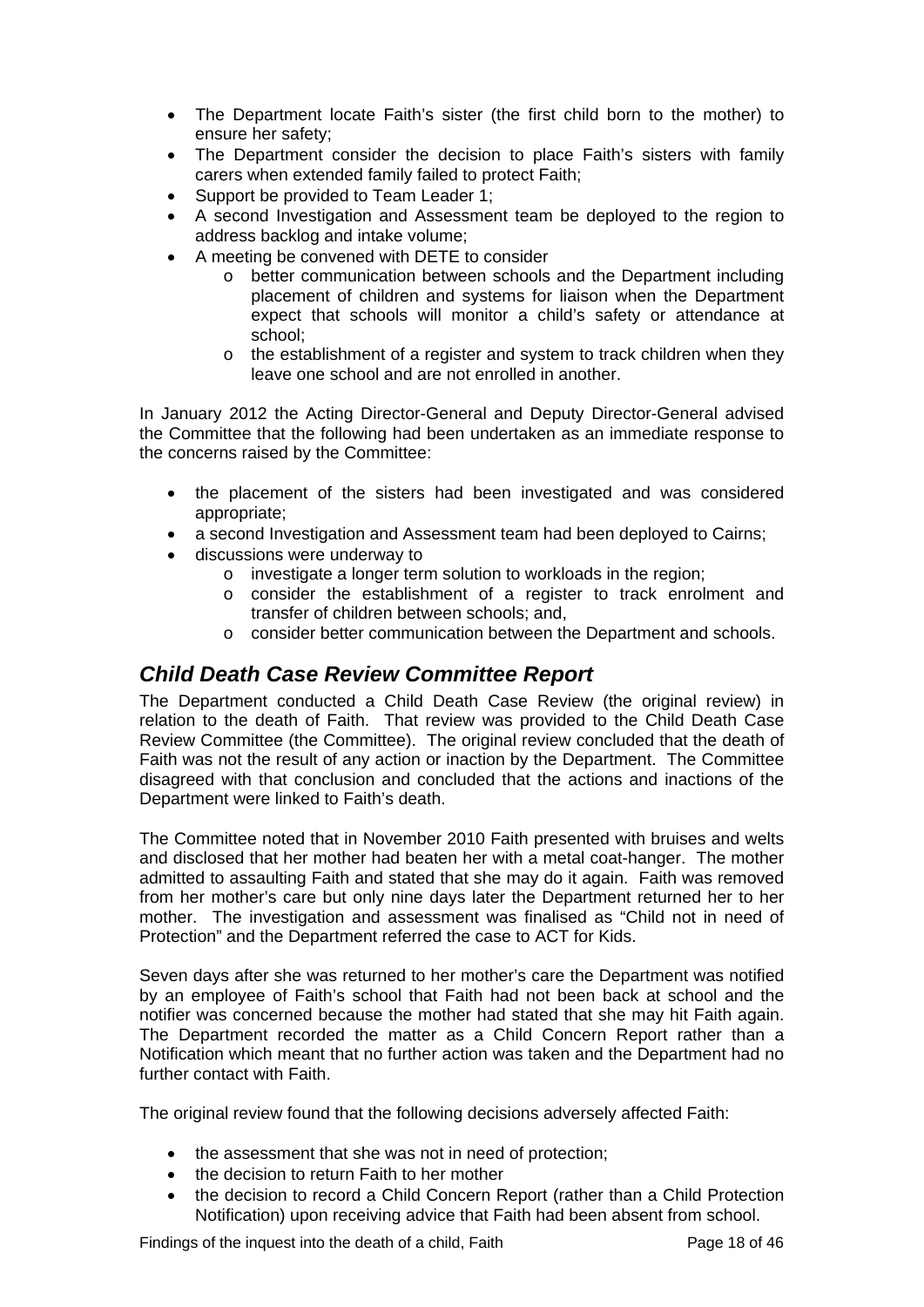The Committee found the above decisions resulted in Faith being returned to her mother and remaining in a harmful environment that led to her death and that, in making each of those decisions, the Department failed to acknowledge the evidence of physical harm to Faith, her disclosures, the mother's admissions and the cumulative harm experienced by Faith. The Committee found:

- The Department knew about the significant child protection concerns present for Faith;
- The Department did not act adequately to ensure Faith's safety:
- The significant level of risk to Faith continued and escalated until her death;
- There was no reasonable excuse for failing to protect Faith;
- Faith may not have died had the Department discharged its obligations.

The Committee identified the following risk factors as being relevant to Faith's death:

- Faith's isolation:
	- o Had Faith been sighted by other agencies (including attending school) or people within the community, her injuries may have been detected and her death averted.
- The Department's poor service delivery to Faith:
	- o The decision to knowingly return Faith to a harmful environment despite evidence of severe harm and the mother's admissions that she may assault her again, was a risk factor relevant to Faith's death.

The Committee concluded that the Department minimised the extent of harm to Faith and did not thoroughly consider the ongoing risk of harm to her following her return to her mother. The decision to return Faith was premature and consideration should have been given to further intervention at the end of the voluntary agreement.

The Committee identified the following service systemic issues as adversely affecting Faith:

- A high backlog of cases between 2009 and 2011 which impacted on practice;
- The decision not to interview the mother and stepfather in May 2009;
- A lack of child focus and comprehensiveness of the investigation and assessment in May 2009;
- The decision to record the matter as unsubstantiated and Faith not in need of protection in May 2009;
- A lack of identification of the need for a referral to support the family in May 2009;
- The reallocation of the investigation and assessment from CSO2 and CSO3 to Team Leader 1 in November 2010;
- The quality and extent of the information gathered to inform the decision of 1 November 2010;
- The lack of comprehensiveness of the investigation and assessment of 1 November 2010;
- The lack of assessment undertaken during the period of the care agreement in November 2010;
- The decision not to re-interview Faith prior to her being returned to her mother in November 2010;
- The decision to record the outcome of the investigation in November 2010 as Faith not being in need of protection";
- Insufficient information to support the outcome of the Safety Assessment as "Safe" on 9 November 2010;
- The decision to return Faith to her mother on 9 November 2010;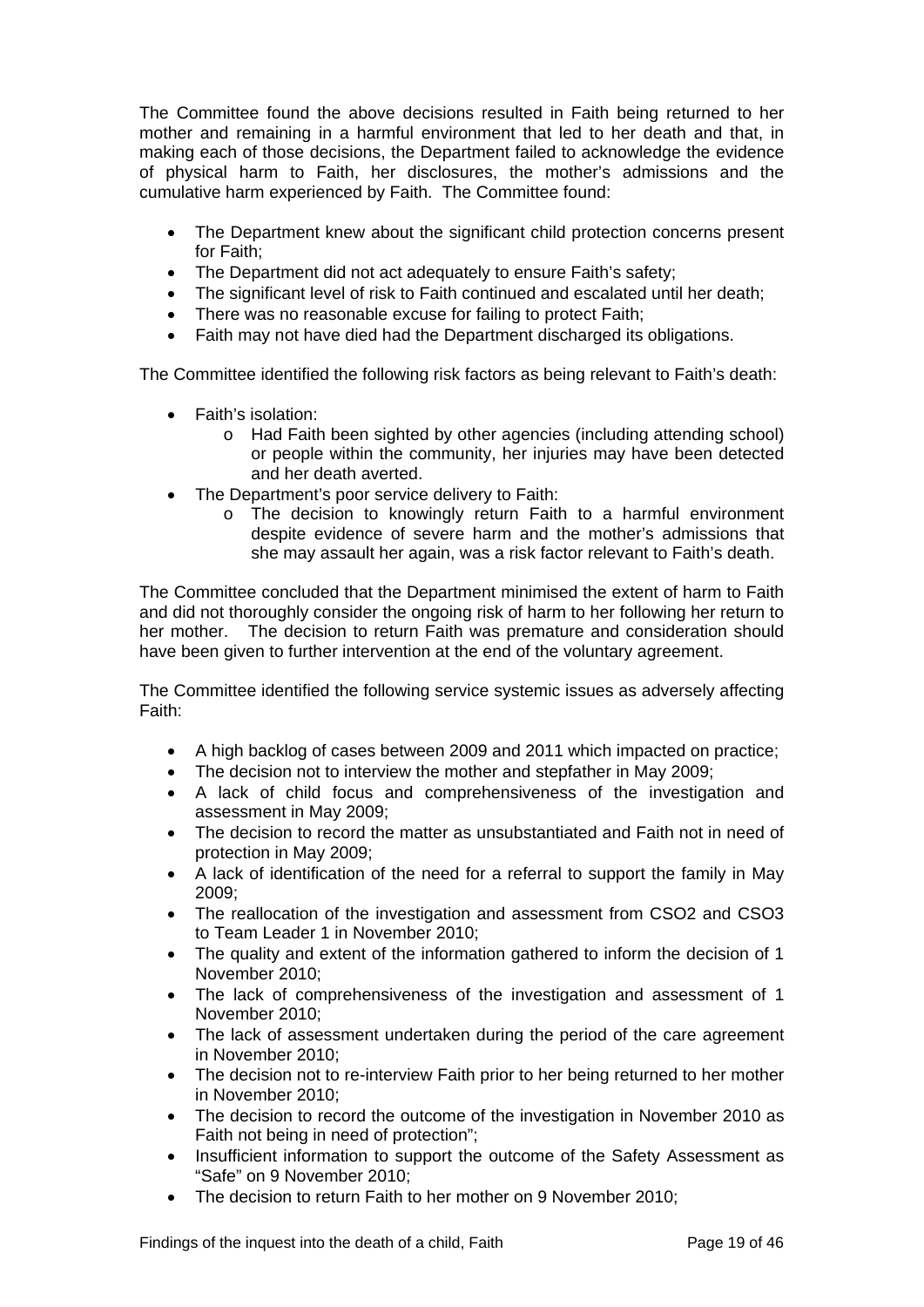The decision to record the information received on 16 November 2010 as a child concern report.

The Committee found that the following service system issues did not adversely affect Faith:

- lack of feedback provided to notifiers;
- the decision to refer the family to ACT for Kids.

The Committee did not identify any recurring risk factors.

At the time the Committee finalised the report a second Investigation and Assessment team and another team leader had been deployed to Cairns to address the backlog and plans were underway to restructure the region and increase staffing levels.

The Committee noted that the original review focused on resourcing problems in the region rather than consider individual officer accountability. The Committee noted that no referrals had been made to the Ethical Standards Unit or the Crime and Misconduct Commission (CMC), which is a legislative obligation, and referred the matter to the CMC.

The Committee made the following recommendations:

- 1. The Department provide training to all staff of the region in relation to
	- a. Assessment and consideration of cumulative harm during intake and Investigation and Assessment processes;
	- b. The importance of testing and corroborating evidence when making decisions at the intake and I&A phases;
- 2. The Department provide an updated action plan which includes:
	- a. details of actions taken and proposed to implement recommendations; and,
	- b. how the Department intends to measure the success of any training provided and or action taken to implement recommendations.

# <span id="page-20-0"></span>*Ethical Standards Investigation Report*

The Ethical Standards Unit conducted an investigation into the actions of individual officers of the Department in relation to Faith's death. The investigator concluded that the evidence obtained was capable of substantiating the following allegations:

- the investigation and assessment conducted between 14 May and 9 September 2009 was inadequately conducted;
- the investigation and assessment conducted between 1 and 10 November 2010 by Team Leader 1 was inadequately conducted as:
	- o the duties performed by Team Leader 1 were not in accordance with legislation, policy and/or procedure in that:
		- a medical examination was not arranged for Faith;
		- **there was a lack of information gathered during the** investigation and assessment to inform the outcome;
		- there was a lack of information gathered and an insufficient assessment made to support the "Safety Assessment" (dated 9 November 2010) outcome of safe.
- Between 1 and 10 November 2010 Team Leader 1 made inappropriate decisions that potentially contributed to ineffective service delivery to Faith, in that:
	- o The investigation and assessment was reallocated to another person;
	- o Faith was returned to the family home prematurely;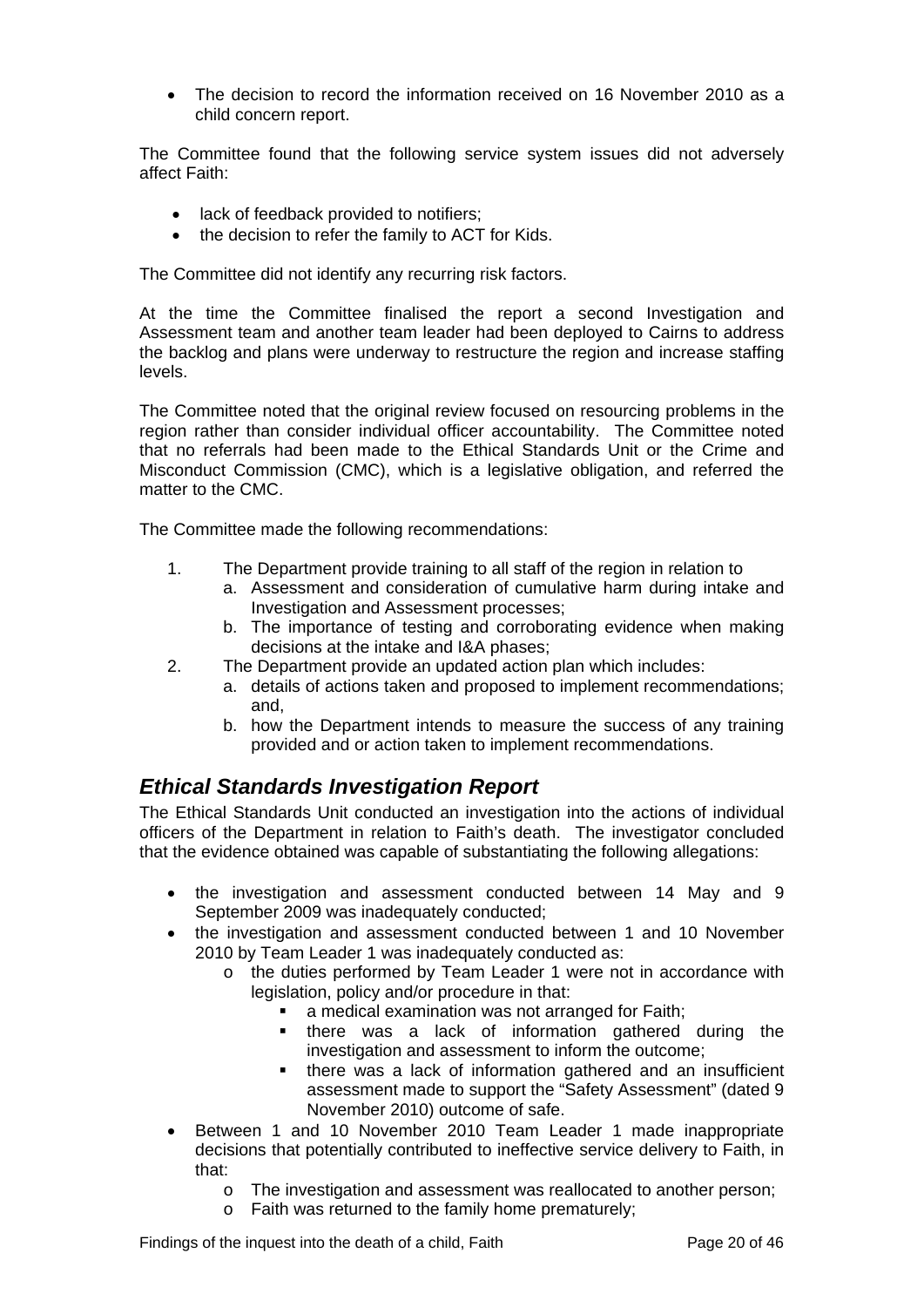o Faith was not considered to be a child in need of protection.

# <span id="page-21-0"></span>**Implementation of the Recommendations arising out of the Reviews**

Kirstin Hall was the Manager of the Case Review Unit within Complaints and Review section of the Department. Ms Hall gave evidence in relation to the implementation by the Department of the recommendations of the reviews which were held as a consequence of Faith's death.

Three recommendations were made by the Systems and Practice Review report writer:

- Consultation is undertaken within the Department to explore strategies to better respond to the geographical and demographical demands impacting on the Cairns office;
- The review report be provided to all staff who participated in the review to allow critical discussion and reflection on learnings and a consideration of the training required for staff about practice identified in the report;
- A de-identified copy of the report be provided to Child Safety Directors' Network for discussion and reflection on learnings, specifically in relation to the example that this case provides around a child being able to be "invisible" and the poor engagement with the subject child by all agencies.

Ms Hall stated that these have been translated into a Far North Queensland Action Plan.

The Child Death Case Review Committee made the following recommendations:

- 1. The Department provide training to all staff of the region in relation to
	- a. Assessment and consideration of cumulative harm during intake and investigation and assessment processes;
	- b. The importance of testing and corroborating evidence when making decisions at the intake and investigation and assessment phases;
- 2. The Department provide an updated action plan which includes:
	- a. Details of actions taken and proposed to implement recommendations;
		- b. How the Department intends to measure the success of any training provided and or action taken to implement recommendations.

Ms Hall advised that in regard to the first recommendation the Far North Queensland Action Plan was devised. In relation to the second recommendation the Committee has been advised of actions which have been taken in regard to training.

# <span id="page-21-1"></span>**The inquest**

A pre-inquest conference was held on 7 March 2014. The parties were given leave to appear. Counsel Assisting advised that the issues to be explored at the inquest were the circumstances surrounding the death of Faith, including:

- the involvement of government and non-government agencies in the period preceding Faith's death; and
- the involvement of, and interplay between, the Queensland Police Service, the Department of Child Safety, Education Queensland and ACT for Kids.

The inquest commenced on 20 June 2014. 155 exhibits were tendered at the commencement of the inquest. 14 witnesses appeared and gave evidence.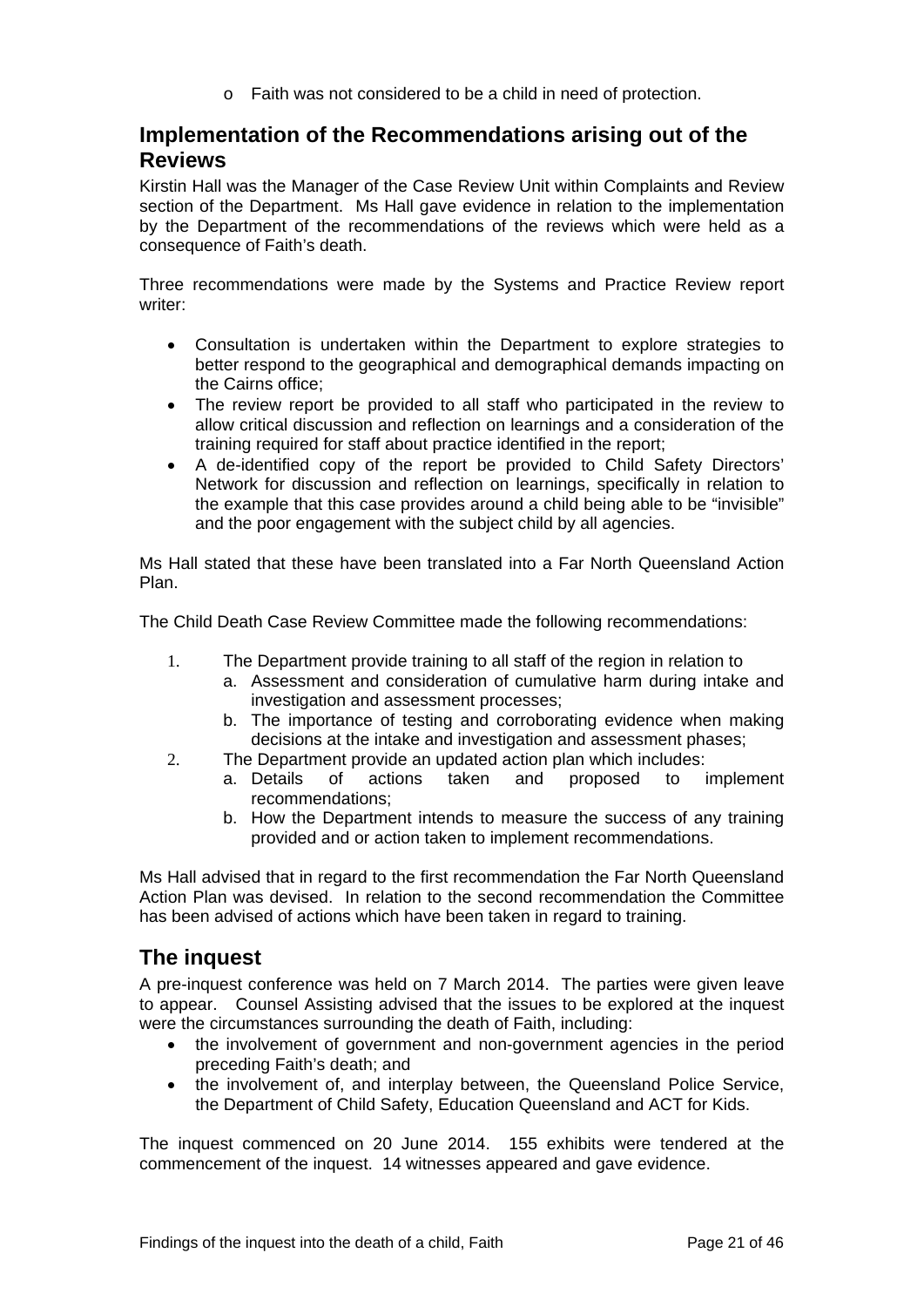# <span id="page-22-0"></span>*The evidence*

#### <span id="page-22-1"></span>**Step Grandfather**

The step grandfather said that he went to the unit where Faith and her family lived nearly every day. Faith was always in her bedroom lying down or asleep. He saw bruises on her face, arms and chin. The mother told him that she'd hit Faith. He told the mother to stop it on at least a dozen occasions.

He said that he was very concerned about Faith. He told the aunt that she should speak with the mother. He discussed the matter with his son who said that the mother wouldn't stop. The step grandfather said that he took the mother to the doctor, got her the phone numbers for counselling services and gave her money to make the calls.

The step grandfather, when asked why he didn't report Faith's abuse, said that he didn't know why he didn't report it – maybe because he was too busy working. He said that he considered calling the police but he was scared that if he reported the abuse the mother may stop him from seeing the other children.

The step grandfather said that the Department never contacted him  $-$  if they had he would have told them what he knew.

He said that if Faith's siblings had been abused he would have reported it to the Department. He agreed that he was probably worried that, if he reported the mother for abusing Faith, the other siblings would be removed from the family.

The step grandfather was aware that Faith was not attending school but did not report that to anyone. He said that he didn't think about it.

### <span id="page-22-2"></span>**Step Uncle 1**

Step Uncle 1 said that he thought the mother was being cruel to Faith.

He knew that she wasn't going to school and he thought she should go to school so he told stepfather and mother she could live with him so that he could send her to school. The mother and stepfather weren't interested in his offer to help Faith – he said the mother just glared at him.

He didn't visit the unit often but when he did Faith was in her room.

He said he didn't report his concerns that Faith was being abused because he didn't want to interfere as he didn't think it was his business. However, he said that if Faith's siblings had been abused he would have reported that to the authorities. He said that if the Department had contacted him he would have told them what he had seen in regard to Faith.

#### <span id="page-22-3"></span>**The step grandmother**

The step grandmother was an unimpressive witness. She had a selective memory when it came to recalling her knowledge of the mother's abuse of Faith. She downplayed any first hand knowledge of Faith's mistreatment but it is clear that she was told by her son that Faith's mother almost killed her.

The step grandmother was forthright and honest when she adamantly stated that she would never make a report to or contact the Department due to her own experience of being removed from her family as a child.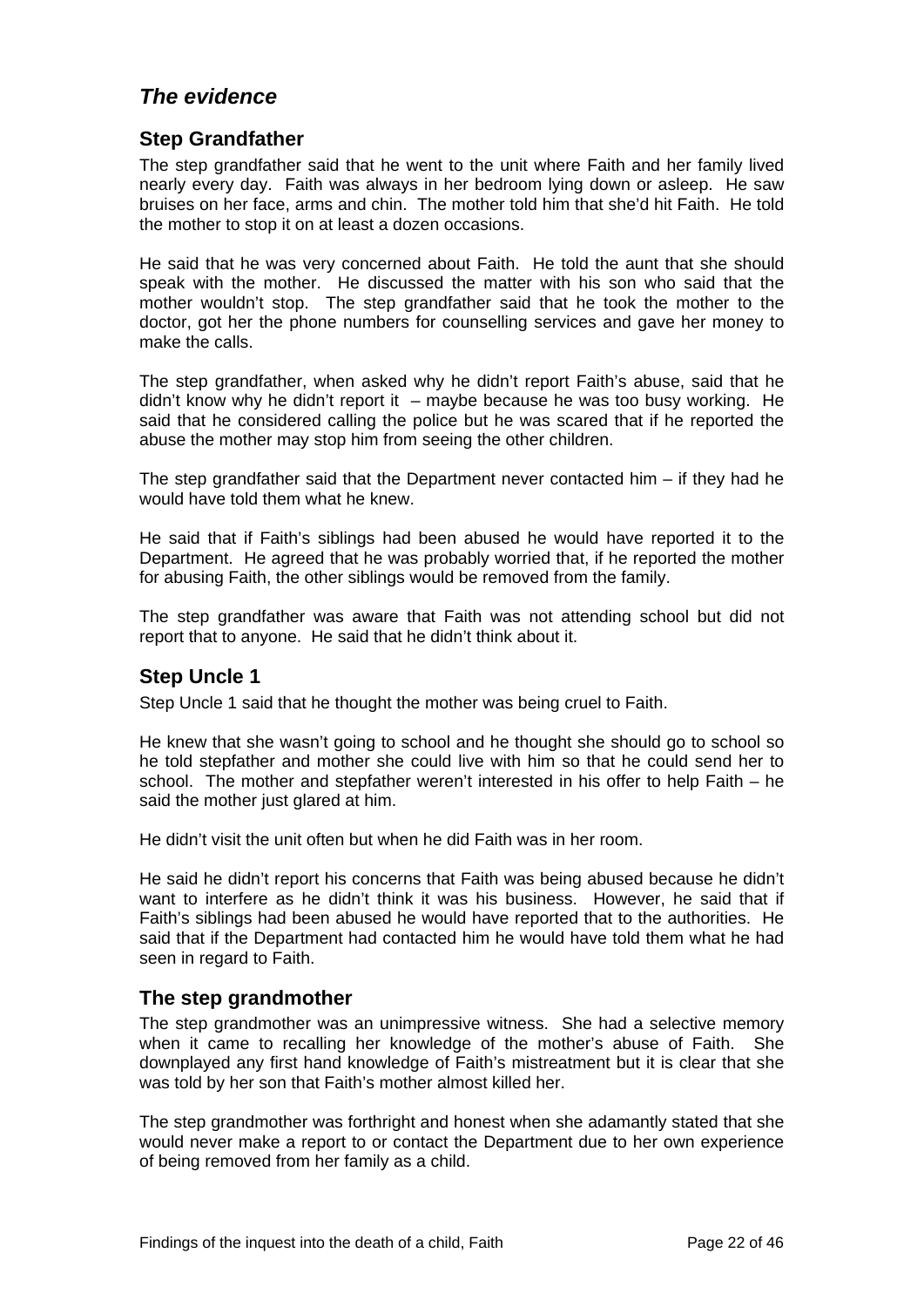#### <span id="page-23-0"></span>**Teacher Aide, Schools 1 and 2**

The teacher aide worked at both schools Faith attended. She developed a rapport with Faith. She noticed that Faith withdrew after the first complaint was made and that her attendance was sporadic after that.

The second notification of harm came about after Faith came and sat next to her at the second school and surreptitiously rolled up her long sleeved shirt whilst looking at her. The teacher aide saw the welts on her arms.

When the teacher aide saw Faith at the shopping centre Faith told her she was not at school as she was moving to New Zealand. Faith seemed well and happy at that time.

The witness stated that it would have been useful for her to know of the outcome of the SP4 notifications. She was told by a teacher that Faith had been taken into care and then returned to her mother but no further details.

#### <span id="page-23-1"></span>**Guidance Officer School 2**

The guidance officer made the SP4 notification on 1 November 2010. She was not present when police and CSO's arrived. She was not advised of the outcome of the investigation. She was told by a teacher on 2 November 2010 that Faith had been taken into care.

The guidance officer stated that, had she been aware of the outcome of the Department's investigation she would have been more mindful of the need to monitor Faith and her attendance at school.

When Faith had not attended school and her home visit was unsuccessful she was concerned enough about Faith's wellbeing to contact the Department. She doesn't recall who she spoke to there but she got very little response. She explained to the person on the phone that Faith had been absent from school since returning to the care of her mother – they just said, "Thanks."

The guidance officer is the person responsible for reporting child abuse concerns to the Department. She stated that she needs to be advised by the Department whether children need to be monitored for absenteeism, changes in behaviour etc.

#### <span id="page-23-2"></span>**Team Leader 1**

Team Leader 1 gave evidence of her workload as at November 2010.

At that time she was an acting team leader. She was supposed to have four CSO's in her team but she had only two due to leave and resignations and one of those two was extremely inexperienced.

Her case load included 235 open investigations (193 of which were classified as backlog being more than two months old) and 109 reports of additions concerns. In November 2010 alone Team Leader 1 received 33 new child protection notifications. In effect, Team Leader 1 had the safety and welfare of more than 250 children to assess and investigate.

On the day Team Leader 1 received the notification about Faith she received three other urgent cases all of which required a 24 hour response.

Seven children had been removed from one family – those children were in her office and she was attempting to find a placement for them. She also had to deal with a mother with an intellectual disability who had absconded from New South Wales Department of Community Services and was trying to remove her newborn baby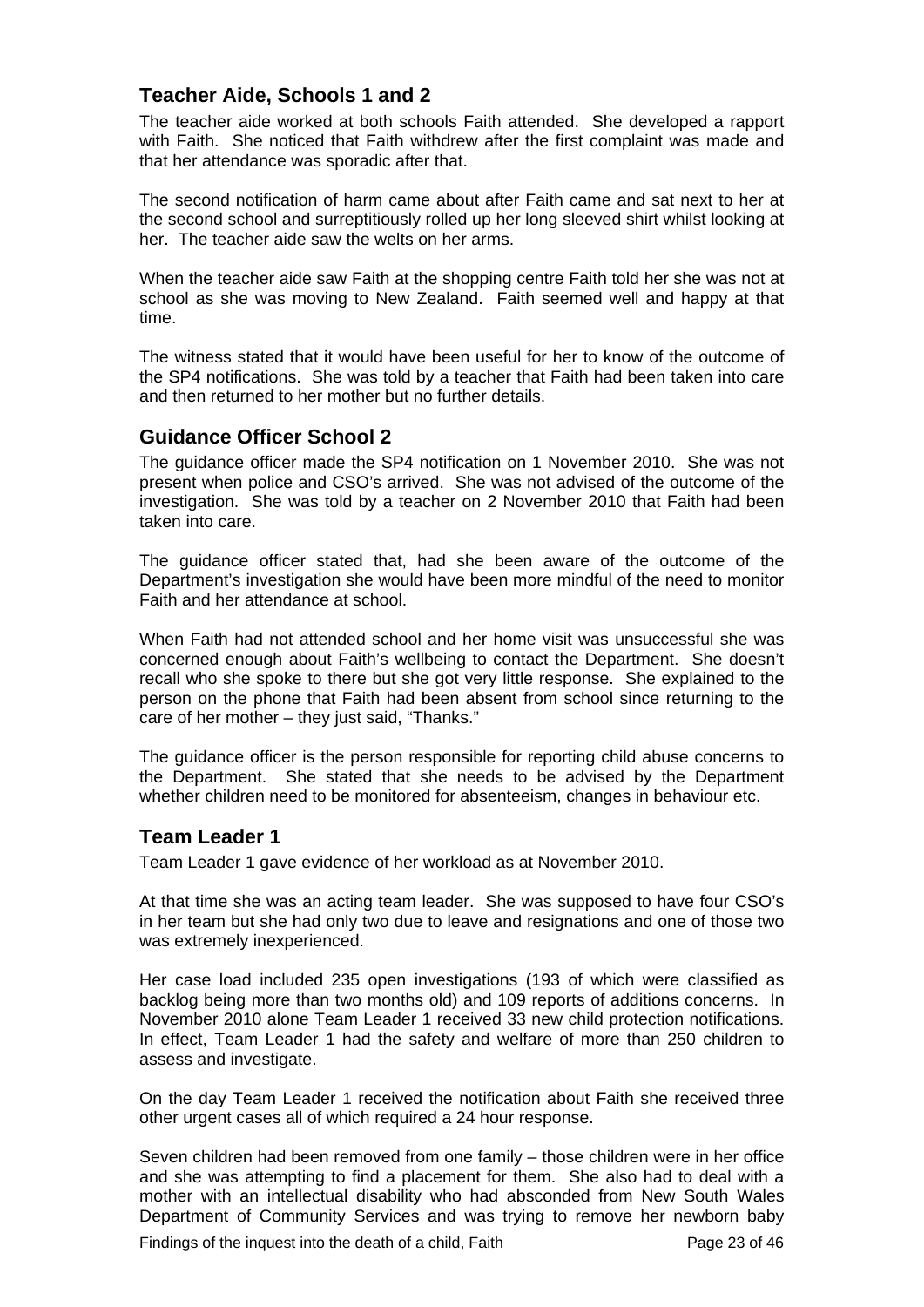from the hospital. The other urgent matter involved a mother with extensive child protection history trying to leave hospital with her baby which had been born that day.

She said that to say she was "drowning in work" would be an understatement.

Team Leader 1 said that she made the best decisions that she could, on the information available to her then, and taking into account the amount of time that she was able to spend assessing Faith's case considering the other cases that were competing for assessment and investigation.

Team Leader 1 made the decision to return Faith to her mother based on her belief that the family had protective factors in place. Those included:

- The family was engaged with the church;
- Faith had an extended family network who would monitor her wellbeing
	- o Faith and her mother identified family members including aunts, uncles and grandparents and Faith's mother told Team Leader 1 that she was being helped by the step grandfather;
- ACT for Kids would monitor Faith and provide assistance to the mother and family;
- Faith would be monitored by the school;
- The foster carers didn't advise of any further disclosures by Faith or raise any concerns about Faith being returned to her mother.

Team Leader 1 believed that ACT for Kids would notify the Department if the family failed to engage.

In relation to the findings of the reviews, including the Ethical Standards Unit investigation, Team Leader 1 agreed with the following (with the proviso that she did the best she could at the time):

- The process and analysis that commenced on 1 November 2010 was limited and not holistic and resulted in an outcome of "Substantiated – Child not in need of Protection". The outcome should have been "Substantiated – Child in need of Protection."
- The decision to return Faith to her mother's care on 9 November 2010 was premature – the investigation should have continued before any such decision was made.
	- o Team Leader said that if she had more time she would have interviewed family members including the step father.
- The decision making that resulted in the recording of a Child Concern Report on 16 November 2010 was inappropriate and based on an incorrect reliance on mitigation of risk by external agencies. It should have been recorded as a Notification and a more holistic consideration of past history was warranted.
- There was very poor engagement with Faith by all agencies concerned.
- A large volume of backlog and incoming cases meant that the investigation and assessment of 1 November 2010 was not appropriately responded to.

It was the opinion of Team Leader 1 that the factors which contributed most significantly to the poor outcome for Faith were:

- Lack of engagement by ACT for Kids with Faith's family;
- the Department was not notified of that non-engagement;
- Faith was not returned to school and she was not made aware of that fact;
- There was no notification recorded on 16 November 2010 and she was not advised of the further information received;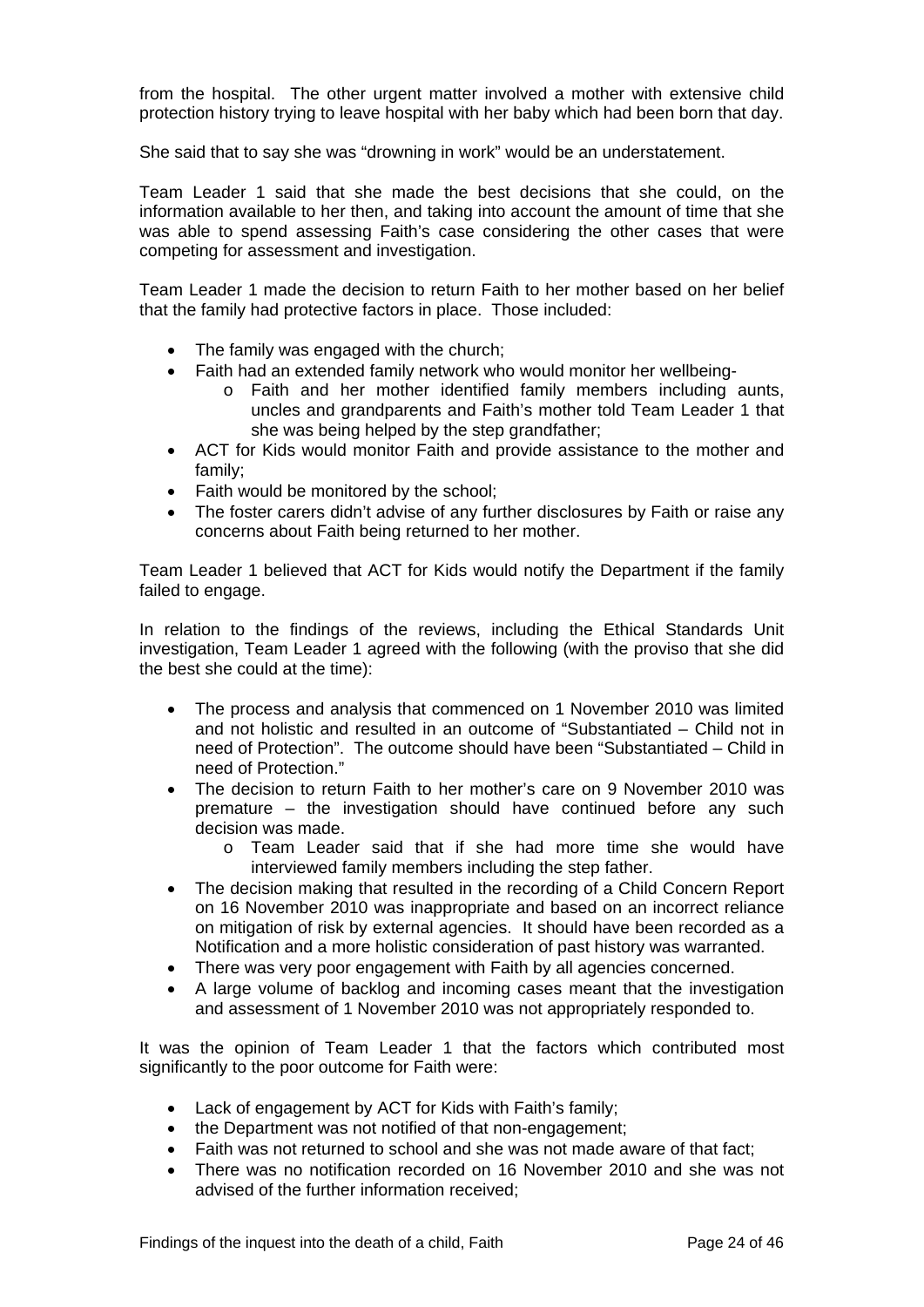Faith's extended family did not report that Faith was being abused by her mother.

Team Leader 1 was concerned that the procedures should specify that Referral for Active Intervention Services must report back to the referring case officer rather than the Regional Intake Service team so that the information doesn't fall into a "gap" and is actioned appropriately.

Team Leader 1 said that since Faith's death the workloads in the region have been greatly reduced by restructuring and also because a team was sent to the region to address the backlog of cases. The restructure has meant that work is spread much more equitably across teams in the region.

#### <span id="page-25-0"></span>**Louise Carroll**

Ms Carroll gave evidence that the Ethical Standards Unit investigation report was sent to the Crime and Misconduct Commission which advised that it is satisfied with the action taken to date and requested to be advised of any further action taken.

The report was also sent to the Regional Executive Director and actioned, in that officers referred to have been sent "Show Cause" notices in relation to the allegations which were found able to be substantiated.

#### <span id="page-25-1"></span>**Kirstin Hall**

Ms Hall, at the time of inquest the Acting Director of the Case Review Unit of the Department, gave evidence of the implementation of the recommendations of the various reviews by the time of inquest.

Ms Hall stated that the Child Death Case Review Committee has endorsed the Department's actions in regard to the recommendations and it is considered by the Committee that they have been implemented.

Ms Hall stated that when the recommendations of the recent Queensland Child Protection Commission of Inquiry (the Carmody Inquiry) are implemented nongovernment organisations will be taking a greater role in alternative intake pathways.

Ms Hall identified that the lack of communication in relation to Faith's case file by ACT for Kids has been addressed at a local level but could not comment on whether similar procedures have been implemented on a wider basis.

Ms Hall stated that the Department is now exploring procedures and policies detailing the actions required to implement the Carmody Inquiry recommendations and that those implementing the recommendations would take into account the issues raised by Faith's case in regard to the lack of communication between the Department and ACT for Kids.

#### <span id="page-25-2"></span>**Gwenn Murray**

Ms Murray was the external reviewer led the Committee which authored the Systems and Practice Review Report. She has much experience in such matters having reviewed the deaths of over 20 children in care and thousands of other cases.

Ms Murray gave evidence that at the time she completed the investigation she was so concerned about the systemic issues in the Cairns region that she asked to have an urgent meeting with the Director-General and the Minister. She met with and appraised them of her concerns and asked them to investigate:

• The location of Faith's step sisters;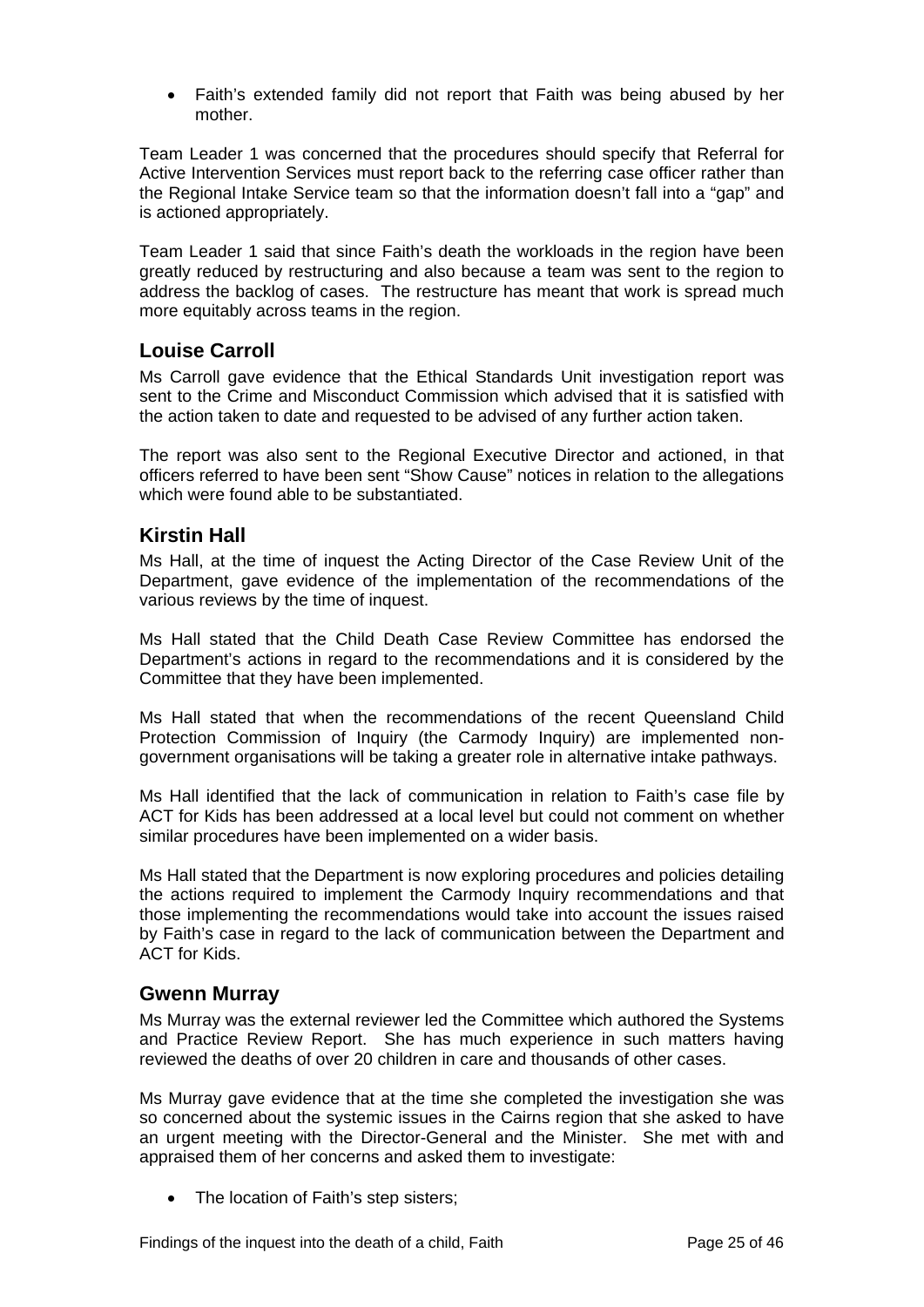- The backlog of notifications concerning 300 children that hadn't been assessed;
- The fact that teams were depleted with insufficient, traumatised and stressed staff;
- The poor communication between school personnel and the department (in relation to the failure of anyone to identify that Faith hadn't attended school for one year)

During her review the staff in the region told her they had been raising staff issues at regional level at least since 2009 and nothing had been done about it – their concerns had "fallen on deaf ears".

She said the staff in the Cairns office were relieved when action was quickly taken after her meeting with the Director-General and the Minister but Team Leader 1 conveyed her distress that it had taken so long for things to change and that it had taken the death of a child for action to be taken.

In regard to the referral of Faith's family to ACT for Kids, Ms Murray said that she could understand why it was done as they are a good service but really only suitable for low risk families and Faith's family was not low risk. She said that this was illustrated by the fact that the mother didn't engage.

Ms Murray said that she considers that a proper assessment was not carried out between 1 and 9 November 2010 as there were a number of gaps along the pathway that was followed. She considered there was an over-reliance on ACT for Kids to mitigate the risks to Faith and the decision to return Faith to her family was premature.

Ms Murray said that it was of concern that the Department relied on school attendance as a protective factor for Faith but when the school notified that she was not attending the Department then relied on ACT for Kids to monitor the family. She said that the notification by the school should have resulted in a more holistic assessment of Faith's situation.

In regard to the assessment that took place in early November 2010 Ms Murray said that there was no proper handover between CSO2 and CSO3 and Team Leader 1. She said they should have met and discussed the case and the fact that they didn't constituted a breakdown in communication. She said that CSO2 and CSO3 should have been able to continue the investigation and that Team Leader 1 didn't "appreciate the real and present risk to Faith at that time."

Ms Murray said that Team Leader 1 didn't know enough about Faith's family and circumstances to make an appropriate decision as at 9 November 2010 as she had not been to Faith's home and she hadn't spoken to any of her family members.

Ms Murray noted that her investigation revealed that when the guidance officer notified of her concerns about Faith's absence on 16 November 2010 CSO2 or CSO3 overheard the conversation and spoke to the receiving officer and told him that a Child Concern Report wasn't sufficient because of the concerns about Faith. He told Ms Murray he couldn't recall that conversation– he recorded the information as a child concern report instead of the higher level child protection notification.

Ms Murray said that there was no formal obligation on the Regional Intake Service officer to forward the new information to Team Leader 1 and it would be quite difficult to mandate that procedure given the high numbers of notifications that are received.

Ms Murray said that it was unacceptable that Faith was able to fall off the radar for a whole year – as a society we need to know where our children are. She said it was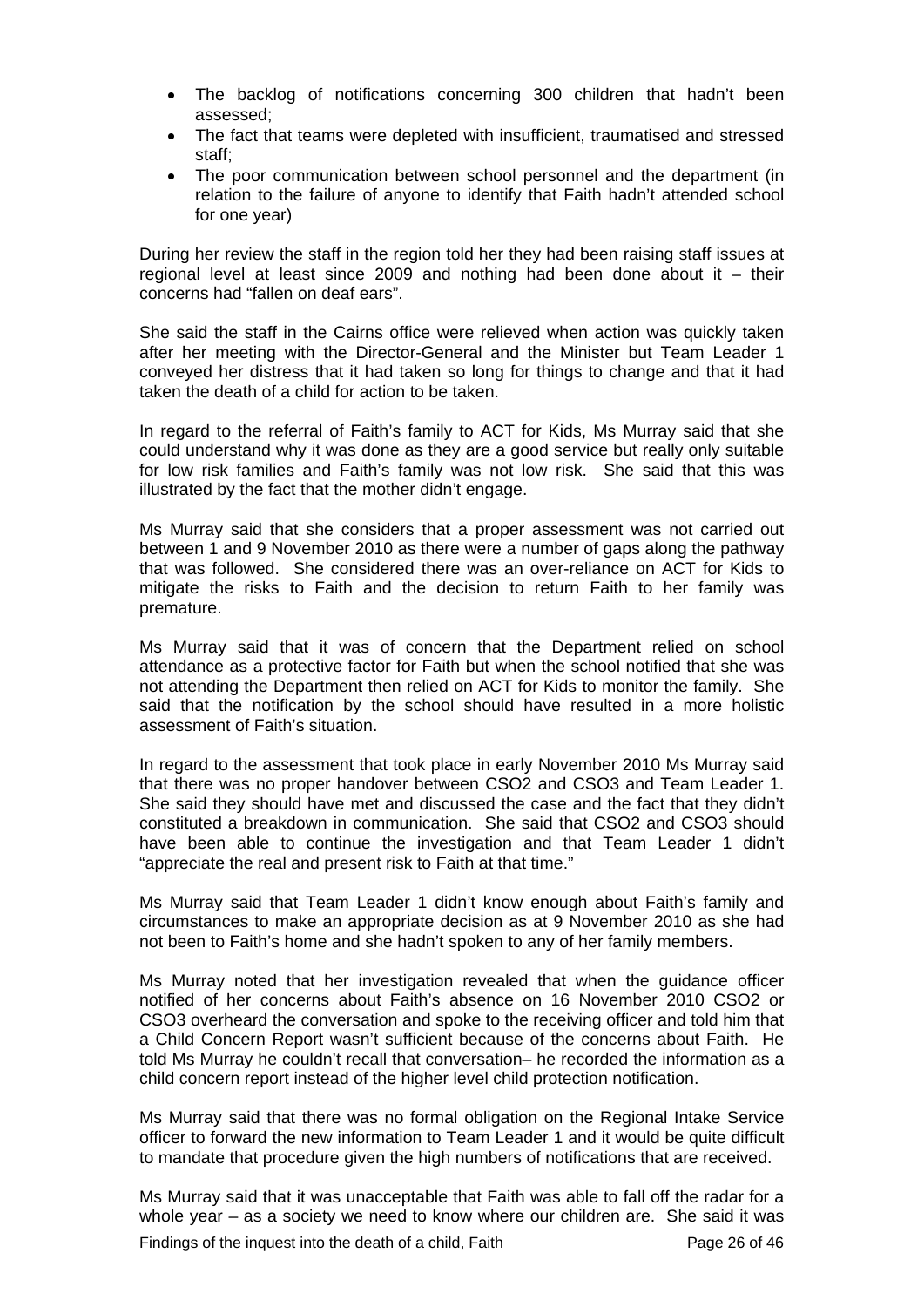also of great concern that nobody in the community or family reported any concerns in relation to Faith.

Ms Murray said that she identified the following areas that needed to be addressed and improved in regards to Faith's case:

- The Department has to be clear about the role of Referrals for Active Intervention Services and how they communicate with the Department when a file is closed to due non-engagement;
- There needs to be better communication between the Department and schools – principals in this case reported poor communication – schools need to know the outcome of the Department's investigations and who the child is with and if the Department is relying on the school to be a protective factor for the child;
- As a society, we need a better tracking system for children in regard to their attendance at school;
- If Centrelink has information that would identify the whereabouts of a child then that information should be shared.

Ms Murray considered that the Department should consider a public awareness campaign in relation to the obligation of everybody to report concerns about the welfare of children and to stress that child protection is everybody's business.

#### <span id="page-27-0"></span>**Arna Brosnan**

Ms Brosnan is the Regional Director, Child Safety Services, Far North Region of the Department.

Ms Brosnan stated that in May 2009 staff in the Cairns office were working under very difficult conditions in that there was a high number of complex cases, a number of children from the Cape had been moved to Cairns and their files transferred to Cairns and new cases were coming in. Staff were advising that they were under resourced and there was a high turnover of staff who were leaving due to the workloads. Because of these resignations staff who were employed were generally inexperienced. There was a large backload of cases across the regions and there had been since 2005. In addition, case officers were suffering assaults and verbal abuse from client families.

Ms Brosnan and staff met with union representatives and discussed the issues that were being faced by staff. The result of these meetings was that some vacant positions were filled and there was a recruitment drive interstate and internationally to locate suitable staff. However, the changes did not significantly reduce the workloads and the Cairns office remained overworked, under staffed and under extreme pressure.

Ms Brosnan said that in November 2010 Team Leader 1 was having a very difficult time with an inexperienced team. The backlog was very distressing for the staff – everyone was concerned about it and matters had to be re-prioritised constantly.

Team Leader 1 had reduced the backlog but it was still a cause of concern.

Ms Brosnan said, "Professionally, everyone felt compromised because of workloads."

This state of affairs continued into 2012 but subsequent to Faith's death and particularly after the Child Death Case Review Committee Report was received and Ms Murray met with the Director General and the Minister, a restructuring of the region occurred. This resulted in workloads being spread more equitably across the region and a reduction in the caseload in the Cairns office. A team was sent up from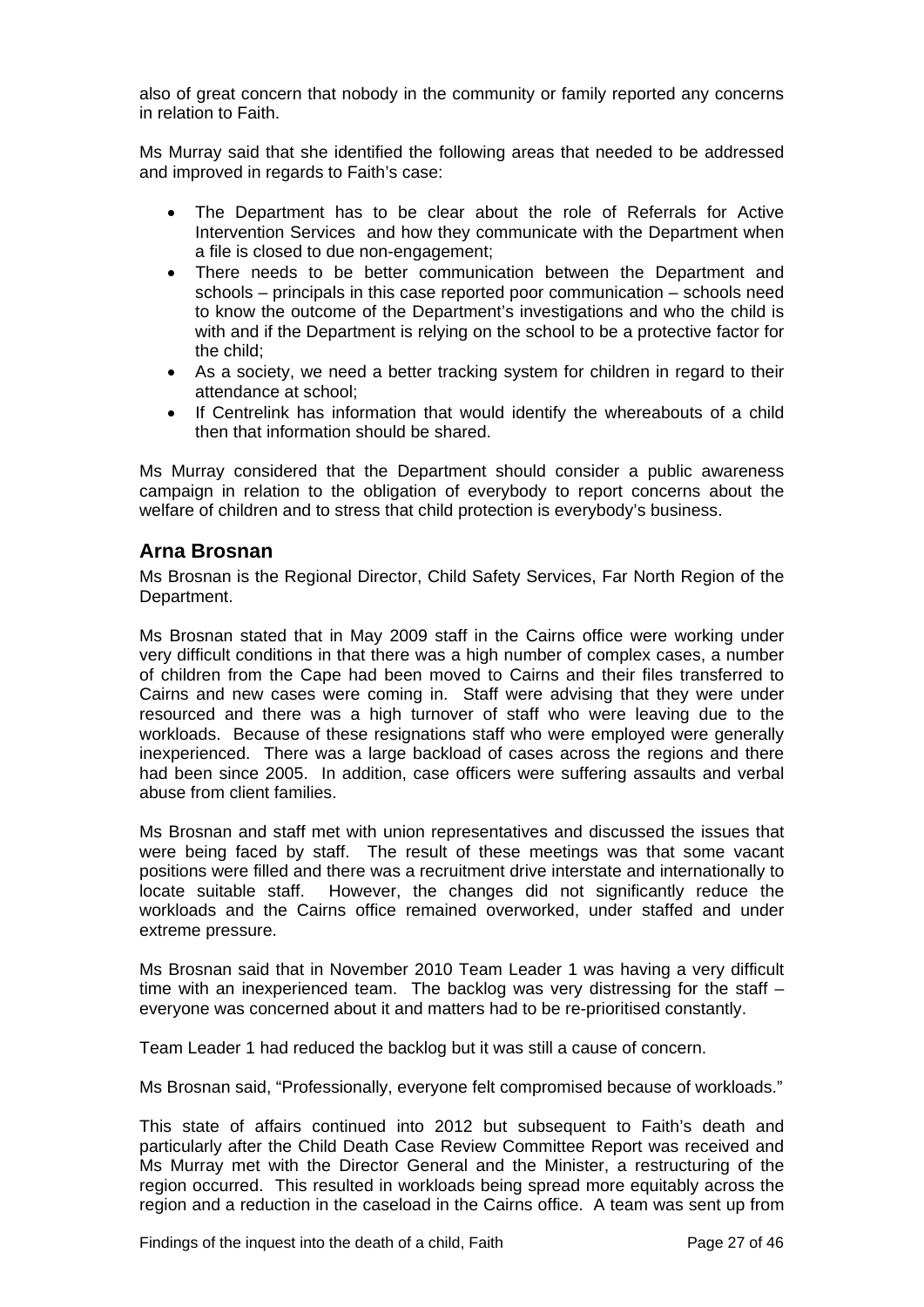Brisbane to reduce the backlog which they managed to do in a six month period. Investigations and assessment work was allocated to a centralised unit.

Ms Brosnan stated that she agreed with the decision of Team Leader 1 to return Faith to her mother but said that if Team Leader 1 had less cases she might have been able to spend more time on assessing Faith's case.

Ms Brosnan described Team Leader 1 as very organised, very good at asking for assistance, committed, professional, well-regarded and extremely hard-working.

Ms Brosnan said that, although there is no requirement to do so, it would be best practice for a Regional Intake Service team member who received information in regard to a recently closed investigation and assessment to forward that information to the CSO.

Ms Brosnan said that there are now routine meetings between the investigation and assessment team, the Referral for Active Intervention Services (such as ACT for Kids) and parents. She said that the Department meet with services to which children or families are referred and discuss the child protection concerns, the expectations and goals of intervention.

Ms Brosnan thought that such discussions should be mandated and that failure to do so would pose a risk for children who were referred to such agencies.

Ms Brosnan stated that ACT for Kids was loading case closure information onto CSIS database but the Department's officers could not access that information. Ms Brosnan was of the belief that Referral for Active Intervention Services would notify the Department of case closure on the basis of non-engagement via the Regional Intake Service.

Ms Brosnan said that post the Carmody Inquiry implementations more cases will be referred to external agencies such as ACT for Kids. Ms Brosnan is of the opinion that employees of those agencies and officers of the Department need more training about non-engaging families and working to engage those families. Ms Brosnan said that the Department should ensure that agencies to which cases are referred are competent and are engaging families and that they are aware that if further concerns are identified they have to notify the Department of those concerns.

Ms Brosnan stated that, since the recommendations of the Child Death Case Review Committee there had been discussions with principals of schools 1 and 2. The principal of school 2 had identified concerns about information he received from the Department when a notification had been made about a child by his school. It was agreed that there would be a five day feedback to schools which would include the outcome of the investigation (whether recorded as a child concern report or a child protection notification). Ms Brosnan agreed that the feedback could also include the name and contact details of the case officer so that the school could contact that person if they had further concerns about the child.

Ms Brosnan agreed that if a case had been closed by the Department and one of the bases for making that decision was that the child would be monitored by the school then the school should be provided with that information.

#### <span id="page-28-0"></span>**Family Coach, ACT for Kids**

The family coach said that she had been a family coach for about one year as at November 2010. She was a cadet in 2009, then a trainee and then a family coach. She has a Certificate IV in Community Services. In 2010 she was studying for her diploma. Her training took place on the job.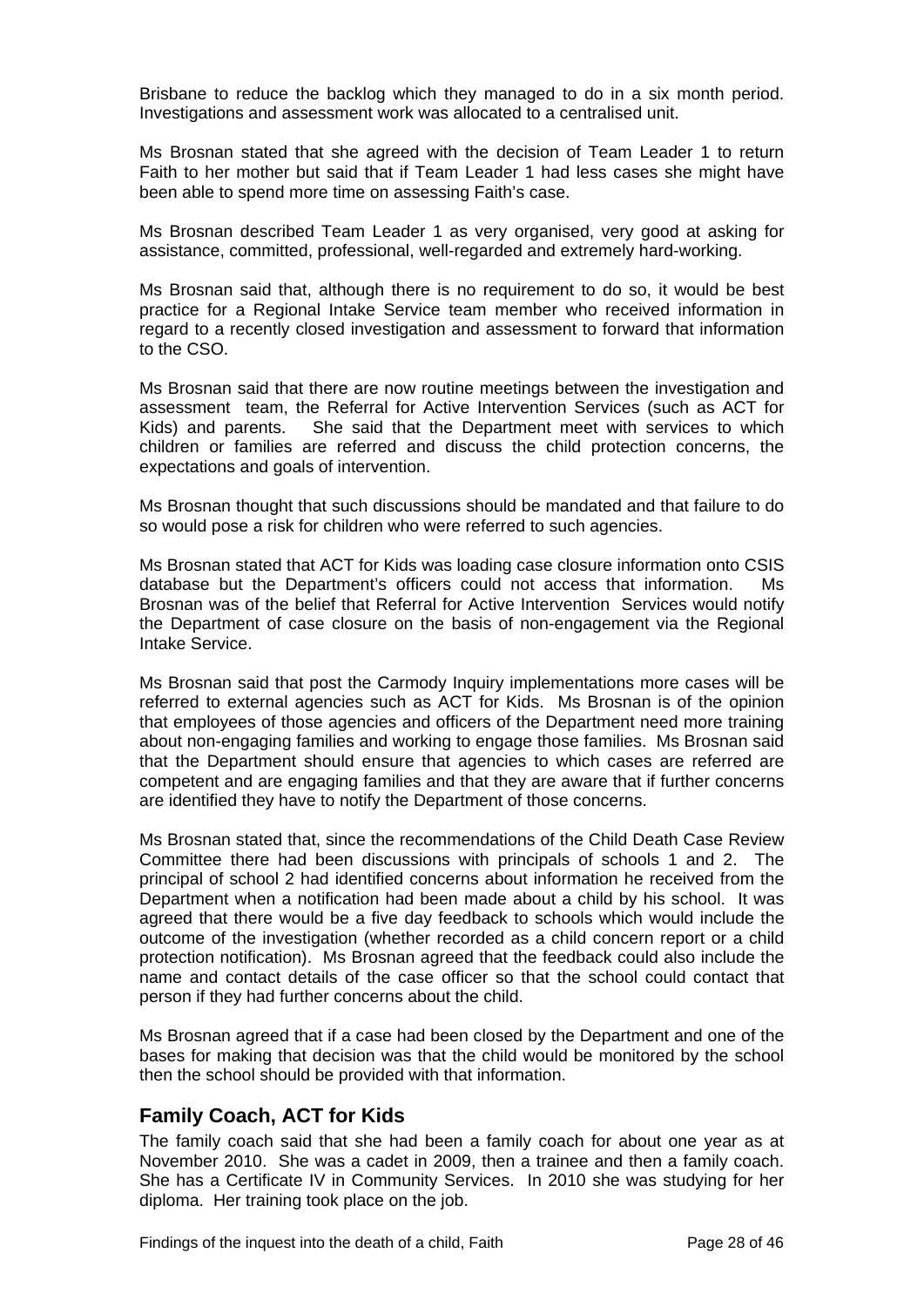The family coach said that it was not her role to speak to children and she had never received any training as to how she should deal with issues of child abuse. When asked she was unable to say how she would go about ascertaining if a child was in need of protection or at risk of abuse.

The family coach said that she was assigned Faith's case on 16 November 2010 and she sent an initial letter to Faith's mother on 17 November 2010. She said that there were no procedures as to how initial attempts to engage families should be made. She could have phoned or sent a letter and she chose to send a letter.

She said if the families don't engage she advises her practice manager and sends an email to the CSO.

The family coach stated that on 6 January 2011 when she received no reply to the letter she sent to Faith's mother she did not advise the Department of that by email or phone. She wasn't sure whether she was supposed to do so – she asked some of the other family coaches whether she should and they said she could do so but wasn't required to do so.

Upon closing the file the family coach completed an assessment of Faith's mother. In doing so she recorded "adequate" against all criteria. Those included family safety, child wellbeing, health, parenting and family interactions. She said she made the assessment based on her 15 minutes with the family and her 10 minute phone conversation with the mother.

In relation to current procedures, the family coach said that they now get two different types of referrals from the Department – non-consent and consent. The non-consent families do not know that they have been referred to ACT for Kids and they are sent an initial letter advising them of that. She said that she doesn't often get a reply to those letters so she sends a second letter advising that she will visit the family. A high number of families also don't respond to the second letter and then ACT for Kids send an email to the referring officer from the Department advising of that.

In relation to consenting families i.e. those who have had contact with the Department and advised that they will consent to engagement, the practice is to make initial contact by phone, and if there is no answer, visit them at home. She said that sometimes the families don't engage and then she tells the practice supervisor of that and closes the case in CSIS and then sends an email to the referring CSO.

The family coach stated that CSIS is the database for sharing information with the Department and that the Department can access the information which is input by ACT for Kids.

When asked at which stage of the process Faith's mother stated she did not want to engage with the ACT for Kids the family coach was unable to identify when that occurred.

### <span id="page-29-0"></span>**Regional Director, ACT for Kids**

The current Regional Director of ACT for Kids appeared at the inquest. He gave evidence that he has worked for that organisation since 2007 and has a good knowledge of the services provided. Mr Smith said that ACT for Kids is a nongovernment organisation that works to prevent and treat child abuse and neglect. He said that ACT for Kids in Cairns offers a case management service for families at risk of entering child safety services. It works with families to support them.

Mr Smith said that the referrals from the Department have changed and that the organisation has modified how it tries to engage families. He said that family coaches are trained in engaging families.

Findings of the inquest into the death of a child, Faith Page 29 of 46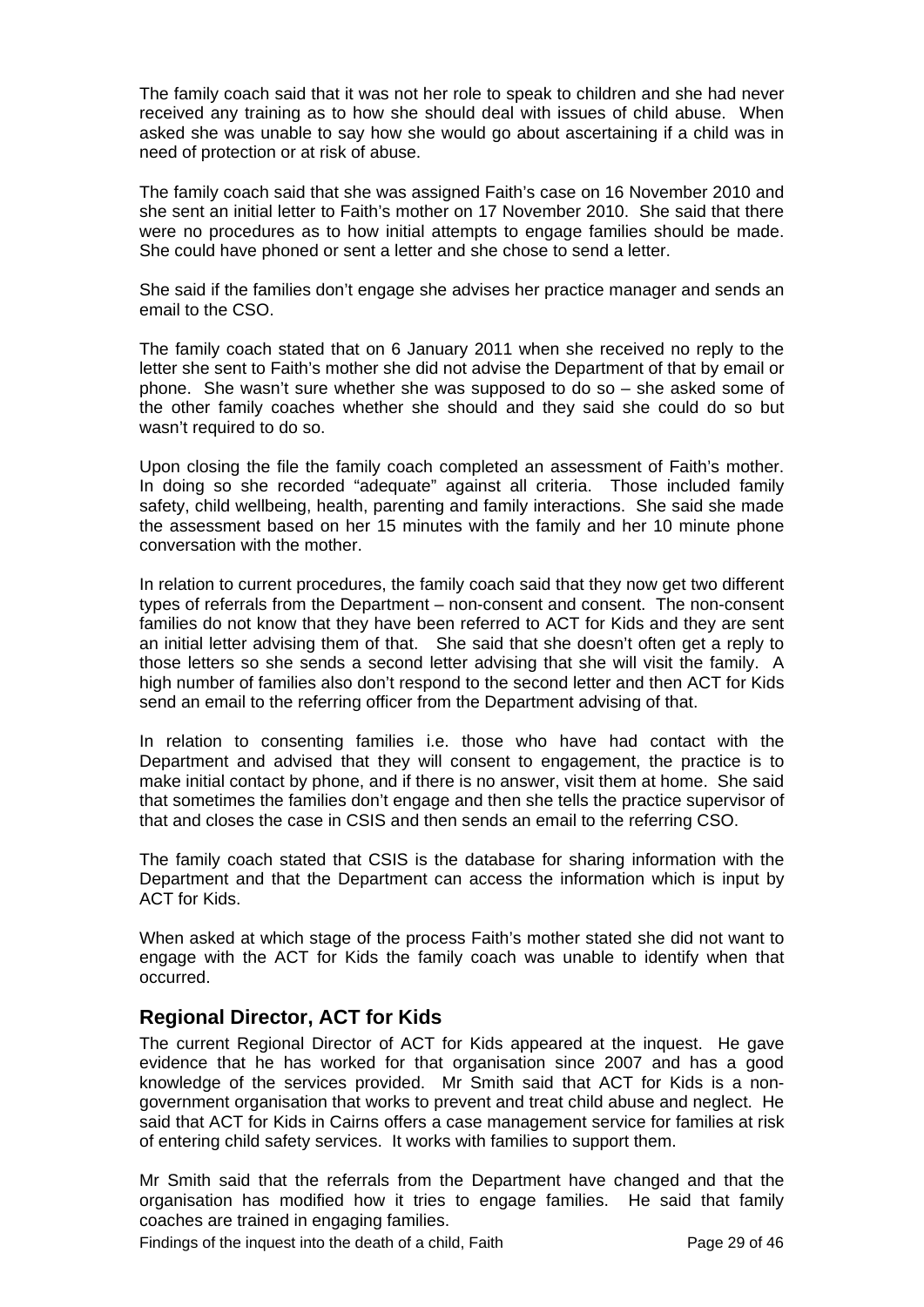Mr Smith said that families are initially contacted by letter which is sent within seven days of receipt of the referral from the Department. After engagement the family coach assesses the needs of the family and develops a case plan. Services provided can include financial assistance to purchase items that the family needs, counselling services and regular visits. He said that weekly visits would be ideal but that does not usually occur.

He said that it is the practice that the family coach should contact the Department if they identify any further concerns regarding the family. Mr Smith said that notification would occur by the family coach contacting the Regional Intake Service by phone or email. The CSO would not be contacted with further concerns. He said that sometimes ACT for Kids receives feedback in relation to these notifications but not always. Mr Smith considers that such feedback would be useful especially where the service is still engaged with the family.

Mr Smith said that family coaches or team leaders may seek further information from the Department in regard to referrals but there are no formal meetings held to discuss cases which are referred.

Mr Smith said that it was only in the past few weeks that he became aware that the Department staff could not access the information that ACT for Kids placed on the CSIS database.

Mr Smith stated that if, at the time of Faith's death, family coaches were under a misapprehension that they did not have to report non-engagement to the referrer, that misapprehension has now been addressed.

In regard to Faith's family Mr Smith said that the family coach had attempted a number of different ways to engage Faith's mother. However, he agreed that on the records of the family coach, it was not clear that Faith's mother did not want to engage.

In regard to possible recommendations Mr Smith said he thought there was room for more collaboration between the Department and ACT for Kids at the beginning and end of the process but there were no formal structures in place for that currently. He said that meetings that were once held were very relevant and useful but that practice had dropped off along the way and in light of the Carmody Inquiry recommendations, more formal interaction is needed between service providers.

### <span id="page-30-0"></span>**Brett O'Connor**

Mr O'Connor represents DETE at the Director's Child Safety Network meetings. He said that DETE has good procedures in place for tracking children, managing student absences and the protection of students. In Faith's case those procedures led to the notification to the Department and police of the allegations of abuse by her mother and the notification of her absence from school.

In preparation for the inquest Mr O'Connor had considered the procedures that were in place at the time of Faith's death and the actions of DETE employees and he concluded that the principal and other school staff had followed the DETE procedures and acted appropriately in relation to Faith.

Mr O'Connor said that the procedures did not change significantly following Faith's death. He was not aware of any consideration of the recommendation in relation to the introduction of a register to track students who are not enrolled in school.

He is aware that the Department have undertaken to provide feedback to the school within 5 days, when the school makes a notification about a child protection concern.

Findings of the inquest into the death of a child, Faith Page 30 of 46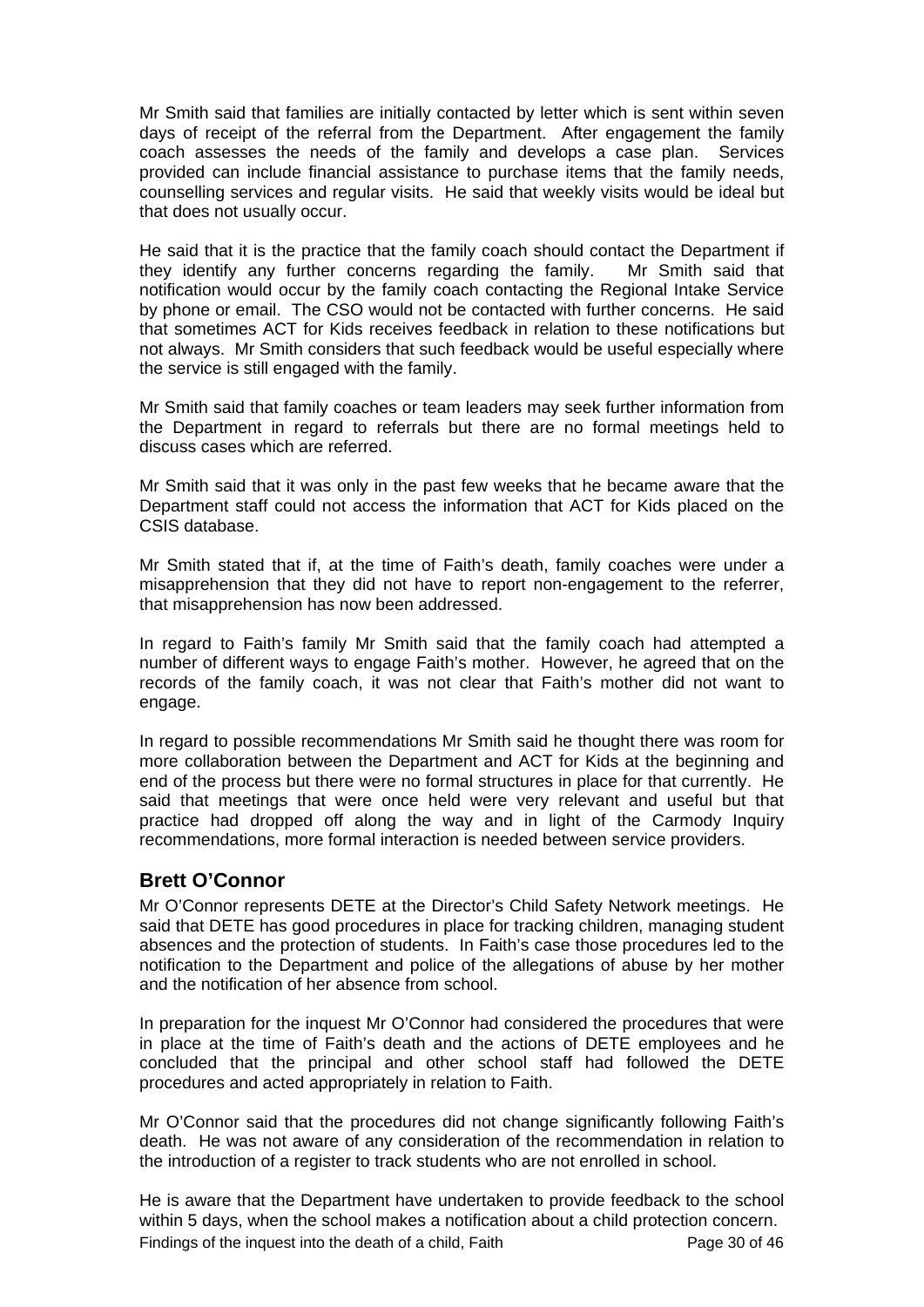Mr O'Connor stated that information sharing with Centrelink would be useful as it would assist DETE in locating families of children who are not enrolled at school. He said that in the case of Faith he would expect that had the principal of school 2 become aware that Faith's family was still in residence in the catchment area the school staff would have made further efforts to ensure her attendance.

## <span id="page-31-0"></span>**Principal of School 2**

School 2, in central Cairns, has the highest rate of mobility of students in Australia apart from schools in indigenous communities. In 2014, since day 8 of the school year, (the final day for counting students for purposes of funding and staff numbers) there have been 107 students enrolled and 91 students have left the school. In 2013 400 students left the school and enrolled at the school during the school year.

It also has a high level of disadvantaged students with the lowest socio-economic index of any school in Australia outside of indigenous communities. Out of 712 students, only 2 families have a mortgage with the remainder relying on rental accommodation, public housing or, at the worst extreme, sleeping "rough". Only 9% of the students have English as a first language. Seventy percent of the students are aboriginal or Torres Strait Islander, 10% are Cook Islander, 11% are refugees and 8% are Caucasian.

It is a constant challenge to get children enrolled at the school and to maintain their attendance. Staff frequently report to the Department and QPS. The concerns vary from neglect to all types of abuse – physical, emotional and sexual. So far in 2014 the school has submitted 52 SP4's and in 2013 there were a total of 80 submitted.

When children are enrolled at the school the mobility support teacher looks up the child's history on the OneSchool database and considers the assistance that is needed to keep that child safe and at school. The school provides basic school necessities that can be paid off by parents over the year and also refers children and families to external agencies for support.

Because of the challenges faced by this school in ensuring student attendance, the principal has given much consideration to methods of tracking and finding children and ensuring that children are enrolled in school. He has also given consideration as to procedures which would assist him in these endeavours and also, help him to monitor his students in relation to their safety and welfare.

He stated that when notifications are made of serious abuse allegations he gets a very good response from both QPS and the Department. Officers from both departments generally respond quickly and attend the school on the day of the notification. His officers are provided with immediate responses from QPS as to whether the child is to be removed from their family. He sometimes get the same response from the Department but stated that the information he was receiving at the time of Faith's death could vary.

The principal stated that the Department currently provides feedback within 5 days and advise whether the notification was recorded by them as a child concern report (in which case the file is closed) or a child protection notification (the matter is investigated and assessed).

The principal stated that it would be helpful if he was also provided with the name of the case officer assigned to the case and their contact details. He said that he has been advised that he should contact the Regional Intake Service team if he has any further concerns about a child who has been the subject of a notification. He said that when he phones the Regional Intake Service team he is often placed on hold, sometimes for up to 20 minutes, and he can be put through to an officer in another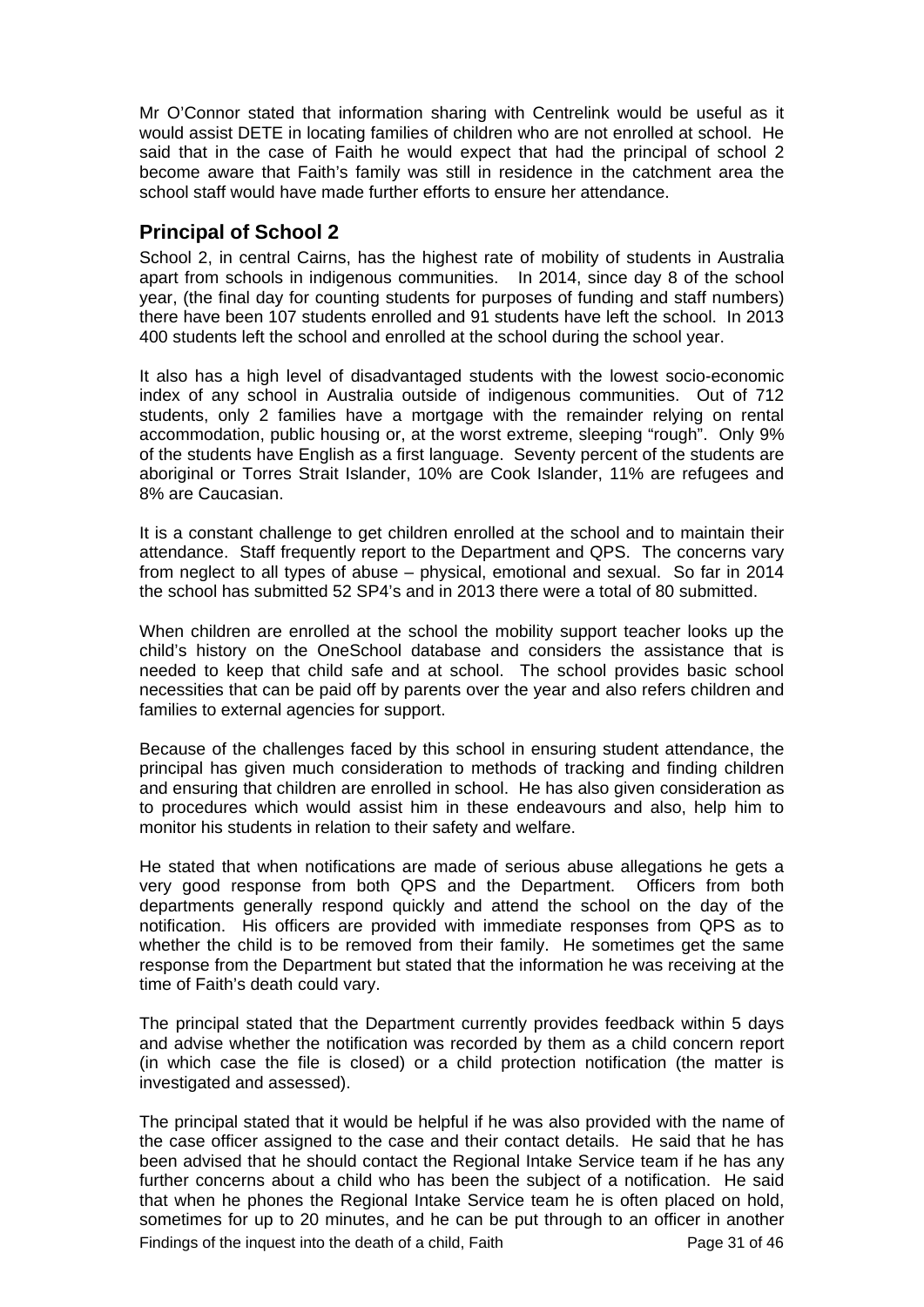city such as Ipswich or Townsville. The person he speaks to has no direct knowledge of the child he wishes to discuss. He does not then know whether the information he imparts reaches the appropriate officer.

The principal said that he was always advised of the QPS officer responsible for child protection investigations and he could not understand why he could not speak to the case officer from the Department directly responsible for the investigation.

In relation to mobility of students the principal stated that funding for his school was dependent on the number of students in physical attendance on day 8 of the new school year. Of his 500 ATSI students, some 300 came from the Torres Strait islands. Many of these students returned to their home for the holidays. Their parents often had difficulties having them back at school in time for the start of the year due to a number of issues including finding the funds to purchase flights for a number of children. They often came back to school but may arrive 2 or 3 weeks late.

At the start of the year all the teachers at the school try to find students who have not returned. In 2014 teachers from the school conducted 60 home visits before day 8. The principal himself spent time walking the streets surrounding the school to find absent students. He spent a day at a local shopping centre looking for parents and students.

The principal said that if he had access to basic Centrelink information it would allow him to track children who should be, but were not, attending school. He would be able to access their address and from OneSchool would be able to ascertain whether they had been enrolled in any other school. He would also be able to ascertain if the family had any other school aged children who were not attending school.

The principal stated that if he was told by a parent or carer that a child was moving to another Queensland school he would keep them on his inactive role until he could be satisfied, through the OneSchool database and through receiving transfer applications from that school, that they were so enrolled. If they were not enrolled in any school he would continue to look for the child.

The principal also said that he thought that principals who were told that a child was moving overseas should advise Centrelink of that information. If payments continued to be claimed in relation to that child an alert could be triggered which would lead to the matter being reported to the Department or a suitable organisation and investigations could be carried out in relation to the whereabouts of that child.

The principal stated that he had contact with Team Leader 1 in relation to a number of his students and he found her to be very competent and they had a good working relationship.

#### <span id="page-32-0"></span>**Kelvin Laute**

Senior Constable Laute was asked whether, if he had received information from Team Leader 1 that the mother had admitted to hitting Faith with coat hanger in the interview she had with CSO2 and CSO3 that would have altered his decision not to charge the mother with criminal offences. He stated that he doesn't consider that would have changed his decision not to charge. When he decided not to charge the mother he knew that the Department were going to be continuing with the family and he thought that was the best option.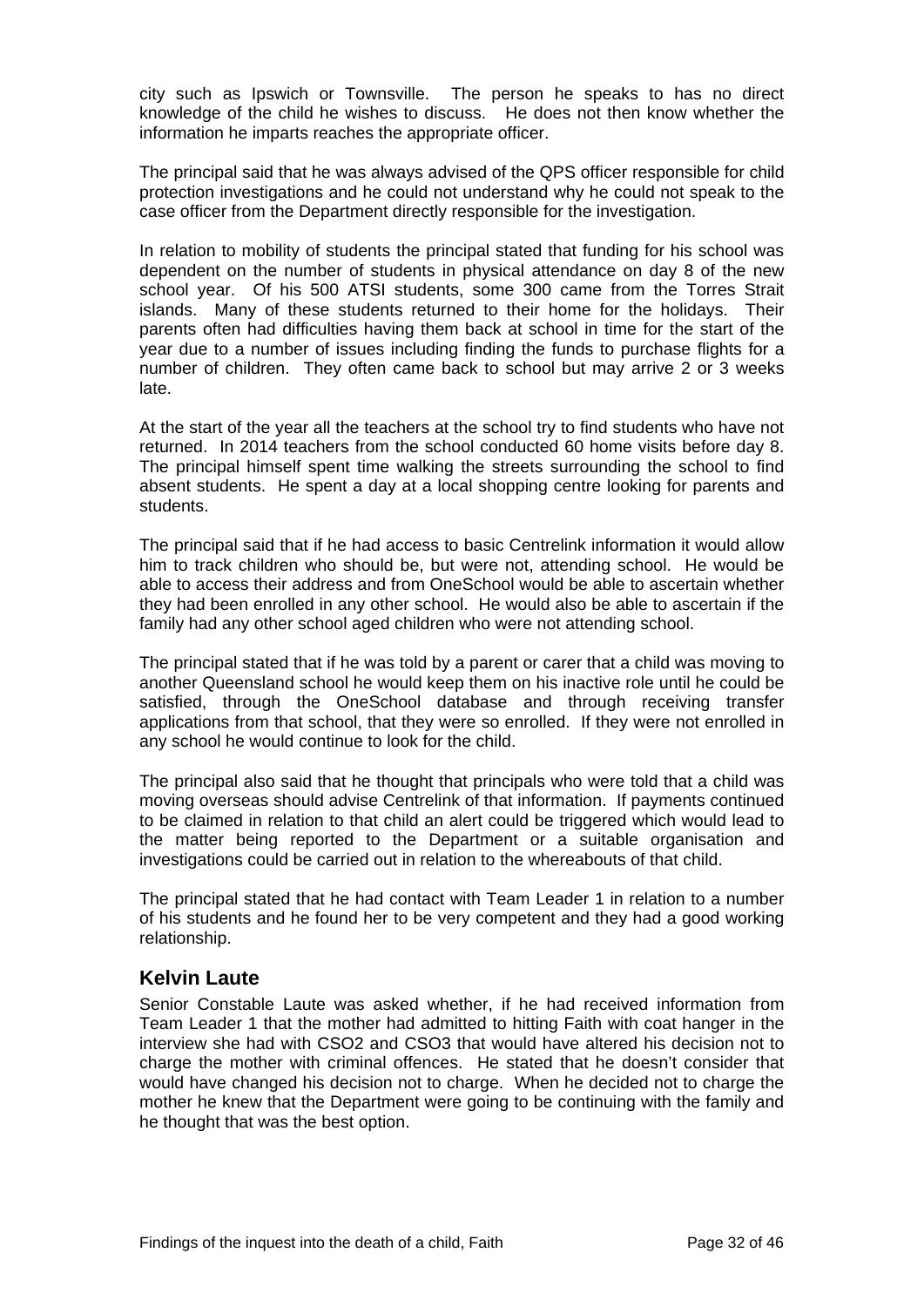# <span id="page-33-0"></span>*Submissions*

### <span id="page-33-1"></span>**Counsel Assisting**

Counsel Assisting submitted that I should make the following recommendations:

- 1. The Department respond to notifications from DETE with the following information:
	- a. that the notification has been received;
	- b. whether the notification has been assessed as a child concern report or a child protection notification;
	- c. the name of the case officer who has been assigned to the investigation; and
	- d. the direct contact details of that officer.
- 2. The Department consider updating its practice manual to mandate the practice that when a child concern report is recorded at a Regional Intake Service and relates to a notification which has been closed for less than 30 days to email the information to the appropriate CSO.
- 3. ACT for Kids update its practice manual to make it clear that an email is to be sent to the referrer advising of the case closure on the basis of nonengagement.
- 4. The Department include in its service agreements with Intensive Family Support Services the requirement that case closures on the basis of nonengagement are notified to the referrer.
- 5. Centrelink, DETE, the Department and QPS consider what is required to establish an information sharing system to allow agencies that have responsibilities relating to the safety, welfare or well-being of children access to customer information collated by Centrelink. In particular, the name, address and telephone details for school aged children, their nominated carers and school-aged siblings.
- 6. Any information sharing system would be supported by DETE requiring Centrelink Customer reference numbers to be provided on enrolment.

### <span id="page-33-2"></span>**The Department**

Ms Carmody for the Department submitted that one of the most significant factors in Faith's death was the reluctance of her extended family to report the abuse she was suffering. The Carmody Inquiry recommendations may go some way to addressing this issue as members of the community will be able to report to non-government organisations and perhaps they will be less reluctant to do so.

Ms Carmody accepted that there was an extreme under resourcing of the Department in 2010 and appropriate resourcing at that time may have resulted in a better outcome. There have been two significant changes since Faith's death – increase in resources for the region and intended implementation of the Carmody Inquiry recommendations.

Ms Carmody submitted that the issue in relation to ACT for Kids failing to notify the Department of non-engagement by families has been addressed as it is now required that they do so.

The Department agreed with the first recommendation suggested by Counsel Assisting but with the amendment that "Team Leader" be substituted for case officer. The Department agreed with the second, third and fourth recommendations.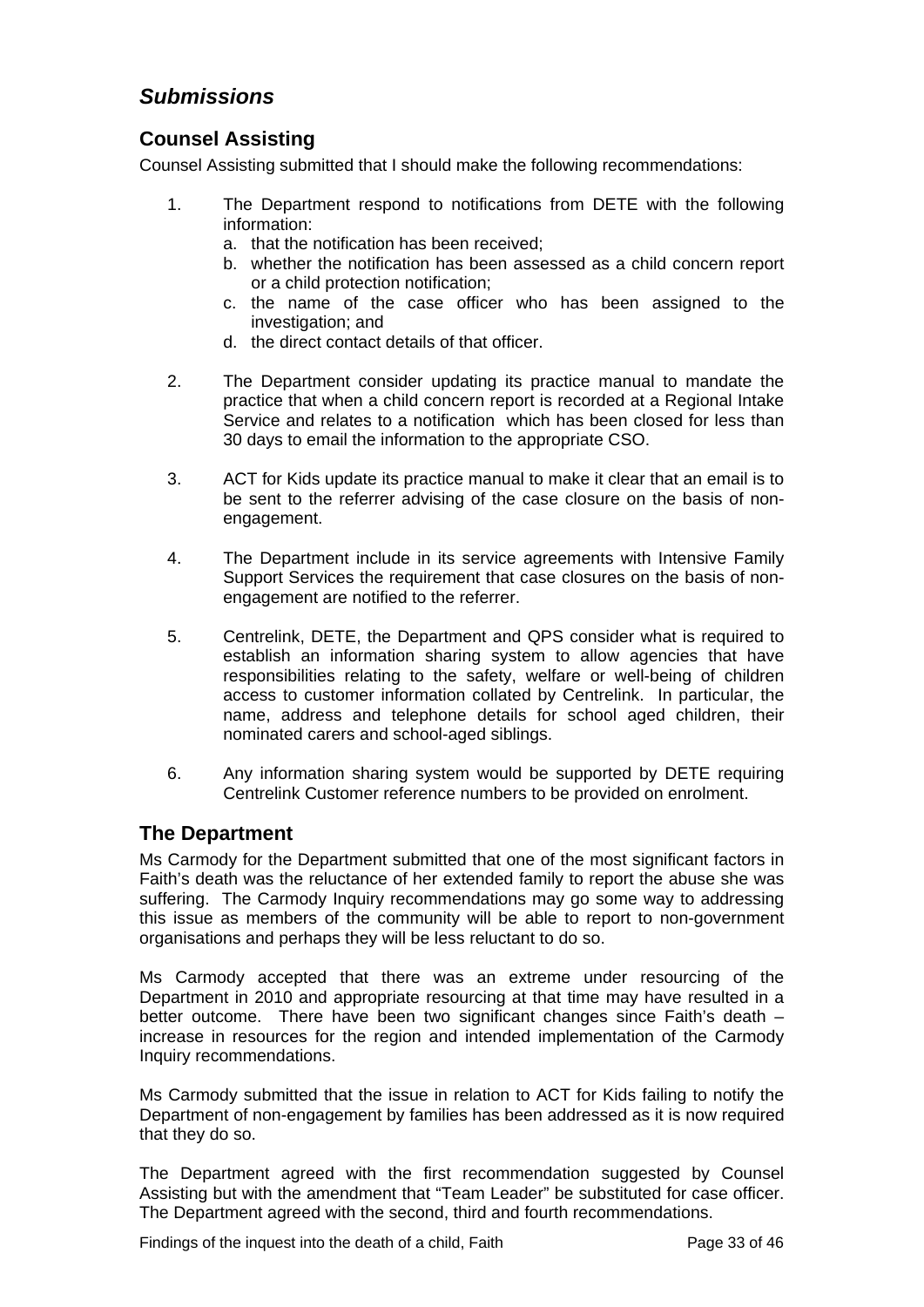In relation to recommendations 5 and 6 the Department submitted that consideration should be given to page 94 of the Carmody Report which considers an integrated information platform:

*[t]he development of a centralised data hub, or data-sharing system, whereby departments individually contribute information for the benefit of Child Safety, is a longer-term strategy that is likely to require considerable resources and time to develop. Should such a system be favoured by government, it will need to be funded and resourced to ensure it works as intended and has the desired effect. In the short term, the Commission is of the opinion that the most critical goal is to reduce demand on the intake system.* 

The Department submitted that I make a further recommendation being:

- That the Department notify every party to a current Service Agreement which utilizes CSIS that:
	- o The Department does not have access to personal client information or identified information on CSIS;
	- o Information entered into CSIS by service providers is not accessible by the Department; and,
	- o the Department is only able to view referral information for families referred by Child Safety Services

# <span id="page-34-0"></span>**DETE**

Mr Parrott, for DETE, submitted that I would find that no actions or inactions of the staff of DETE contributed to Faith's deaths and that all officers of that department acted appropriately and in accordance with relevant policies and procedures. He submitted that, after the actions of her mother and stepfather, it was the reticence of her extended family to report Faith's abuse that most greatly contributed to her death and that the next most contributory factor was a lack of communication.

Mr Parrott submitted that schools are the "eyes and ears" of society when it comes to protection and monitoring of children but without information those eyes and ears are partially blinded and deafened. The Department should provide the name and contact details of the case officer to the school principal. Mr Parrott submitted that the suggestion of the principal in relation to information sharing with Centrelink is simple but efficient.

DETE provided further submissions in regard to the recommendations of Counsel Assisting, being:

1. It is submitted on behalf of the Department of Education Training and Employment ("the Department") that recommendation 5 be amended to read as follows:

> *The Department of Communities, Child Safety and Disability Services engage at the earliest possible opportunity with Centrelink, The Department of Education, Training and Employment, Queensland Police Service, Queensland Health and representatives from the nonstate school sector, to consider the feasibility of an information sharing system to allow agencies that have responsibilities relating to the safety, welfare or well-being of children to have access to customer information collated by Centrelink. In particular the name, address and telephone details for school aged children, their nominated carers and school-aged siblings. This consultation process should also consider, and take note of, those matters already recommended and accepted by the Queensland Government as a result of the Queensland Child Protection Commission of Inquiry*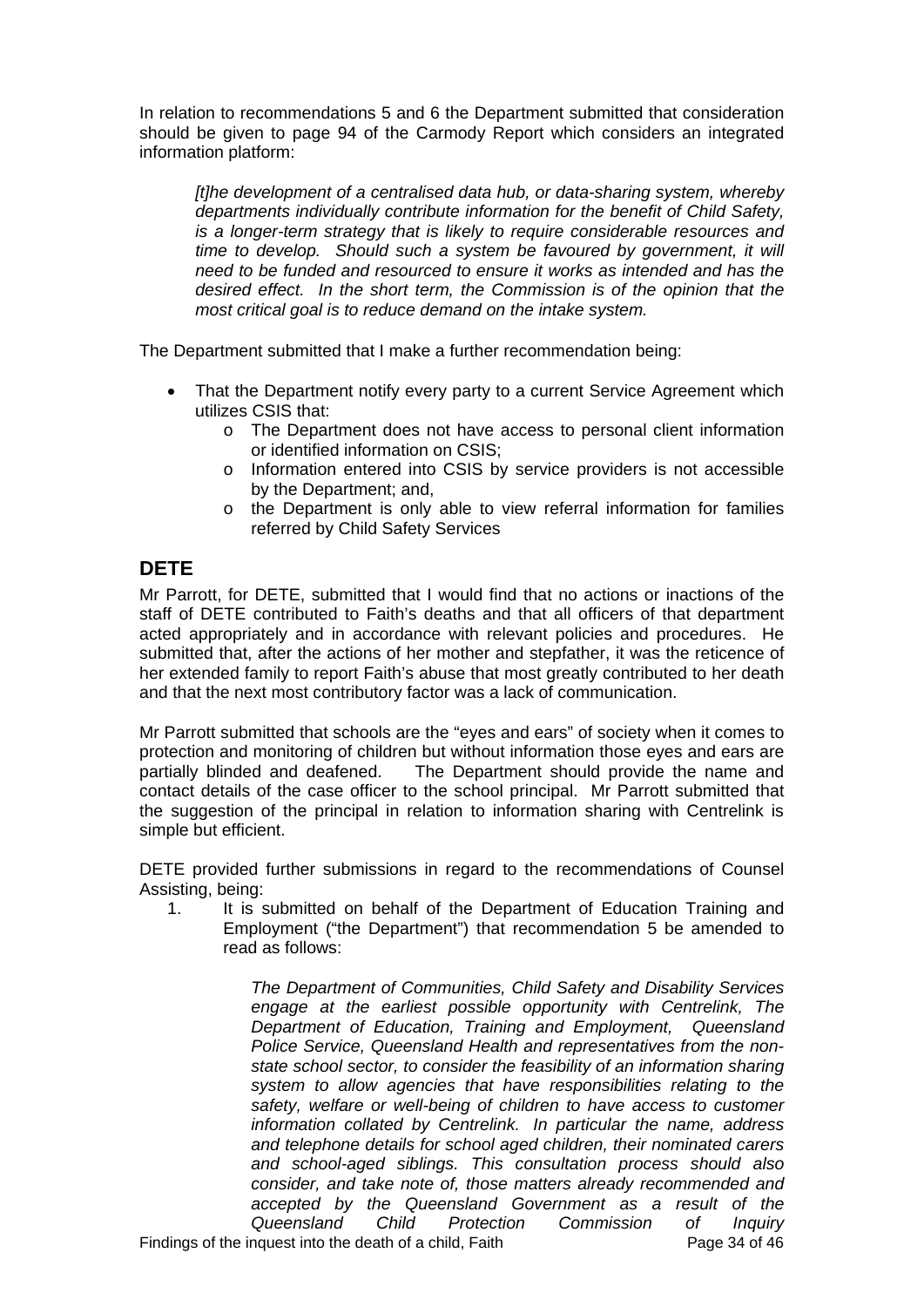*([http://www.ccypcg.qld.gov.au/pdf/qg-response-child-protection](http://www.ccypcg.qld.gov.au/pdf/qg-response-child-protection-inquiry.pdf)[inquiry.pdf\)](http://www.ccypcg.qld.gov.au/pdf/qg-response-child-protection-inquiry.pdf)* 

- 2. It is submitted that the changes to the proposed recommendation 5, as suggested above, are properly directed to that agency that carries the primary responsibility for the protection of children within the state. Further it is submitted that the recommendation is currently limited to students enrolling in state schools and therefore, the changes allow for a coordinated approach between all of the relevant stakeholders in which the relative legislative and administrative difficulties (refer below) may be addressed.
- 3. It is submitted that the Coroner not adopt the comment/recommendation in paragraph 6 for the following reasons:
	- a. It would be premature to make such a comment/recommendation as the consultation process in recommendation 5 needs to be undertaken before the feasibility of such a comment/recommendation can be determined.
	- b. There will need to be in depth consideration around the current legislative framework and changes/amendments that would need to be made to support such a comment/recommendation. As the *Education (General Provisions) Act 2006*  ([https://www.legislation.qld.gov.au/LEGISLTN/CURRENT/E/EducGen](https://www.legislation.qld.gov.au/LEGISLTN/CURRENT/E/EducGenPrA06.pdf) [PrA06.pdf\)](https://www.legislation.qld.gov.au/LEGISLTN/CURRENT/E/EducGenPrA06.pdf) is currently drafted, it does not provide the department with the authority to "require" parents to provide this information.
	- c. Even if the Department had the authority to require this information, its usefulness hinges on Centrelink being able to disclose the information envisaged by the Coroner (i.e. name, address etc.). It is submitted that the legislative framework within which Centrelink currently operates contains very strict confidentiality provisions (as identified below) which would seem to currently prevent this disclosure of information (<http://www.humanservices.gov.au/customer/information/privacy>& [http://www.humanservices.gov.au/spw/business/services/centrelink/inf](http://www.humanservices.gov.au/spw/business/services/centrelink/information-for-agents/agent-declaration-of-confidentiality.pdf) [ormation-for-agents/agent-declaration-of-confidentiality.pdf](http://www.humanservices.gov.au/spw/business/services/centrelink/information-for-agents/agent-declaration-of-confidentiality.pdf) - refer particularly to page 8 onwards for relevant legislation). As Centrelink was not represented during the Inquest, the consultation process in recommendation 5 would allow them to provide input in relation to these matters before deciding on the specifics of any information sharing.
	- d. Subject to there being an appropriate legislative framework in place, there are also further administrative and process related issues to be considered by the Department which would be best explored during the consultation process provided for in recommendation 5 (i.e. changes to the enrolment procedure, changes to OneSchool and information/education in relation to the changes to parents and staff). In this regard, it should be noted that:
		- i. the comment/recommendation is currently limited to students enrolling in state schools;
		- ii. there were 517,610 full time students enrolled in Queensland state schools as of February 2014.
		- iii. the comment/recommendation as framed applies to students on enrolment. There were 46,719 full time enrolments in prep year in 2014. Not all new or indeed existing students would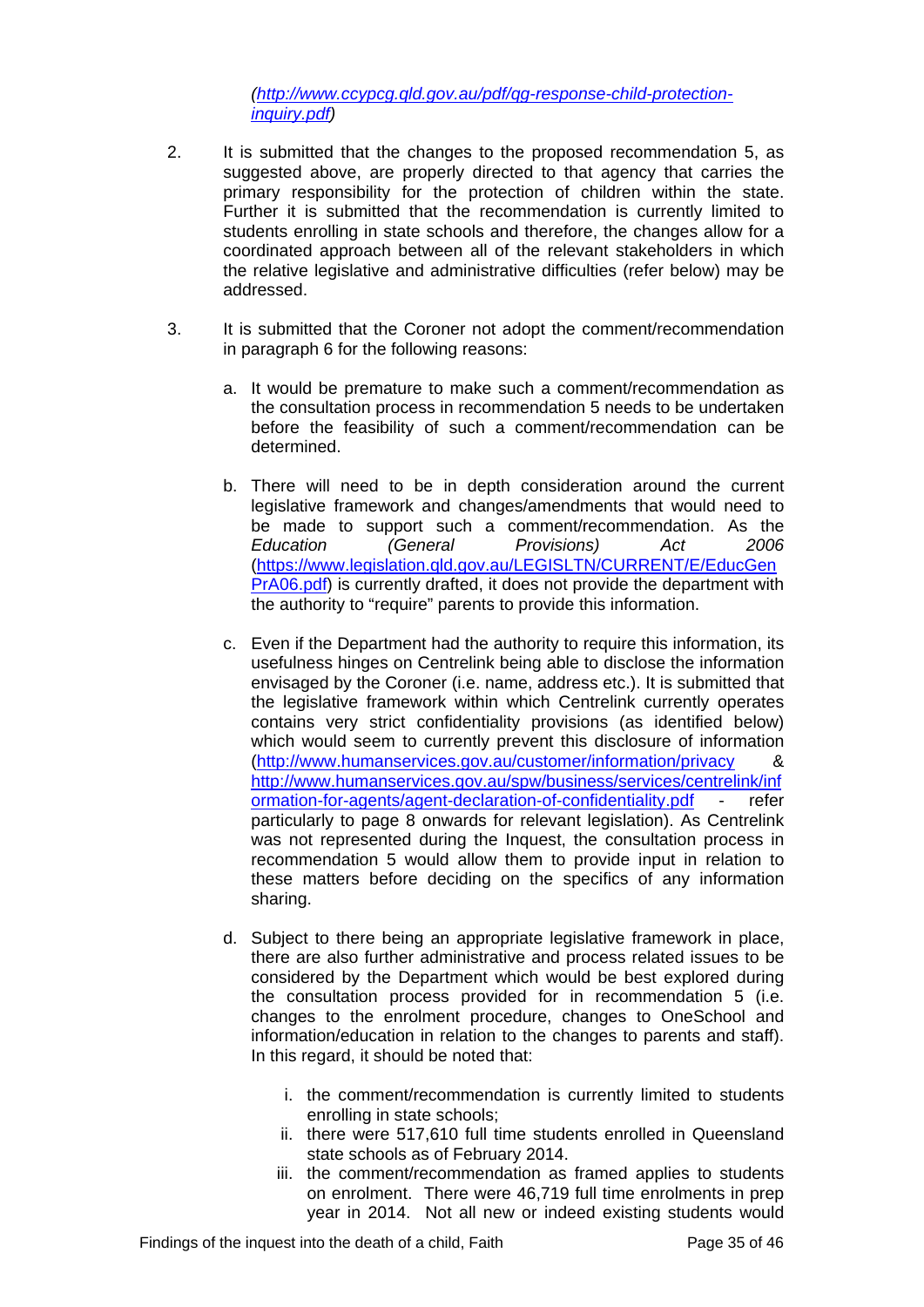have a Centrelink Client Reference Number ("CRN"), nor would individual schools need to be aware if they did so, so as to better protect children.

- iv. a requirement that all students whose parents/guardians/carers had a CRN to provide such information, would impose, without the proper systems in place to record and share such information, a substantial administrative burden upon schools. Given the evidence before the Coroner about the mobility of students in this area, among others, as between family members there would also need to be a means of verification of the relevant numbers.
- 4. It is submitted that it is evident from the above that there is an in depth consultation process that needs to be undertaken (and which is provided for in **recommendation 5**) before there can be any comment and/or recommendation in relation to the specifics of the proposed information sharing.

### <span id="page-36-0"></span>**Team Leader 1**

Mr Lawler submitted that the actions of Team Leader 1 were the product of her working environment and there was no clear nexus between her actions and the death of Faith. There was a breakdown in communications. Many of the systemic issues have now been addressed.

#### <span id="page-36-1"></span>**The Department of Human Services (Centrelink)**

The Department of Human Services, although not a party to the inquest, became aware of the issues raised in relation to information sharing and helpfully provided the following information:

- 1. The *Human Services Legislation Amendment Act 2011* integrated Medicare Australia, Centrelink and CRS Australia on 1 July 2011 into the Department of Human Services;
- 2. Information held by the department in the Medicare, Centrelink and Child Support programmes is subject to statutory secrecy provisions which prevent the communication or disclosure of certain information except in specific circumstances. Of relevance in these circumstances, the department may disclose certain information under specific provisions (including Public Interest Certificate Guideline) where the department has reasonable grounds for believing that the disclosure is necessary to prevent or lessen a threat to the life, health or welfare of a child. The Department of Social Services has policy responsibility for the Public Interest Certificate Guidelines and there is scope to amend these Guidelines to broaden the current set of circumstances where it is in the public interest and there is evidence of need.
- 3. In order to facilitate the sharing of information in the current set of circumstances, the department currently participates in "A Protocol for Sharing Information between the Commonwealth and Child Protection Agencies" (the Protocol). The purpose of the Protocol is to outline procedures on how the Commonwealth and child protection agencies can share information where possible (in accordance with the legislation) in order to provide more responsive care and protection services to children.
- 4. Under the Protocol the Queensland Department of Communities, Child Safety and Disability can request Centrelink, Medicare and Child Support information where the department has reasonable grounds for believing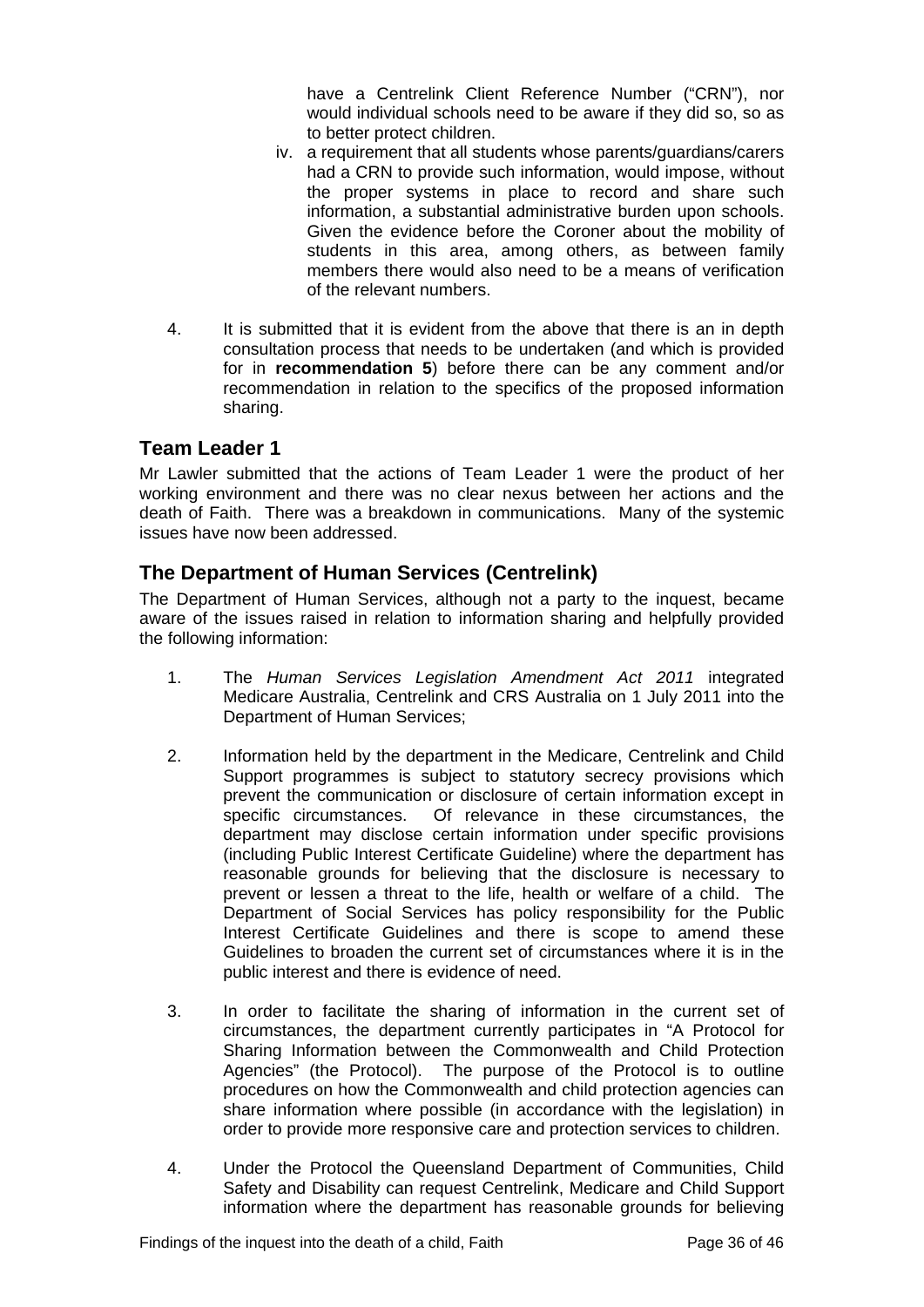that the disclosure is necessary to prevent or lessen a threat to the life, health or welfare of a child.

- 5. Nationally, the department responded to 12,933 requests for information in accordance with the Protocol in 2012-2013 and 17,492 requests between July 2013 and April 2014. Of those requests, there were 4.295 requests in 2012-2013 and 5,095 requests processed from July 2013 to April 2014 from Queensland authorities.
- 6. The department records do not indicate that a request was ever received or processed for Faith.
- 7. In relation to recommendation 5 of Counsel Assisting, the department proposes that requests for information could pass through the Queensland Department of Communities, Child Safety and Disability Services and utilise the existing arrangements under the Protocol. Our Department and the Department of Social Services would be happy to have further discussions with the Queensland Government about the avenues that currently exist to share information and any further improvements that could be made.
- 8. In relation to recommendation 6 of Counsel Assisting, the Protocol does not rely on the provision of the Centrelink Reference Number to identify information about a child and we do not believe the collection of these reference numbers would be of any assistance in processing requests for information.

#### <span id="page-37-0"></span>**Comments and recommendations**

#### <span id="page-37-1"></span>*Comments*

As was stated by Team Leader 1 at the inquest, Faith's death was caused by her mother and nobody else. However, there are a number of factors which significantly impacted upon the outcome for Faith and which resulted in Faith being left in the care of the mother who abused and ultimately, killed her.

#### <span id="page-37-2"></span>**The Inaction of Faith's Extended Family**

It remains inexplicable that none of Faith's extended family reported the abuse she was suffering to the Department or to police.

Her aunt and uncle now reside in New Zealand and did not give evidence at the inquest but it is clear from the statements that they provided to police that they knew Faith's mother was mistreating her.

The step grandfather told the aunt that she had to speak to the mother about it. The aunt went to see the mother and saw Faith lying in bed with bruises on her face and the mother told her that she had hit Faith with the vacuum pole. The aunt said, "Sis, this has to stop" but did nothing further.

The step grandmother knew of the abuse and of its seriousness. She was told by her son that the mother nearly killed Faith and yet she took no steps to protect Faith. She was the only one of the family members who gave evidence who gave a convincing reason for not reporting Faith's abuse to the Department. She said she had been removed from her family as a child and she would never call the Department. She gave no reasonable explanation reason as to why she did not consider calling police.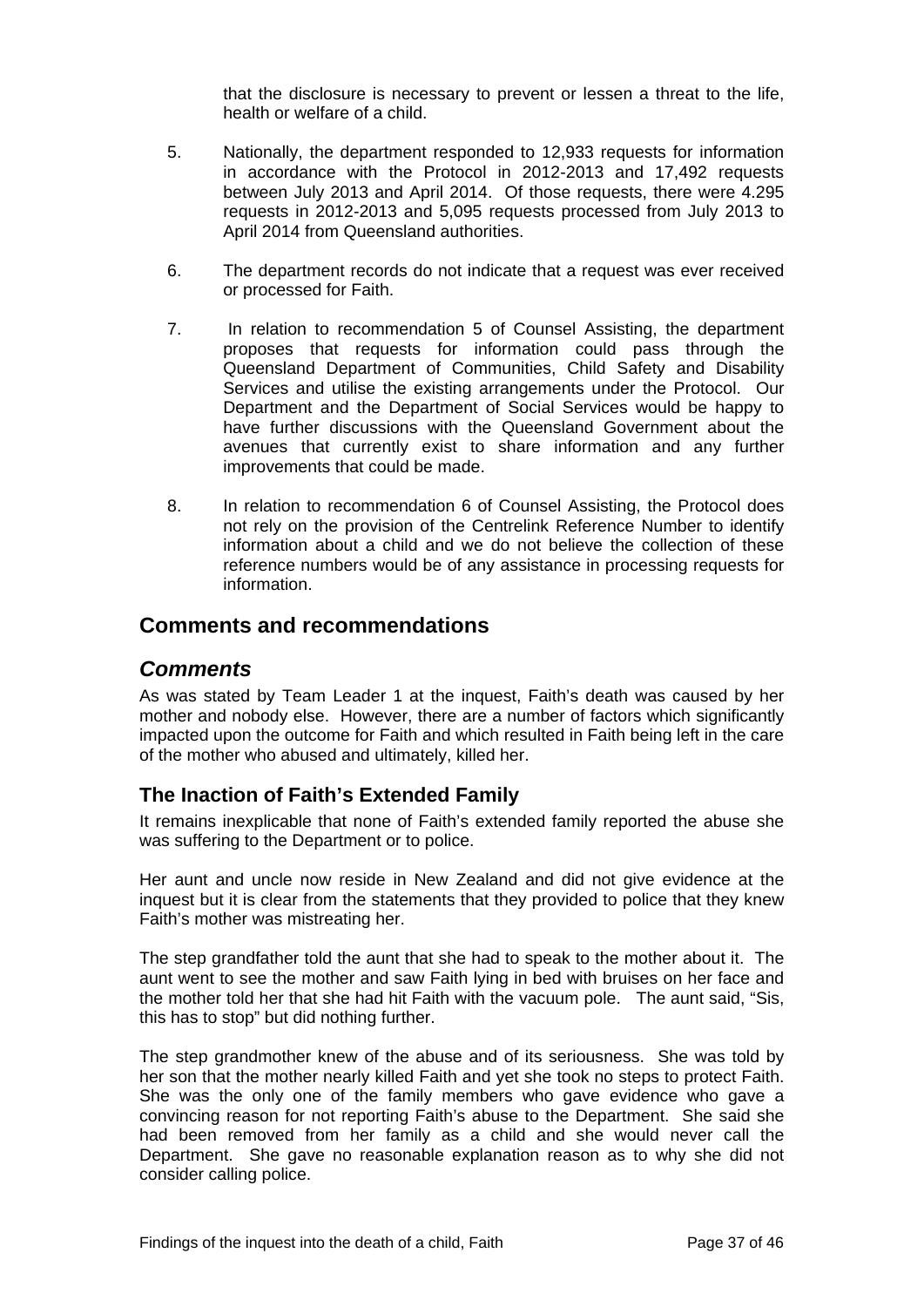The step grandfather visited Faith's home almost every day. He saw for himself the extent of her misery and mistreatment. She was bruised, battered, had "busted" lips and was not allowed (or at times, probably not able) to come out of her room. She lay on her bed nearly all the time. In spite of stating that he loved her as his own granddaughter he did not protect her. He told her mother that she needed help and tried to convince the mother to get counselling.

The step grandfather saw Faith on 25 November and saw that her hands were swollen and she had bruises all over her arms. It is likely that by this time she had broken fingers. When he visited on 26, 27 and 28 November 2011 Faith was in her room and it looked like she was asleep. It is clear now that she had been severely beaten at that time and by 28 November 2011 she was dying.

The step grandfather said that he loved Faith as his own grandchild but then stated he would have intervened if his biological grandchildren had been mistreated by the mother.

Step uncle 2, to his credit, offered to have Faith come and live with him. He knew the mother was cruel to Faith and she was not attending school and yet when his offer was declined he did nothing else to help Faith, deciding that it was none of his business.

Faith's extended family are not cruel people and they all were concerned about her wellbeing and the mistreatment she suffered and yet, they were willing to allow that abuse to continue rather than make a phone call to the Department or to police and report their concerns.

The only reasons for this refusal to help her that can be gleaned from the evidence were that firstly, she was not the biological child of the step father and therefore, it was not their business to interfere and, secondly, they were concerned that if they did report the matter Faith's sisters would be removed from the family.

Ms Murray suggested a public awareness campaign is needed to convey the message that child protection is the business of every person in our society.

#### <span id="page-38-0"></span>**Decisions by employees of the Department**

The decisions made by the Department in relation to Faith were examined and analysed in detail by one internal review, two external reviews and an Ethical Standards Unit investigation.

The findings of those reviews were that decisions made by the Department's employees in relation to Faith were incorrect, premature and the result of inadequate investigation and assessment. I agree with those conclusions.

The decision to record the notification of May 2009 as unsubstantiated and that Faith was not a child in need of protection was made prematurely and without sufficient investigation and information. The assessing officer incorrectly concluded that Faith's allegations were false. The decision was made without interviewing the mother or obtaining any corroborating medical information as to whether she was suffering from a skin condition.

The investigation in November 2010 was insufficient and the decision to return Faith to her mother was premature and based on inadequate information. There had been no information obtained from extended family members and Faith was not interviewed sufficiently. The decision to return Faith to her mother was based only on the mother's assurances and her agreement to engage with ACT for Kids.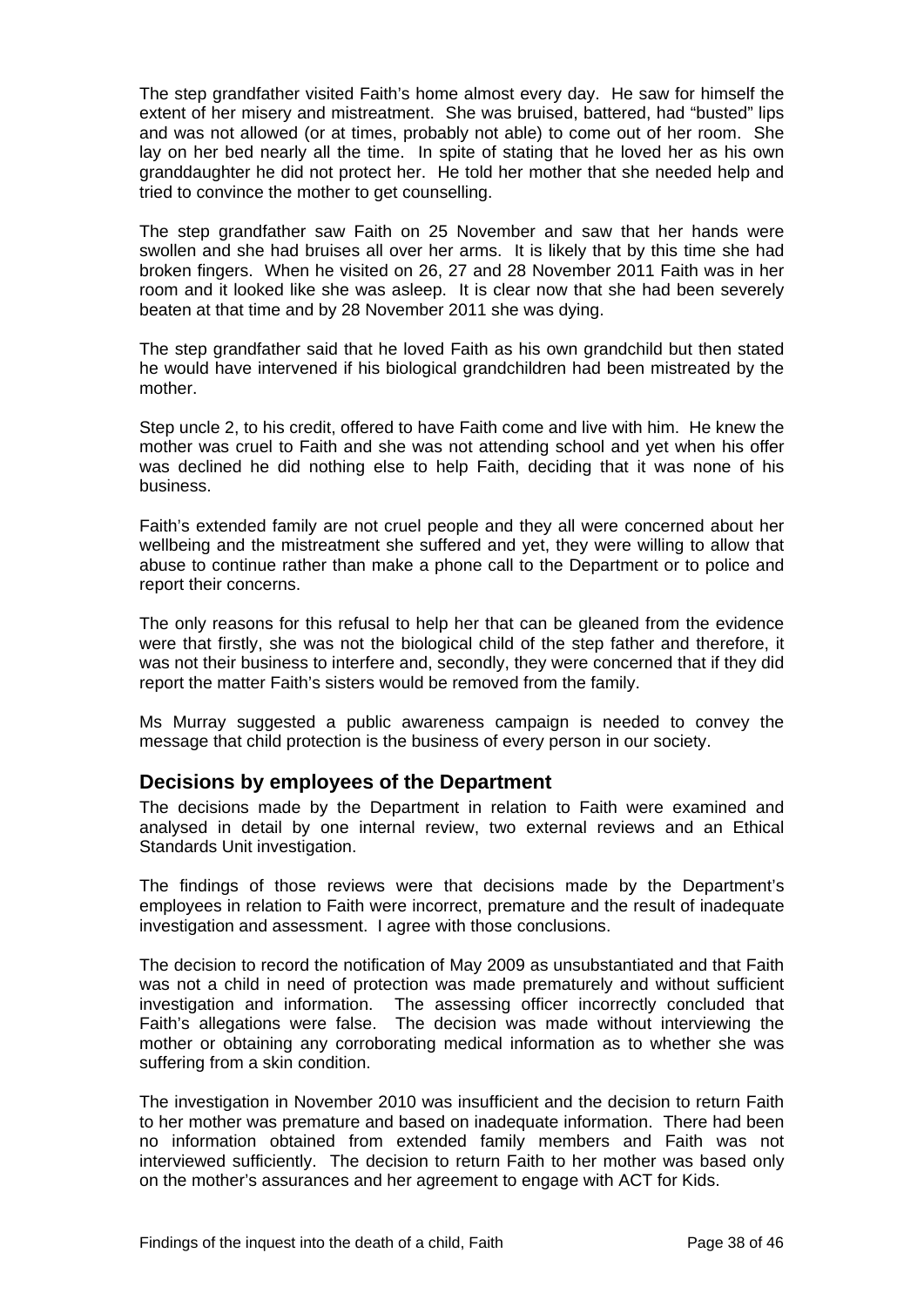The school was not advised that Faith was to be returned to her mother and that one of the grounds for that decision was that she would be monitored at school.

However, it would be unfair to judge the decisions and those who made them, in particular Team Leader 1 who decided Faith should be returned to her mother on 9 November 2010, with the benefit of hindsight and without considering the surrounding circumstances.

At the time those decisions were made officers in the Cairns office were stressed and overworked because of the backlog of cases and the number of incoming cases. That had been the case since at least 2009. They were unable, given the competing demands on their time, to allocate enough time to cases to investigate them properly and thoroughly.

It is evident, as was said a number of times during the inquest and identified in the reviews, that in November 2010 the workload of Team Leader 1 was untenable.

Due to the position she was placed in by her huge workload, Team Leader 1 has had to deal with the distress of Faith's death, she has had her decisions analysed and criticised by four reviews, including an Ethical Standards investigation, and she is currently addressing a "Show Cause" notice from the Department.

The evidence revealed that Team Leader 1 was at the time, and remains, a dedicated, committed and extremely hardworking employee. She was responsible for making decisions which could have a devastating impact on children and she had to make those decisions in an environment which was characterised by understaffing and under resourcing. Team Leader 1 and the rest of the staff in the region had been battling for some time to address a huge backload whilst the new files continued to come in.

Team Leader 1 did her best under very trying circumstances. I am satisfied that had she had more time to assess Faith's case she would have made further investigations. Those investigations may have resulted in a decision not to return Faith to her mother.

The inadequacies in the response of the Department to Faith's circumstances were a direct result of the under-staffing that characterised the Cairns office of the Department at the time.

#### <span id="page-39-0"></span>**Lack of Communication and Information Sharing**

#### *The Department and the School*

One of the grounds on which Team Leader 1 returned Faith to her mother was that the school would be a protective factor. However, this information was not relayed to the school. Neither the guidance officer nor the principal of school 2 were given any formal advice as to the outcome of the Department's investigation into Faith's family.

The principal highlighted the difficulties faced by him and his staff in attempting to monitor the wellbeing of children when they do not receive appropriate feedback from the Department. This has now been addressed to some extent – the school are notified if the matter was recorded as a Child Concern Report or a Child Protection Notification.

Findings of the inquest into the death of a child, Faith Page 39 of 46 It is vital that schools be advised if the Department is relying on the school to monitor the child. The principal or responsible officer at the school should also be provided with the name of the case officer who is responsible for the child's case and their contact details, so that they can contact that person directly if they have further concerns or need further information to protect the safety of that child.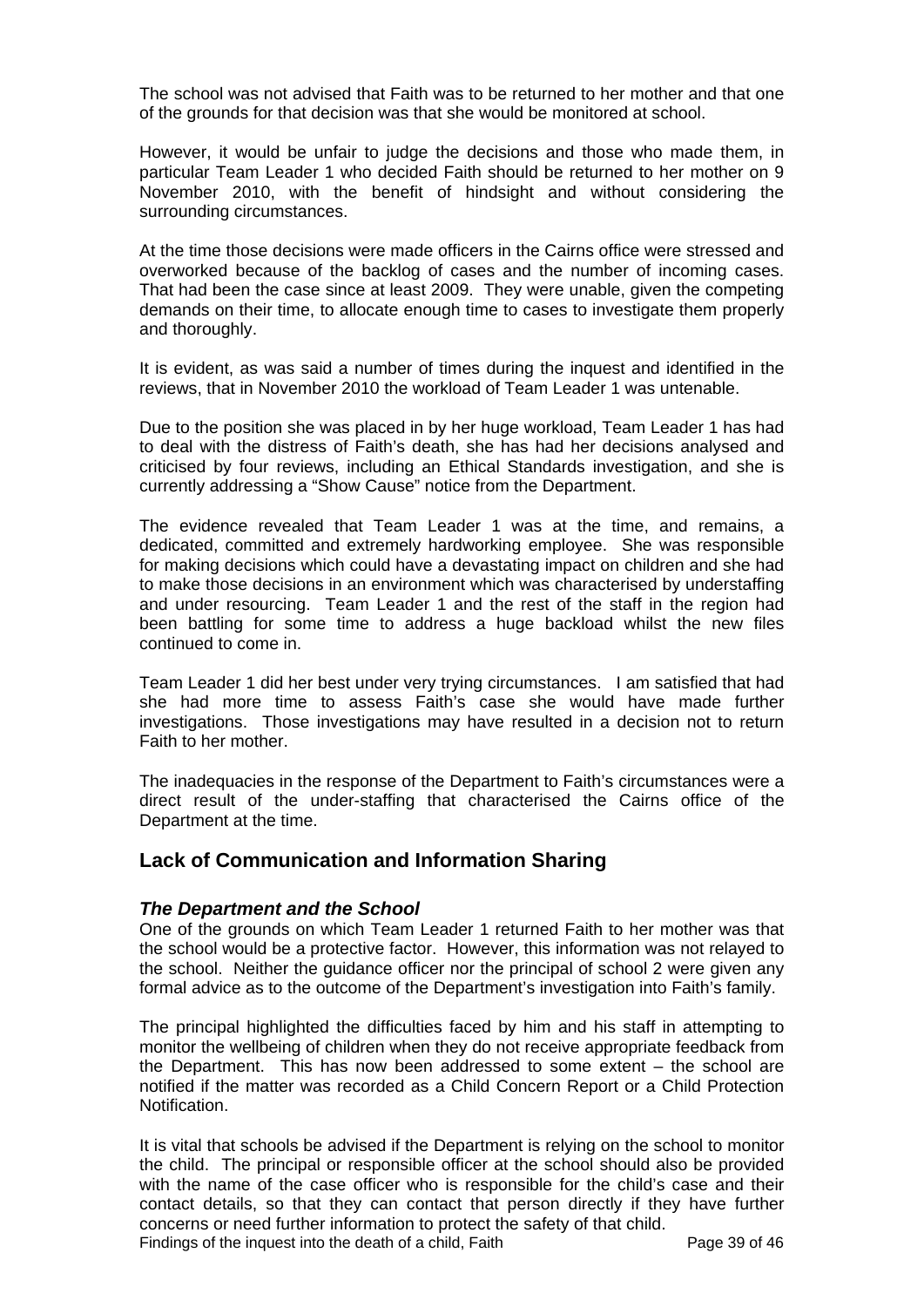#### *Centrelink and Schools*

The Systems and Practice Review Committee identified that the lack of a register or system to track whether and where children are attending school was a risk factor for all children.

The evidence before the inquest was that no such register has been established although the matter was first raised in April 2012.

Mr Hansen, who is at the coal face of the search for children who are not enrolled in school, and who has given the matter much consideration, is of the opinion that the provision of some basic information by Centrelink would go a long way to addressing the problems he faces when trying to find students. If he was able to access the address at which children were living he would be able to determine whether they should be enrolled at his school and then ensure that they attended school. He could also ensure that children who had moved to another address in the state were enrolled at another school in their area, via the OneSchool database.

Faith was reported by the school to be absent on 16 November 2010. The Regional Service Intake officer was also that she had been absent since she was returned to the care of her mother. When Faith did not come back at the start of the 2011 school year teachers conducted a home visit to look for her. They were told by a person who identified himself as Faith's uncle that she was moving to New Zealand. The school then had no means by which to verify that this occurred.

Had the principal had access to Centrelink records he would have been able to monitor Faith's whereabouts and he would have known that Faith did not leave her address.

#### *The Department and ACT for Kids*

There was a concerning lack of information sharing between ACT for Kids and the Department. There were also misunderstandings between the agencies about the procedures for information sharing. Some of these misunderstandings continued after Faith's death and in the period leading up to the inquest and some persisted at the time of the inquest.

Team Leader 1 believed that she would be advised by ACT for Kids if the family didn't engage. That was incorrect.

The family coach from ACT for Kids input the case closure information on the CSIS database and was of the belief that officers of the Department could access that information. That was incorrect. Departmental officers could not access the information on the database that was input by ACT for Kids.

The Regional Director of ACT for Kids didn't know of that fact until a few weeks before the inquest. Ms Brosnan was of the belief that Referral for Active Intervention Services would notify the Department of case closure on the basis of nonengagement via the Regional Intake Service. This is also not correct, according to the Regional Director and family coach of ACT for Kids.

The family coach, according to her evidence, did not know that she was obliged to advise the child safety officer when a family failed to engage with ACT for Kids.

Team Leader 2 knew that the Department was not advised by ACT for Kids of nonengagement by families but Team Leader 1 believed that it was.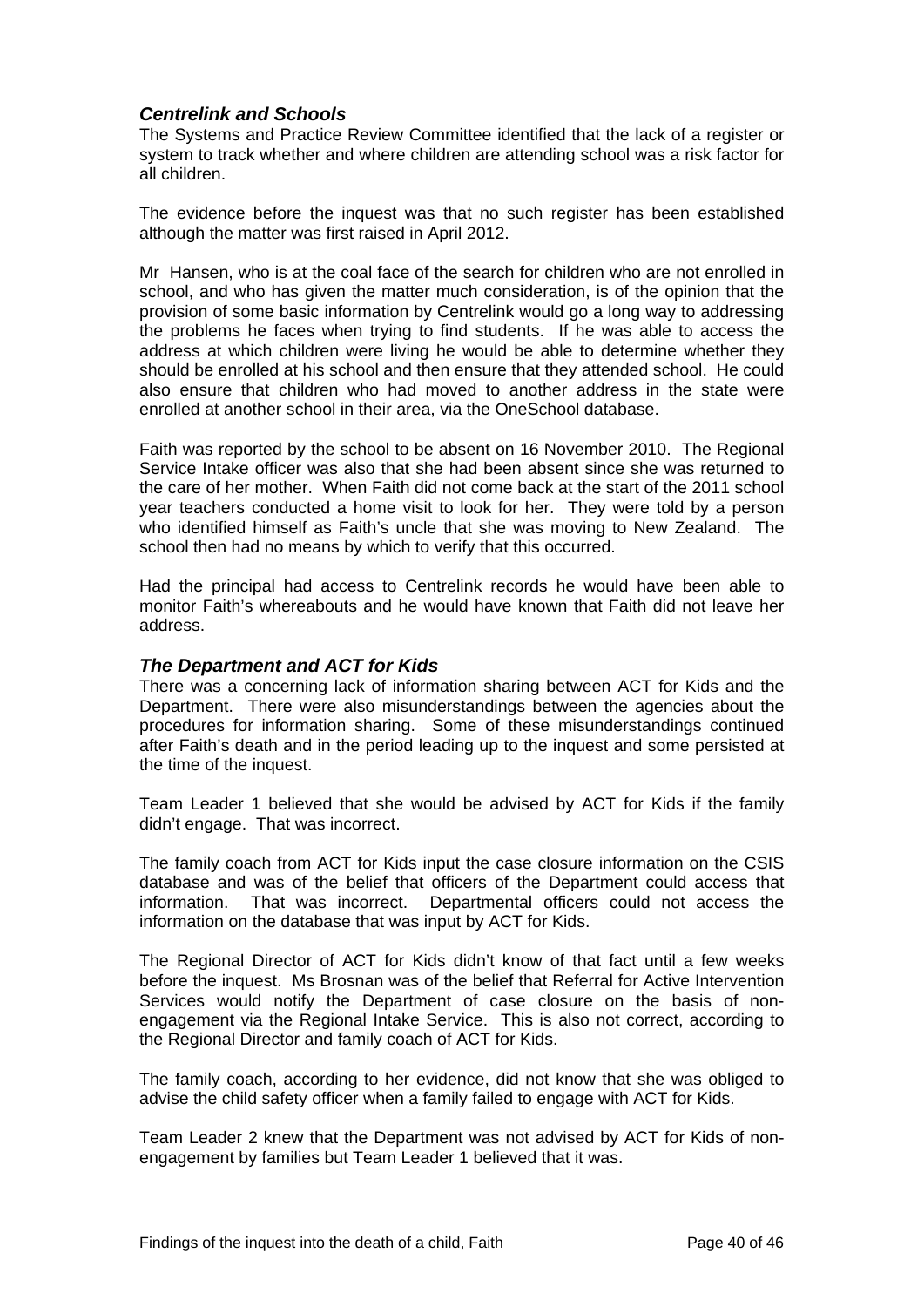This breakdown in communication led to Team Leader 1 not being advised that one of the most important protective factors on which she had based her decision to return Faith to the mother (referral to ACT for Kids) had fallen down.

Team Leader 1 also believed that ACT for Kids would visit Faith's family at least once per week. The evidence of the Regional Director of ACT for Kids is that weekly visits with families are ideal but rarely occur.

At the time she gave evidence at the inquest, Ms Brosnan believed that case officers, ACT for Kids and referred families have regular meetings in relation to referrals. This is incorrect. The Regional Director of ACT for Kids said that, whilst he believes that meetings should occur at the commencement and finalisation of cases, such meetings are never held.

Ms Brosnan considered that such meetings should be mandated and the failure to hold such meetings would pose a risk to children who were referred to such agencies.

These breakdowns in communication and information sharing were significant to the outcome in Faith's case. It is concerning that they may still exist especially considering the impending implementation of the Carmody Inquiry recommendations which will see many more families referred to external agencies, from the Department and from other bodies.

### <span id="page-41-0"></span>**Poor service delivery by ACT for Kids**

The family coach spent a total time of 25 minutes speaking with Faith's mother – ten minutes on the phone and 15 minutes at home. She assessed the family as "adequate" in relation to family safety, child wellbeing, health, parenting and family interactions on the basis of that 25 minutes contact. This was in spite of the fact that Faith's mother told her that the step father was barely at home and that she was receiving counselling from Lifeline and the mother was pregnant and had a one year old baby at the time.

At no time did the family coach offer any assistance to Faith's mother or attempt to ascertain the mother's needs and/or explain to the mother how the service could be of assistance to her. The family coach did not phone the mother on two occasions when she said she would.

The family coach spent longer (40 minutes) closing the file than she did speaking to the mother. When asked what her case plan would be for the family had the mother engaged, the family coach could not give a satisfactory answer. She said she might find out whether Faith wanted to play a sport such as soccer.

When she closed the file the family coach did not know whether the mother had received her text messages or her letter. She had not been told at any time by the mother that she did not wish to engage. She appears to have concluded that this was the case on the presumption that the mother did not contact her as requested to do so in a letter but she did not know whether the mother had received that letter. In fact, the family coach did not know whether the mother was able to read the letters sent to her or whether she was still at that address. At no time after sending the final letter did the family coach make any further phone calls or attempt any other contact to find out if the mother had received that letter.

At no time did Faith's mother indicate that she did not wish to engage with the service.

Findings of the inquest into the death of a child, Faith Page 41 of 46 The family coach said that she did not consider that she was obliged to advise the Department of the non-engagement and closure of the file however, her evidence on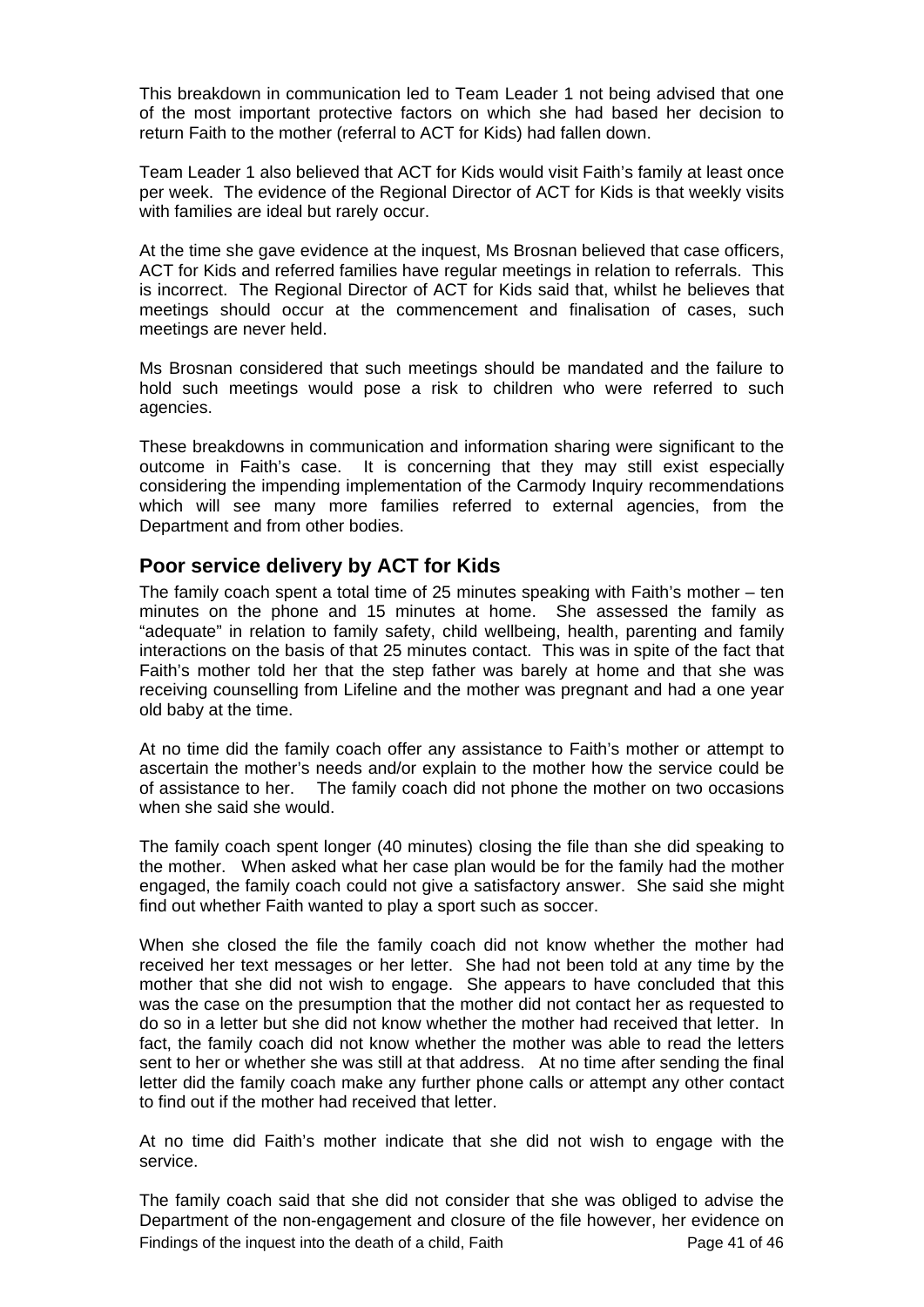this point was in direct conflict with the letter she sent to the mother which stated that she was obliged to advise the Department.

The service offered to Faith's mother by ACT for Kids was inappropriate to the circumstances of the family, insufficient and not of any assistance to the family in any way. Whilst I take into account that referrals to ACT for Kids are only for low risk families, the service provided to Faith's family would not have been of any assistance even to a low risk family. There was no real attempt by the family coach to have the mother engage or in fact, to ascertain if she had received correspondence.

Had the family coach made another visit at the end of the school holidays she should have realised that Faith was not at school. It is not evident however, that even that would have prompted any action on her part.

The lack of any real attempt to engage Faith's family is of great concern given that the implementation of the Carmody Inquiry recommendations will result in a much greater percentage of families being referred to external agencies, including ACT for Kids.

#### <span id="page-42-0"></span>**Actions of DETE**

I am satisfied that all DETE employees acted appropriately and in accordance with that Department's policies and procedures. The principal and staff of school 2 could not have reasonably done any more to attempt to find Faith and notify the Department of her absence from school.

Had they been advised that Faith had been returned to her mother on the basis that the school would monitor her wellbeing they may well have made further attempts to ascertain whether in fact Faith had left the country and reported that to the Department.

### <span id="page-42-1"></span>*Recommendations*

Whilst much has been done to address the systems and procedures of the Department which were recognised as being inadequate in relation to the investigation and assessment of Faith's case, there are some issues which remain to be addressed in an attempt to ensure, as far as possible, that another child does not become "invisible" to the community, or "slip through the cracks" of the child protection system.

The submissions of the Department of Human Services indicate that information sharing is not inconsistent with the legislative framework.

The Department of Human Services submits that any information required by schools could be requested by the Department and passed onto schools. This is not a practical solution. The Department has insufficient resources to carry out its core functions and would be unable to take on the added responsibility of receiving requests for information, passing them on to the Department of Human Services and then relaying information to schools. Nevertheless, there is a clear need for schools to have this information. How that can practically be provided is a question that is best answered by those with detailed knowledge of the systems and processes involved in such information sharing.

I make the following recommendations, which all parties to the inquest have stated that they are in agreement with:

1. The Department respond to notifications from DETE with the following information: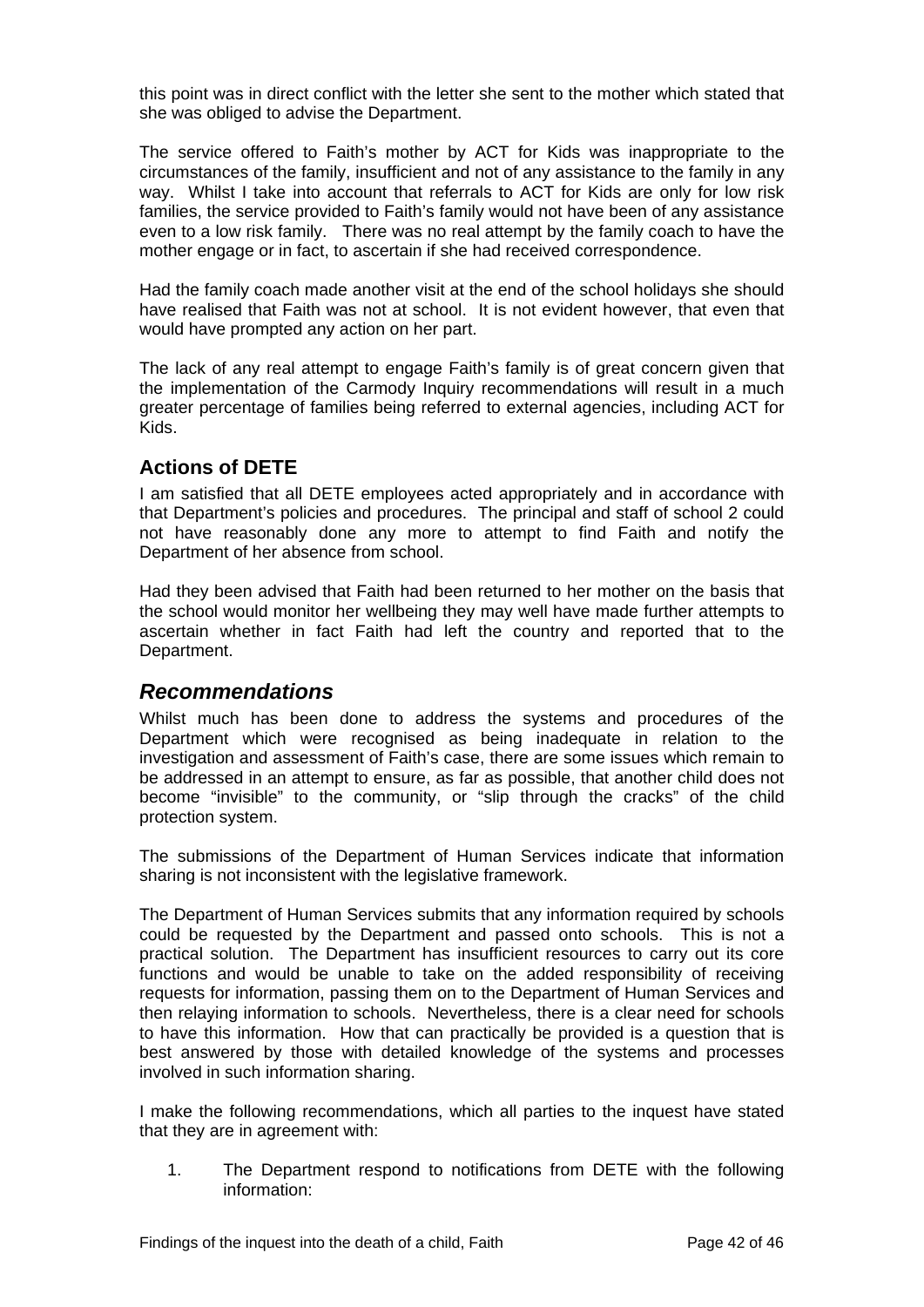- a. that the notification has been received;
- b. whether the notification has been assessed as a child concern report or child protection notification;
- c. the name of the team leader who has been assigned to the investigation; and
- d. the direct contact details of that team leader.
- 2. The Department consider updating its practice manual to mandate the practice that when a child concern report is recorded at a Regional Intake Service and relates to a notification which has been closed for less than 30 days to email the information to the appropriate child safety officer.
- 3. ACT for Kids update its practice manual to make it clear that an email is to be sent to the referrer advising of the case closure on the basis of nonengagement.
- 4. The Department include in its service agreements with Intensive Family Support Services the requirement that case closures on the basis of nonengagement are notified to the referrer.
- 5. That the Department notify every party to a current Service Agreement which utilizes CSIS that:
	- a. The Department does not have access to personal client information or identified information on CSIS;
	- b. Information entered into CSIS by service providers is not accessible by the Department; and,
	- c. the Department is only able to view referral information for families referred by Child Safety Services
- 6. The Department of Communities, Child Safety and Disability Services engage at the earliest possible opportunity with Centrelink, The Department of Education, Training and Employment, Queensland Police Service, Queensland Health and representatives from the non-state school sector, to consider the feasibility of an information sharing system to allow agencies that have responsibilities relating to the safety, welfare or well-being of children to have access to customer information collated by Centrelink. In particular the name, address and telephone details for school aged children, their nominated carers and school-aged siblings. This consultation process should also consider, and take note of, those matters already recommended and accepted by the Queensland Government as a result of the Queensland Child Protection Commission of Inquiry [\(http://www.ccypcg.qld.gov.au/pdf/qg-response-child-protection](http://www.ccypcg.qld.gov.au/pdf/qg-response-child-protection-inquiry.pdf)[inquiry.pdf\)](http://www.ccypcg.qld.gov.au/pdf/qg-response-child-protection-inquiry.pdf)

I further recommend that the Department consider launching a public awareness campaign, particularly in Far North Queensland, promoting the fact that child protection is the responsibility of every member of our community and the role of the Department in supporting families rather than removing children from those families.

# <span id="page-43-0"></span>*Conclusion*

Faith was a defenceless child. She was only 8 years of age at the time of her death. When she was 6 years old and started at prep school, she took the first opportunity offered to her to report the abuse she was suffering at the hands of her mother, to a teachers' aide with whom she had formed a bond. Her cousin corroborated her allegations.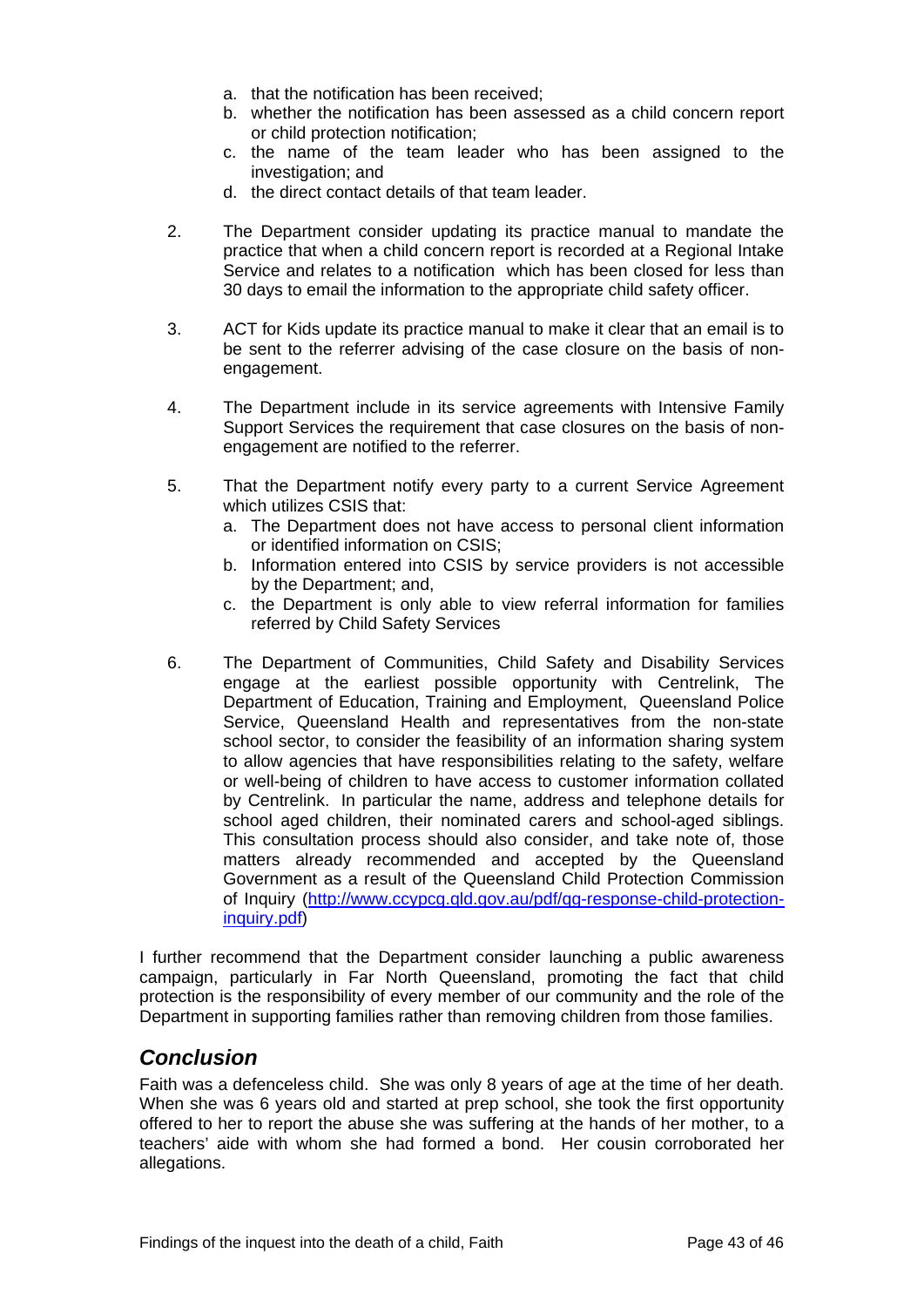The Department investigated her disclosures but concluded, after being told by her grandparents that she had a skin condition (a fact that was never verified) that Faith was not telling the truth and was not in need of protection.

Evidently Faith was punished for that disclosure because afterwards her behaviour changed - she was withdrawn and would not answer when asked how things were at home and she started missing school.

Faith's mother enrolled her at a different school. In 2010 Faith saw the same teacher aide at her new school. No doubt scared of being punished if she told of the abuse again, she sat next to the teacher aide and, whilst looking at her, rolled up her sleeves – displaying her injuries in a silent plea for help.

The Department and QPS immediately commenced investigations but the action taken was insufficient to protect her. Faith was removed from her mother but then returned only nine days later, after an investigation that was later found to be inadequate, determined she was not in need of protection.

From that time on Faith was removed from the only real protective factor in her life – her school. The staff at Faith's school did all they could to help Faith but they were hampered in their efforts by not having access to the information which was available to other government departments (the Department and Centrelink) and which they could have used to better monitor Faith's whereabouts and ensure her attendance at school and thereby, her safety.

ACT for Kids was not a suitable agency to assist Faith and made no real attempt to engage and/or support her family in any way.

Faith then became totally dependent on those around her – those who knew of the terrible abuse she was enduring and should have placed her safety above all other considerations – her extended family and her step father.

Rather than help and protect Faith those family members failed to act because of their fear that the Department would remove her sisters from the family and, perhaps, because they did not want to be seen to be interfering in matters they considered were not their business.

On the day she died, Faith asked her mother to give her some Panadol to ease her pain. Her mother didn't have any and told her there was nothing she could do for her. Faith asked her, "Well could you at least say a prayer for me?" Faith had nobody to help or protect her. She was left to die alone and in pain.

# <span id="page-44-0"></span>**Findings required by s. 45**

<span id="page-44-4"></span><span id="page-44-3"></span><span id="page-44-2"></span><span id="page-44-1"></span>

| Identity of the deceased - | an 8 year old girl named Faith                                                                                                             |
|----------------------------|--------------------------------------------------------------------------------------------------------------------------------------------|
| How she died $-$           | Faith died from multiple blunt force trauma<br>injuries she sustained when her mother<br>struck her repeatedly with a metal vacuum<br>pole |
| Place of death $-$         | $97-101/3$<br>Street.<br>Westcourt,<br>Mann<br>Queensland 4870                                                                             |
| Date of death-             | 28 November 2011                                                                                                                           |